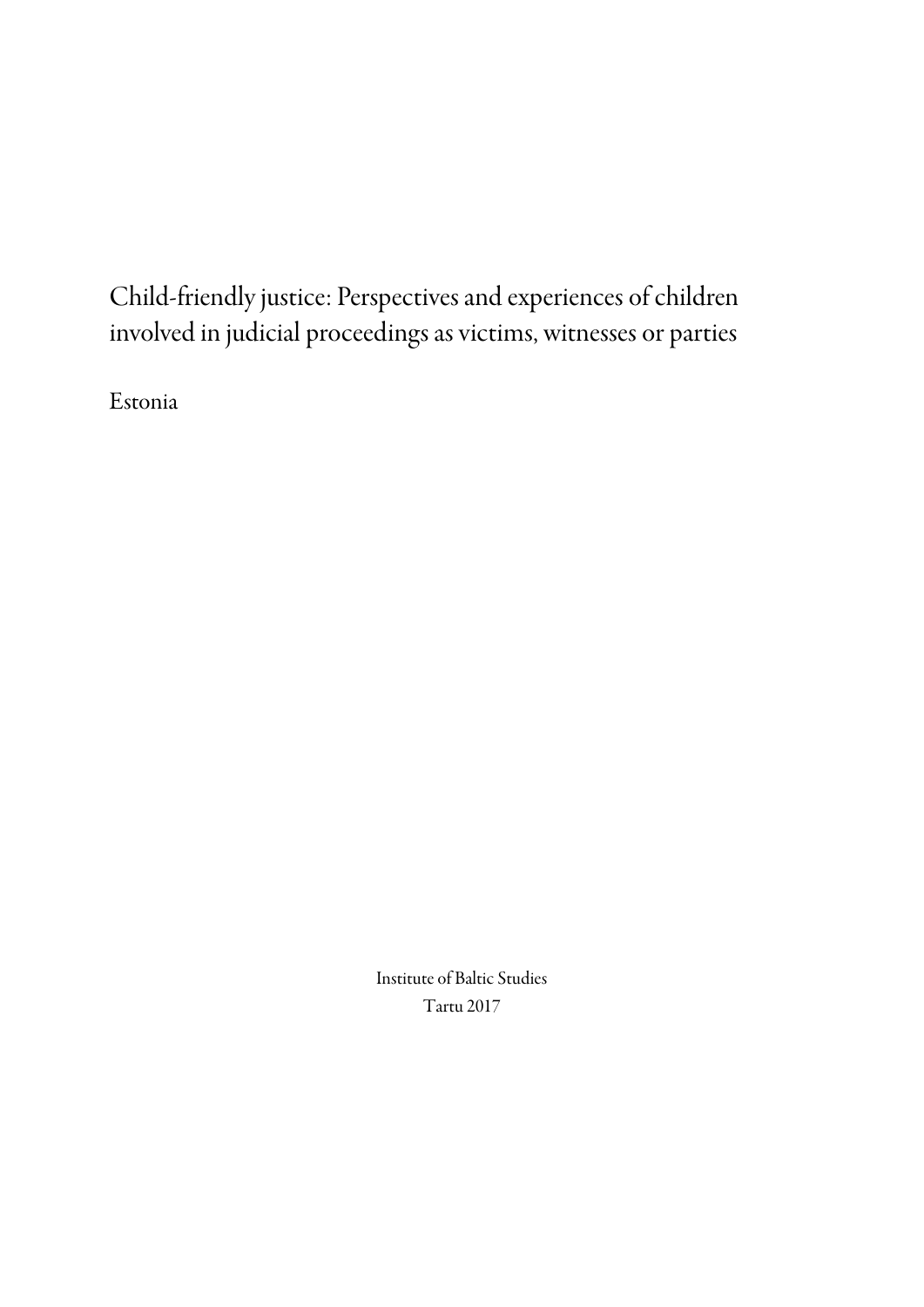| Authors:                                      | Judit Strömpl (University of Tartu)<br>Kristjan Kaldur (Institute of Baltic Studies)<br>Marre Karu (Praxis Center for Policy Studies)                                                       |
|-----------------------------------------------|---------------------------------------------------------------------------------------------------------------------------------------------------------------------------------------------|
| <b>FRANET</b> contractor:<br>Commissioned by: | Institute of Baltic Studies<br>European Union Fundamental Rights Agency (FRA)                                                                                                               |
| <i>FRANET reference:</i>                      | Child-friendly justice: Perspectives and experiences of children involved in judicial<br>proceedings as victims, witnesses or parties.<br>Social Fieldwork Research Report<br>Estonia, 2014 |
| Authors:                                      | Strömpl, J., Kaldur, K., Karu, M.                                                                                                                                                           |

This document was commissioned under contract as background material for comparative analysis by the European Union Agency for Fundamental Rights (FRA) for the project children and justice. The information and views contained in the document do not necessarily reflect the views or the official position of the FRA. The document is made publicly available for transparency and information purposes only and does not constitute legal advice or legal opinion.

This country report for Estonia presents the results of the social fieldwork research for the second phase of the FRA [Children and Justice project.](http://fra.europa.eu/en/project/2012/children-and-justice) The first phase focussed on the legal and social professionals, the second phase focussed on the children themselves. The data for this report was gathered in 2014 and the analysis was conducted and finished at the end of 2014. Thus, this report constitutes the developments and situation in Estonia only up to the end of 2014. Th[e comparative report c](http://fra.europa.eu/en/publication/2017/child-friendly-justice-childrens-view)ombining the results of all countries participating in FRA Children and Justice project was published by FRA in 2017.

The information in the country report comes from the research report prepared under the contract by the FRA's research network FRANET. Institute of Baltic Studies is the national focal point for FRANET in Estonia.





Institute of Baltic Studies Lai 30 51005 Tartu tel 6999 480 [www.ibs.ee](http://www.ibs.ee/)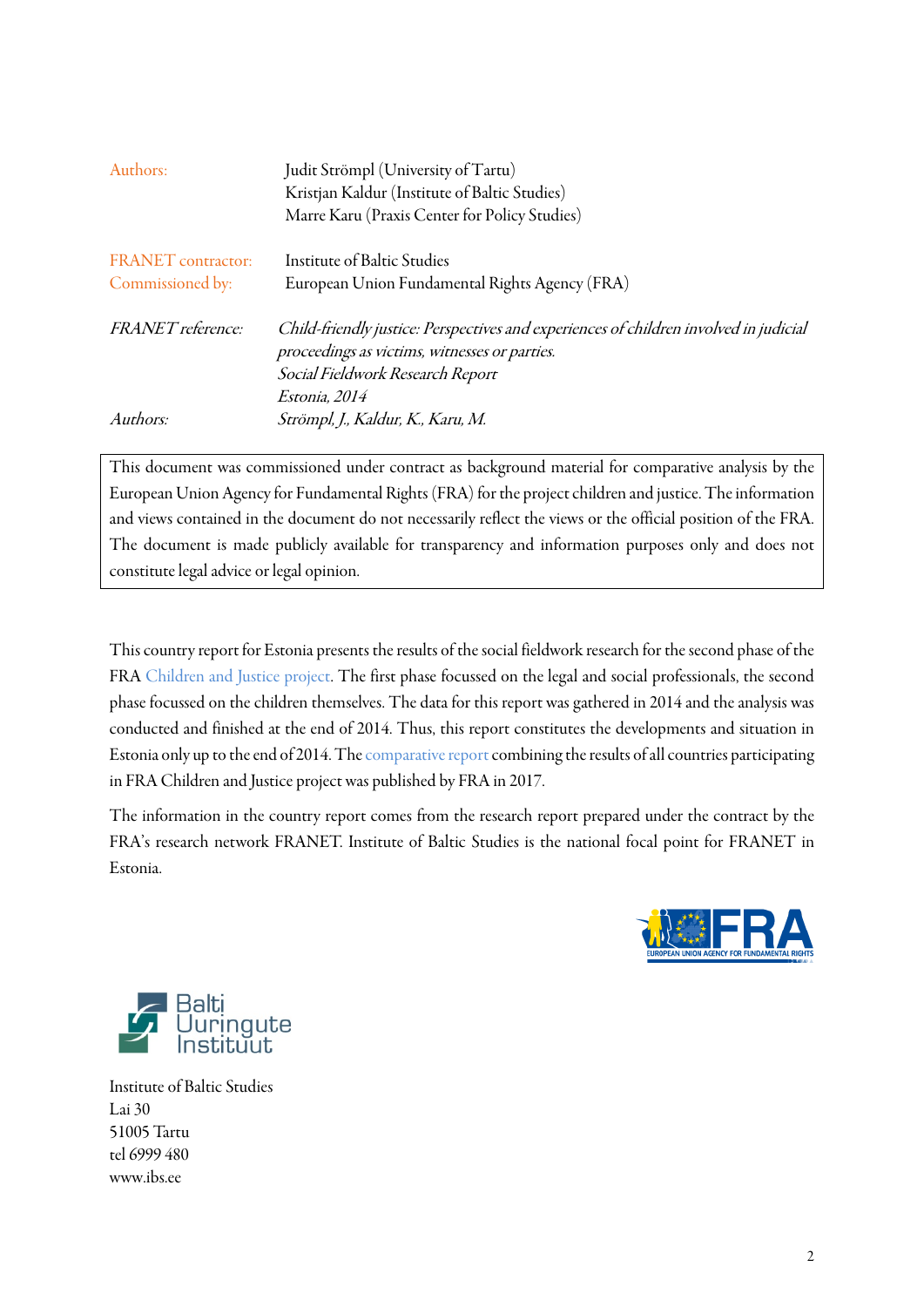# <span id="page-2-0"></span>EXECUTIVE SUMMARY

The target group of this research were children who were involved in a judicial proceeding as a party, victim or witness when they were between 10-14 years of age.The main aim of research was to collect personal narratives of these children's experiences, mainly focusing on the events related to the child's participation in hearings. For data collection, a combination of qualitative and quantitative methods was used. The method of data collection, the interview guide as well as reporting template and other methodological documents were designed and provided by the FRA. The research took place in parallel in 9 EU countries and the interviews with children were conducted in 2014. This report on Estonia was made public in 2017, after the FRA published its comparative report involving all countries in spring 2017.

The initial sample for Estonia consisted 35 children, of whom 29 interviews were conducted. Six children cancelled at the last minute their participation because of different reasons. There was a prescription of obligatory two meetings with every child, where the first meeting's aim was to introduce the child to the research in general and ask his/her consent to gather additional background data about his or her case hearing's (type of case(s), time of hearing, place of hearings, etc.). The additional data on every case was also gathered from relevant adult persons (e.g. child protection worker, legal guardian or parent of the child) who have access to the case file and could provide objective information about the case. In some cases, such persons were not reachable, did not exist at all or were not willing to the share information with the researcher.All data collection was based on the principle of full confidentiality, anonymity, and written consent was taken both from the child as well as from the parent (or a person representing the child).

In many cases, participating children were willing to do the interview immediately and not meet the researcher for the second time. Children were invited to participate in the research from different parts of Estonia, also children of different ethnic origin. The different character of cases, gender and age groups were also considered while composing the sample.

The interview guide was structured with detailed instructions of how the interview should be carried out. At the same time, the interviewers had the occasion to give the child the opportunity to describe his or her personal story on his/her experiences during hearing(s). Also, official information of the proceeding, the character of case(s), people involved, places of hearings, frequency etc was collected and tested during the interview as well as before it. As a result, we had a multiple-case study with children of their experiences of hearing in civil and/or criminal proceedings. The interviews were recorded and transcribed, however, the transcriptions were not traditionally coded and analysed as a qualitative content-analysis, but instead, the information from the interviews was included in a pre-structured reporting template.

The experience of children from the hearings varies enormously and not only because the court cases where children participate are different from each other or the role of children is different. Children are influenced by the process of hearing, but also by the court proceeding and its content. Child's experience in the hearings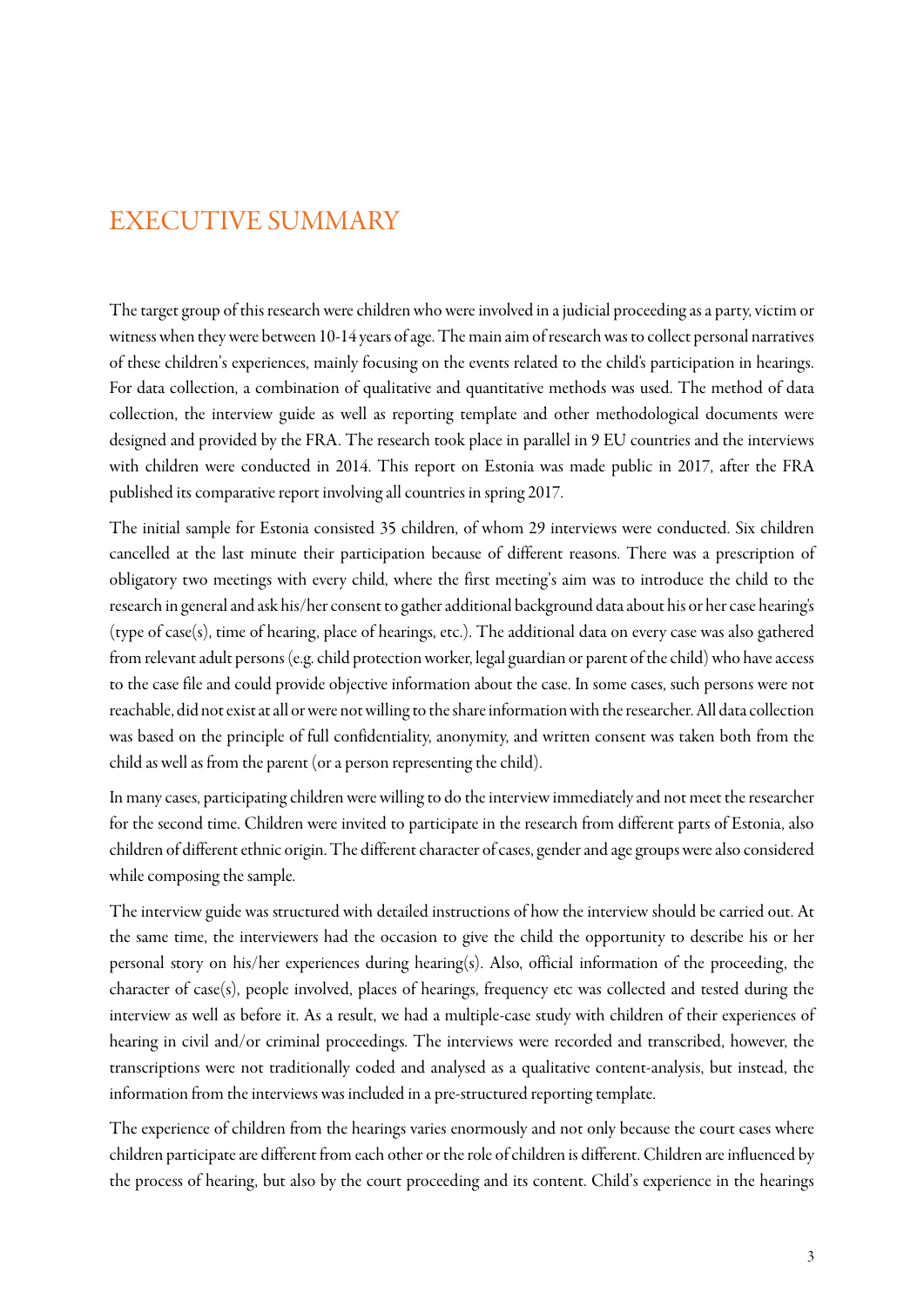depends on how much the child was influenced by the circumstances of the case. For example, when the child is satisfied by the outcome of the proceeding, the hearing is also evaluated by him or her in a more positive way. A simple case of theft where the child is a witness may have less impact on child's wellbeing and may have less potential for traumatizing the child, in comparison with much more serious cases. In cases of domestic violence or custody disputes, children have been already traumatized by their life events, and the fact that they need to discuss these issues further with strangers (i.e. the different parties of a proceeding) or even have a say in their own future, is for them very stressful.

There are ways of making the experience less traumatic, and for this reason the guidelines for child-friendly justice have been established by the Estonian government (e.g. by the Estonian Ministry of Social Affairs or Ministry of Justice). However, we can see that in many cases in Estonia, these guidelines are not followed and the basic rights of the children are violated.

Based on the results of our interviews, we can say that for children, the most disturbing factor in the hearings and court proceedings is a lack of adequate information. Children are often left in ignorance and this can happen at any stage of the hearing. Informing the child does not seem to be a regulated practice. It also seems to happen quite randomly, depending on the professionals involved. The most extreme cases of inadequate informing relate to hearings taking place in the court or at the police, to where children sometimes are taken without any prior warning or without being informed on the reason why he/she is taken to the hearing. This is even worse as children tend to have a great deal of fear of both the police and the court.

Children express less dissatisfaction on the child protection specialists and hearings that are carried out by these specialists. These seem to be more child-friendly and children are more informed and are less traumatized even when not informed. However, it should be considered that many cases/children/contacts for our interviews were received from the child protection workers. This could be one of the reason why those children reported more child-friendly hearings conducted by the child protection workers. However, this is somewhat speculative argument and one cannot claim that the child protection worker gave our research team contacts of so-called more positive cases. Nevertheless, this possible tendency cannot be ignored.

In principle, the right to be heard was acknowledged by all children. Many were pleased that they could influence the final decision-making. Children often mentioned during the interviews that persons who carried out the hearing were kind and friendly people; however, they could not help them because the problems still follow the child. Many children reported about difficulty of decision making, especially in custody cases where they had to choose between two beloved parents. Also, in criminal cases where children took the role of a witness, children reported on their fears of the offender. For this reason, it is difficult to completely list positive aspects mentioned by the children, because for a child it was difficult to separate the events that happened to them beforehand from the juridical proceeding per se.

In addition, the Estonian cultural and historical context should be considered when talking about children's rights. Estonian society is still in the process of integration to so called Western values and there are still different attitudes towards notions like human rights, and especially towards children's rights. This idea is still new and too abstract for some professionals working with the children, as it is also for the children themselves. Children's rights are understood by some professionals as the rights for consumption and are frequently used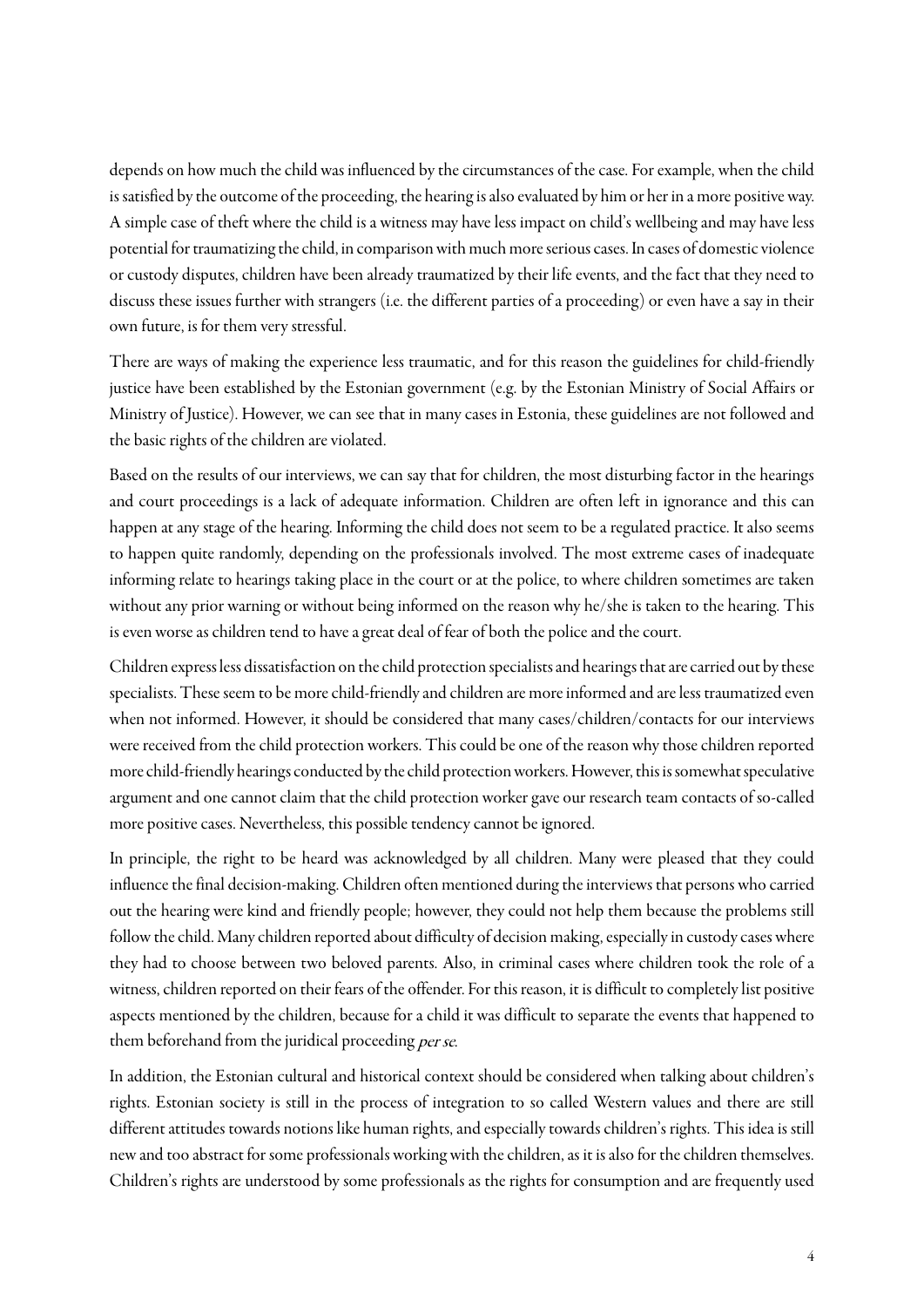as opposite to obligation. There is a widely-spread utterance often used by professionals working with children: "They know too much about their rights, but know nothing about their obligations" or "There is too much talk about rights, but too little about obligations". Such exclamations demonstrate the underlying attitudes towards children's rights. Professionals follow European standards on human rights and talk to children about their rights as obligations (i.e. obligation which stems from their official service provision guidelines). However, the topic is in fact still on an abstract level, and children rarely have the opportunity to practice it in their actual lives. The situation is however different in different regions of Estonia: ourinterviews with children and results from the [previous phase of children in justice project](https://www.ibs.ee/publikatsioonid/laste-osalus-oigusemoistmises/) (51 interviews with Estonian legal and social professionals), show that in North-East Estonia (Ida-Virumaa), and among Russian speaking children, the topic of children's rights exists on a particularly abstract level. This can explain why some children answered the questions connected with rights too formally and were not willing to further engage with this topic. This may result from the lack of specific interpretation of the meaning of the notion, but also from the lack of knowledge of the children.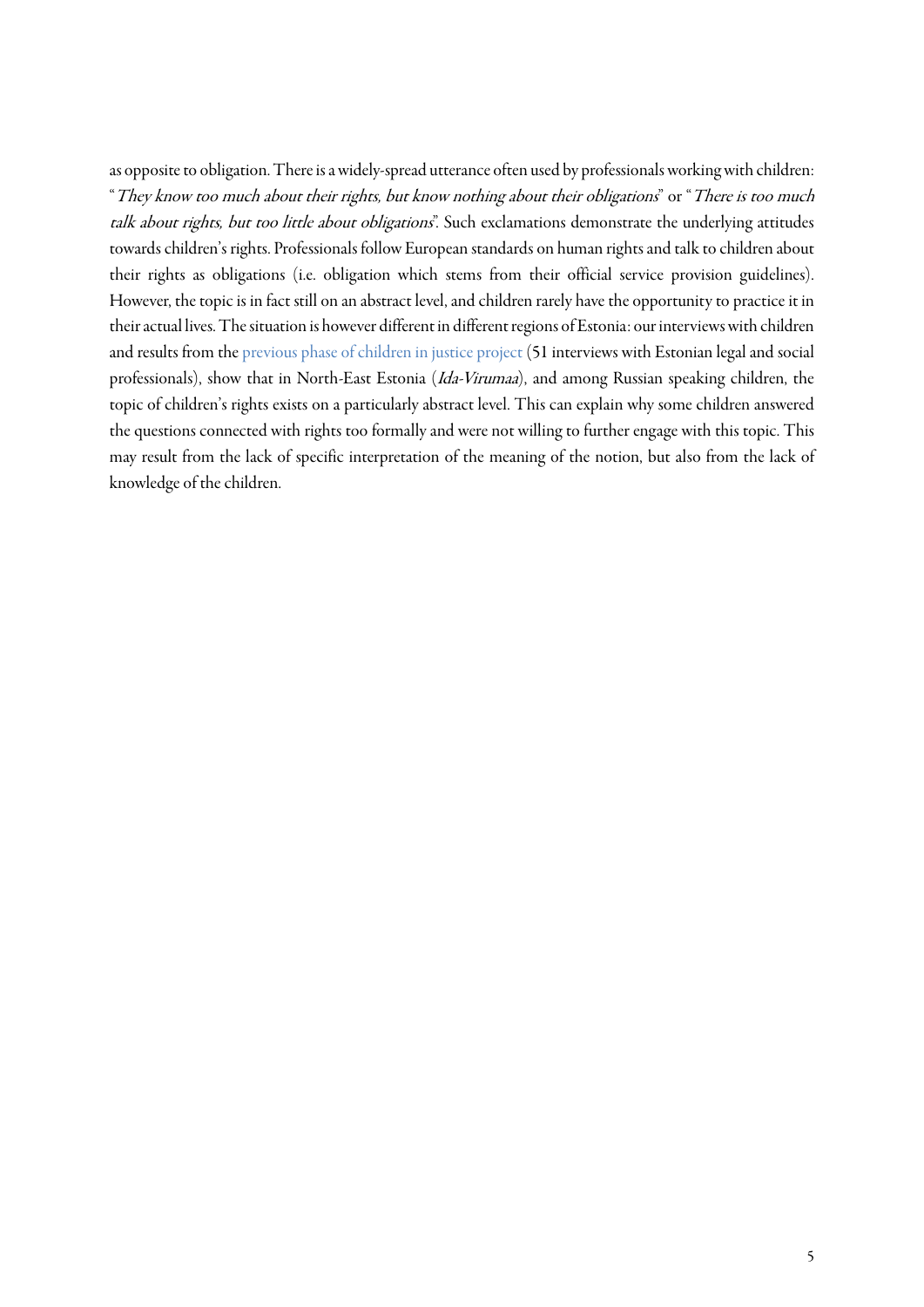# Table of Contents

# Executive summary

<span id="page-5-0"></span>

| 1.1.             |  |
|------------------|--|
| 1.2.             |  |
| 1.3.             |  |
| 1.4.             |  |
| 1.5.             |  |
| 1.6.             |  |
| 1.7.             |  |
| 1.8.             |  |
| 1.9.             |  |
| 2.               |  |
| 2.1.             |  |
| 2.2.             |  |
| 2.3.             |  |
| 2.4.             |  |
| 2.5.             |  |
| 2.6.             |  |
| $\overline{3}$ . |  |
| 3.1.             |  |
| 3.2.             |  |
| 4.1.             |  |

 $\overline{3}$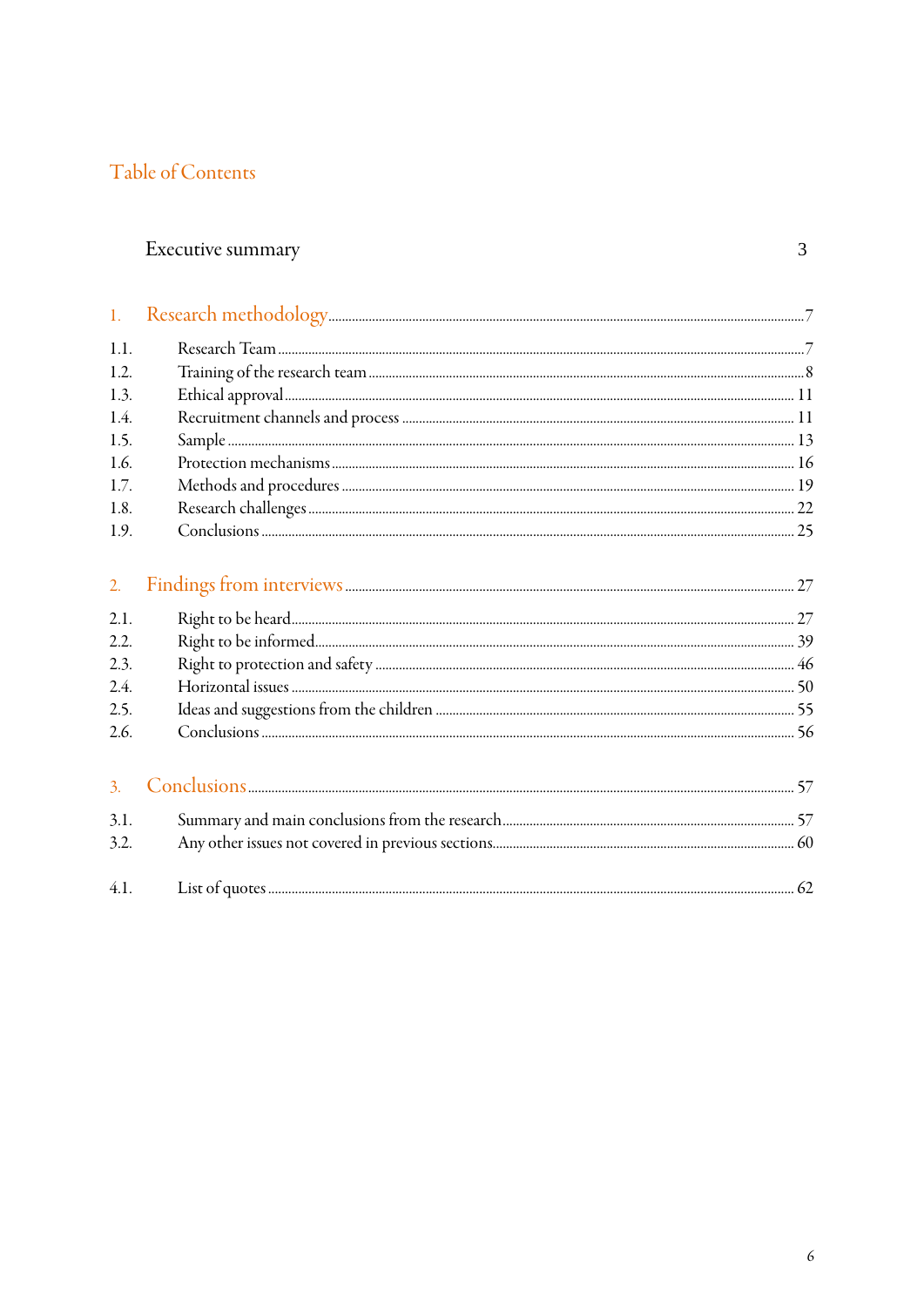# 1. Research methodology

# 1.1. Research Team

<span id="page-6-0"></span>Table 1. Research team

<span id="page-6-1"></span>

|                               | Background                                                        | Experience and qualifications                                                                                                        | Roles and functions during this<br>phase                                                                                               |
|-------------------------------|-------------------------------------------------------------------|--------------------------------------------------------------------------------------------------------------------------------------|----------------------------------------------------------------------------------------------------------------------------------------|
| Kristjan Kaldur<br>1.         | University of Tartu /<br><b>Institute of Baltic Studies</b>       | Project manager, analyst, part of<br>the previous phases.                                                                            | Project manager; coordinating<br>the interviewers and interviews;<br>quality control                                                   |
| Judit Strömpl<br>2.           | University of Tartu                                               | Experience in qualitative methods<br>and research; interviewing<br>children. Part of the previous<br>phases.                         | Responsible for methodology;<br>recruiting and interviewing<br>children; training of the<br>interviewers; advising the<br>interviewers |
| <b>Marre Karu</b><br>3.       | Analyst of Social and<br><b>Labour Policy</b><br>PhD in Sociology | Experience in qualitative methods<br>and research; interviewing<br>children. Part of the previous<br>phases                          | Methodological advice;<br>interviewing children; training<br>of the interviewers; analysis of<br>the interviews                        |
| Merle Linno<br>4.             | University of Tartu                                               | Experience in qualitative research,<br>interviewing children, in child<br>protection practice                                        | Interviewer                                                                                                                            |
| Beata Zharkovski<br>5.        | University of Tartu                                               | Experience in qualitative research,<br>interviewing children                                                                         | Interviewer                                                                                                                            |
| Kati Valma<br>6.              | University of Tallinn                                             | Experience in working and<br>interviewing children as a child<br>protection specialist in Tallinn city<br>government                 | Interviewer                                                                                                                            |
| Maria Zhuravljova<br>7.       | University of Tartu,<br>Narva College                             | Experience in qualitative research,<br>interviewing children, youth work;<br>child protection specialist in Narva<br>city government | Interviewer                                                                                                                            |
| 8. Anna Markina               | University of Tartu                                               | Experience in qualitative research,<br>interviewing children                                                                         | Interviewer                                                                                                                            |
| Anastasia<br>9.<br>Pertsjonok | University of Tartu                                               | Experience in qualitative research,<br>interviewing children                                                                         | Interviewer                                                                                                                            |
| 10. Ingi Sutrop               | Institute of Baltic Studies                                       | Experience in qualitative research,<br>interviewing children                                                                         | Interviewer                                                                                                                            |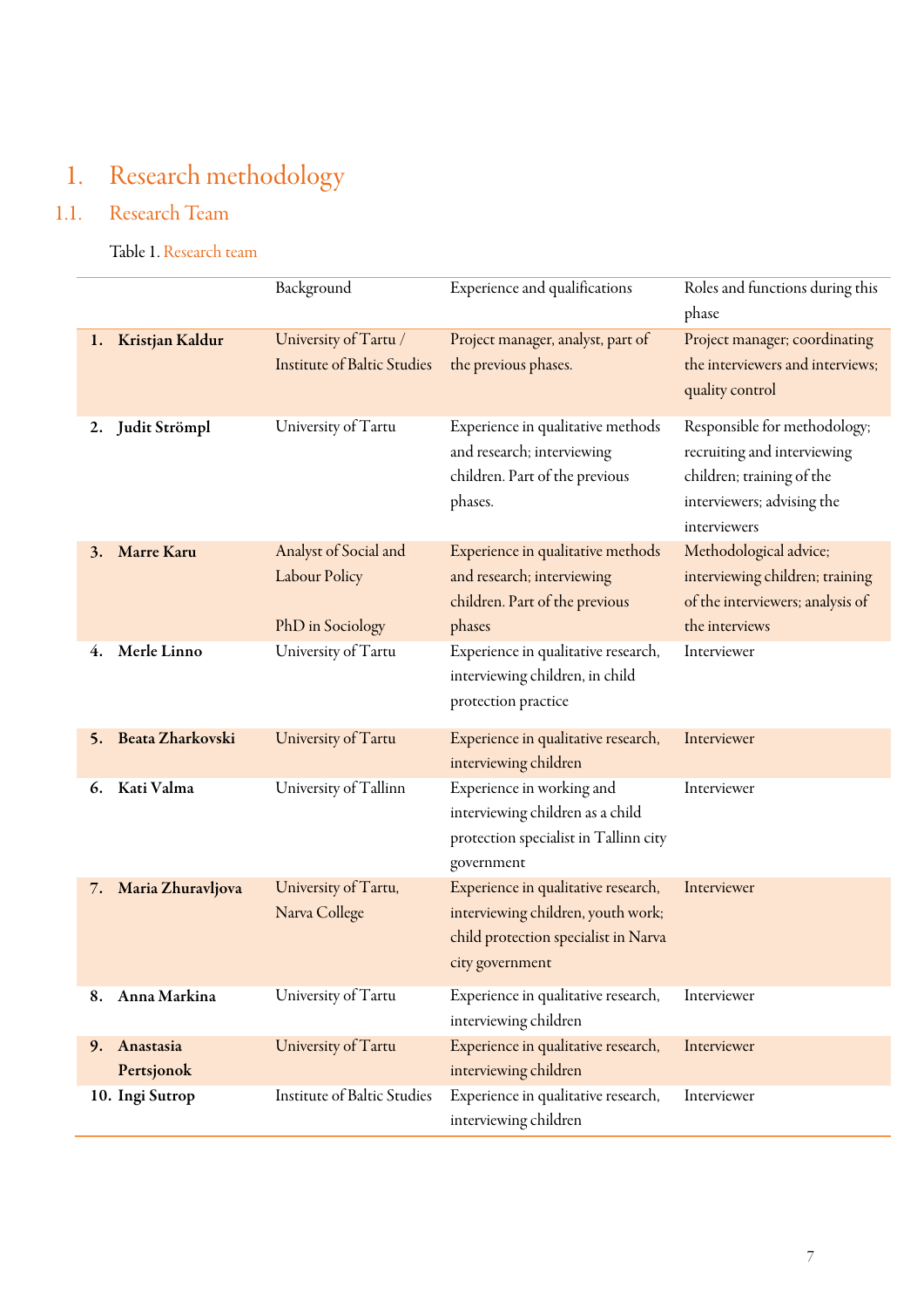# 1.2. Training of the research team

There were two training seminars for the team. The first was held prior to the start of recruitment and interviewing to prepare the research team and particularly the interviewers for the project. The second seminar was held after all the interviewers had gathered their first experiences with the interviews. It served the purpose of reflecting, sharing experiences and discussing the problems they encountered. The second seminar also aimed at further improvement of the recruitment channels and strategies.

#### 1st preparatory seminar

On March 6th 2014, the preparatory training for interviewers was held in Tartu at the premises of the University of Tartu. In total, there were 11 participants, including 8 interviewers and 3 organisers/trainers (the core team members of the project who had been involved also in the previous stages of the project). The training lasted for six hours (including a lunch break) and the topics covered included:

- An introduction to the FRA project and research
- Results and experiences from previous phases of the project
- An overview of the concept of Child friendly justice, including the Guidelines on Child Friendly Justice requirements and experiences of the Estonian system
- A review of the interview schedule and interview templates
- Presentation of informational materials and different child-friendly interviewing methods
- How to deal with difficult interview situations and other practical interviewing questions
- Discussion of the recruitment channels and procedures used and thelocations of the interviews
- Protection measures, preparatory meeting with children, informed consent and information gathering.

The participants were instructed to read the materials before the training for the smooth and comprehensive conduction of the seminar. The core team prepared PowerPoint presentations with key points for each of the topics and group assignments, but much of the training involved interactive discussion about questions that the interviewers had, sharing experiences with interviewing children and also discussing difficult cases and finding solutions to them. One part of the training involved arole play, where one of the interviewers played a role ofan interviewee and the other interviewer had to carry out part of the interview. This allowed participants to imagine themselves on the other side of the interview process and thus were able identify questions that might be problematic for respondents.

The seminar was considered quite useful, in that all participants were active in both sharing their positive and negative experiences with interviewing children. Discussion regarding project details were also valuable, especially in terms of the interview schedule and recruiting procedures. As a result, a common understanding of the aims, focuses and procedures of the study were created and many questions were answered.

However, some questions raised during the training regarding the methodology were still left open after the seminar. Regarding [recruitment,](http://enet.animato.ee/index.php?otsida=recruitment) one open question was how to deal with children when they prefer to talk about their experience already during the first contact (meeting) with the interviewer. For example, is it possible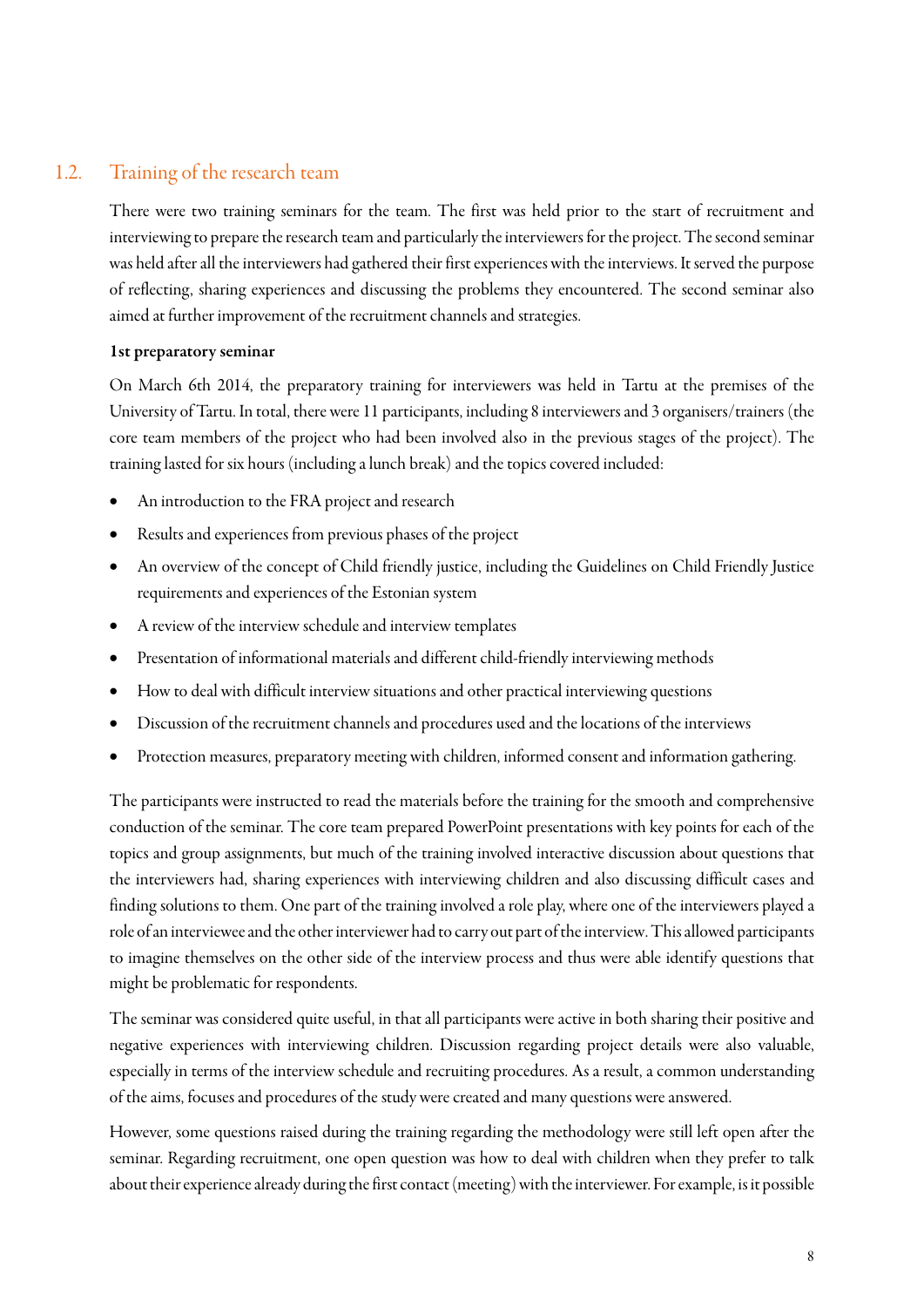to ask the child for an agreement to collect additional background information via e-mail or a telephone call? Another issue was how to deal with the differing levels of trust between child protection workers and interviewers? The Estonian research team consists of members with different professional background. Some interviewers have long-term practical experiences as child protection workers and some have research related extensive networks and contacts with practitioners (social workers, psychologists,etc.) who know interviewer well and trust them information about children's background. However, at same time several interviewers lacked such contacts. This is relevant because child protection workers are quite often under a great deal of scrutiny by the Estonian media. In a small society like Estonia, publicity regarding specific cases can result in a painful set of problems for child protection workers. As a result, some social workers or other specialists were very reluctant to cooperate with or providing relevant background information. Thus, the question was how can interviewers who lack connections with social workers build up the level of trust that would be needed to get their active participation?

Other question that was lively discussed focused on some contradictions identified in the instructions of the interview guide for conducting and reporting interview data. On one hand, the questionnaire (interview schedule) is strictly standardised, with a detailed structure of obligatory questions, which assume asking many and specific (sub) questions about the facts of the proceeding (e.g. exact date, time, place, frequency, people participated, of hearings). On the other hand, the focus on the perceptionsand experiences of the child assumes free narration by the child. It was discussed that the strict structure of the interview questionnaire (and reporting template of the interviews) may not allow needed flexibility, which is an issue that often arises within qualitative research methodology.

It was also discussed that the cultural context of the society/country may not be so well included in the analysis of results. The cultural context, however, is also important when evaluating the usage of different kind of materials during the interviews.

In addition, not only the cultural context, but other factors connected to age, psychology, health, etc. of a particular child should be taken into account when reporting the results. As a result, comparative qualitative research, with its strong bent towards the quantification of qualitative observations can be limiting in terms of its explanatory power. We concluded that child friendly interviews should be flexible, so that interviewers could ask the questions that are most relevant for each particular child.

For example, the Estonian culture is not as talkative as other cultures are considered to be. People do not talk so much about their feelings, and coping with everyday life related problems is more a person's own duty than something to be shared with others. Children learn this during their socialisation. Talking about family relations with people from outside is also a difficult issue. Many children among our interviewees were frustrated because of the bad relations between their parents, or because their mother was punished or appeared in bad light during the proceeding. Children were extremely hesitant to talk about these topics with the protection workers or with us. However, they expressed sometimes that the most difficult memory relates to bad relations in their family. In addition to the cultural context, particularities related to theage, psychological, societal, health, etc. of a child should be considered when reporting the results. For example, some of the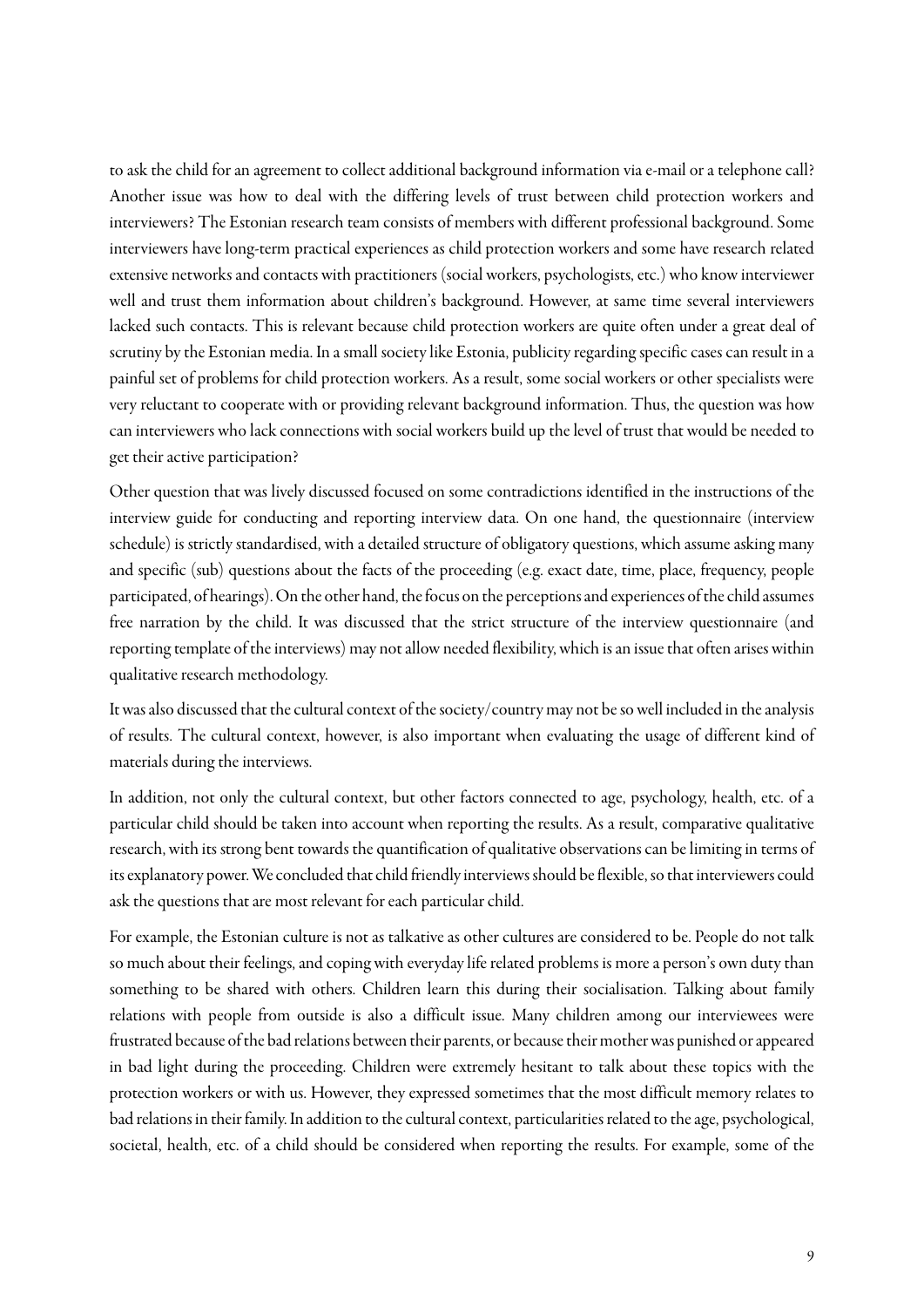interviewed children have been traumatized during their early childhood and they have not gotten adequate therapeutic help to this day.

The collection of information before the interview and the practical arrangements required for preparatory meetings were discussed. Also, the interviewers pointed out that when choosing the interviewing techniques one should consider the age of children – some of the interviewees will be old enough to be treated as adults in the interview and no special measures (drawing, pictures) were considered not to be necessary.

All the FRA guidelines were discussed and participants pointed out some contradictions between the strict regulations and prescriptions on the one hand, and the general child-centeredness as the ruling principle of the study on the other hand. The team decided to prioritize this principle and seek to be as child-centred as possible during data collection. We also decided to consider the approach from the sociology of childhood, which follows the principle of giving child-participants themselves the decision and preference regarding the best data collection method. Thus, we offered children to use cards, draw and to do other children-like activities during the interview, but we did not press them with these measures and if they did not wish for them, we did not use them. As we could see, it was a good decision, because in some cases drawing was the best way to connect children, but in other cases they did not want them at all. We also discussed the set time limit of the interview, which would be run over in cases where we needed to use the cards extensively.

#### 2nd seminar: a reflection

The second seminar took place on the 13th of June in Tartu, at the premises of the University of Tartu. The meeting had two main objectives: to share experiences regarding the interviews conducted so far, and to discuss problems with recruitment. The seminar was aimed at improving the interviewing and recruiting process, but also served as an opportunity for the interviewers to express their feelings and share their experiences which caused them stress and difficulties. Thus, in some ways it functioned as a group therapy session for the interviewers.

In addition to free discussion and sharing of experiences, there were three major blocs of discussion:

- recruiting strategies and the balance of the sample;
- additional details of interviewing (e.g. using the child-friendly cards with the explanations of concepts; questions that had not been covered well previously)
- further instructions regarding the templates (e.g. the recording of quotes; analysis of nonverbal aspects of the interviews)

During the seminar, interviewers talked about difficult and unexpected situations during the recruitment of children. Sometimes parents were not willing to allow the child's participation; however, they did not directly refuse, but used different methods of soft manipulation: e.g. promising to call back but not calling, or asking to be called at a specific time (e.g. "call me tomorrow on two o'clock") but then not picking up. As a result, and to increase the number of participants, the need for additional recruitment channels was identified, such as via churches, social workers in school, specialist in municipalities etc.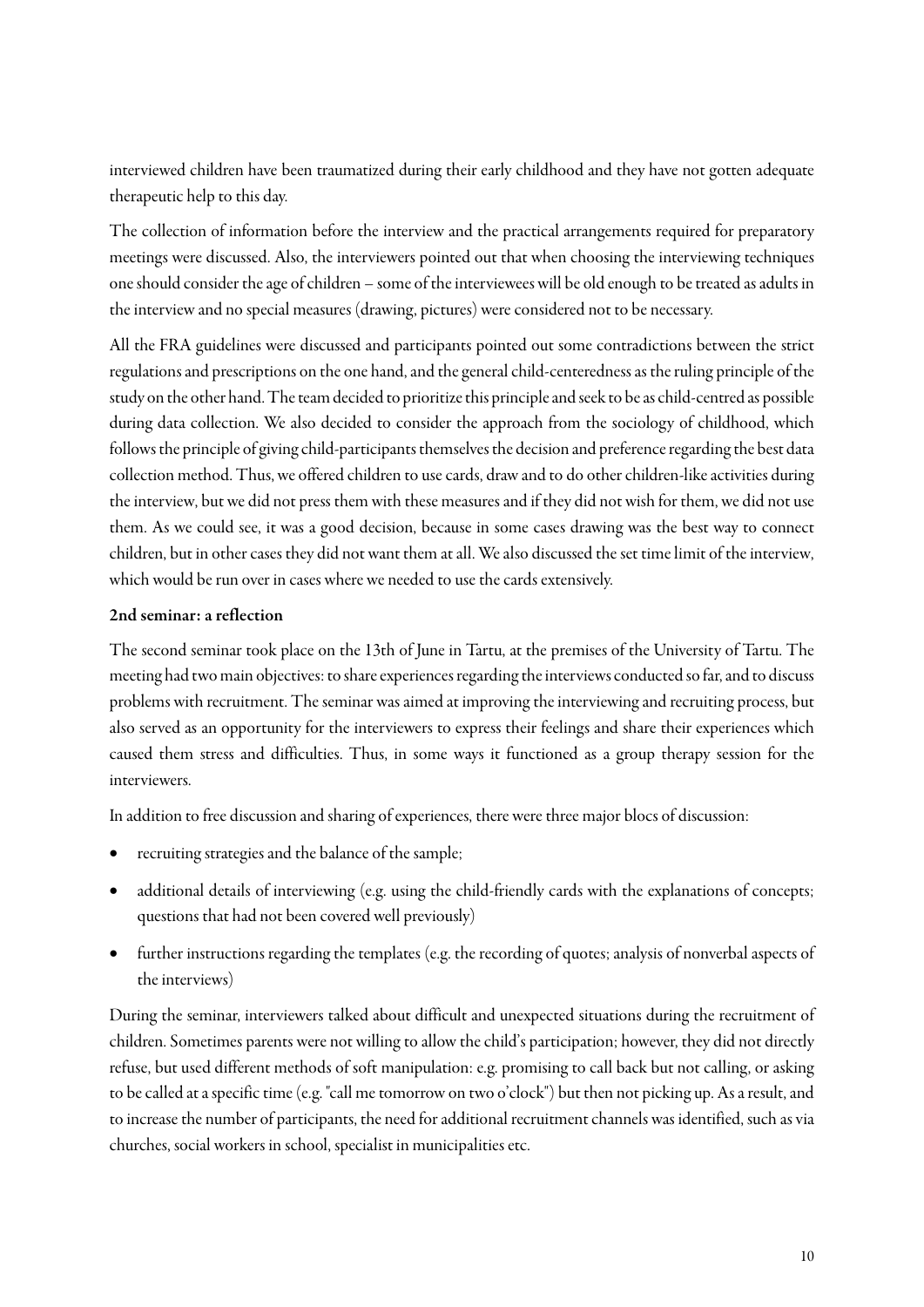Another difficulty that the interviewers encountered was that it was very difficult to obtain full information on the case prior to the interview, because often no one had the full overview of all the hearings for the child (for example in case of children in care). In addition, the question of controversial information was raised – children and adults often provide different information, and this was, in some cases, solved by reading the court decision documentations (which raised again privacy and ethical questions, i.e. how much in detail the interviewer should know the case).

One of the conclusions made by interviewers was that even more than the hearings and professionals, it is the parents who often traumatize their children. Because of this kind of frustration, trauma and other negative feelings could not be connected with the hearing itself, but to the relations in the family that connect with juridical proceedings. This very often was the reason why children did not want to participate in interviews. At the same time, this thematic area(i.e. family-related issues) was not included in the questionnaire.

Furthermore, to strengthen the contact with the child and build trust, interviewers would often talk about topics that were not directly related to the subject of the interview. This was especially important for interviews with children in substitute homes.

Follow-up meetings with children and concluding the interviews were also discussed. It was emphasized that the role of interviewers was not to provide psychological help or therapy. It was also concluded that supportive materials (emotion cards, drawing equipment, modelling with paste) worksvery well. The need for preparatory meetings was also re-emphasized, however, in many cases, the children expressed the wish to carry out the interview immediately, which is a wish the interviewer always tried to respect (see more in chapter 1.7).

In addition to two organized seminars, regular de-briefing meetings and supervision of interviewers was organised on an ad hoc and individual basis, including intensive exchange of e-mails among and between all participants in the research.

# 1.3. Ethical approval

<span id="page-10-0"></span>In Estonia, there is no legal regulation that requires ethical approval (as of 01.11.2014).

## 1.4. Recruitment channels and process

<span id="page-10-1"></span>In total 75 (as of 12.09.2014) official recruitment channels were contacted, excluding personal contacts of the research team members. The research team and interviewers filled in and updated regularly a common online (secure) document to keep track of the recruitment channels used and the results of these contacts (i.e. the list of interviews).

Recruitment channels included:

- Child protection specialists
- Social workers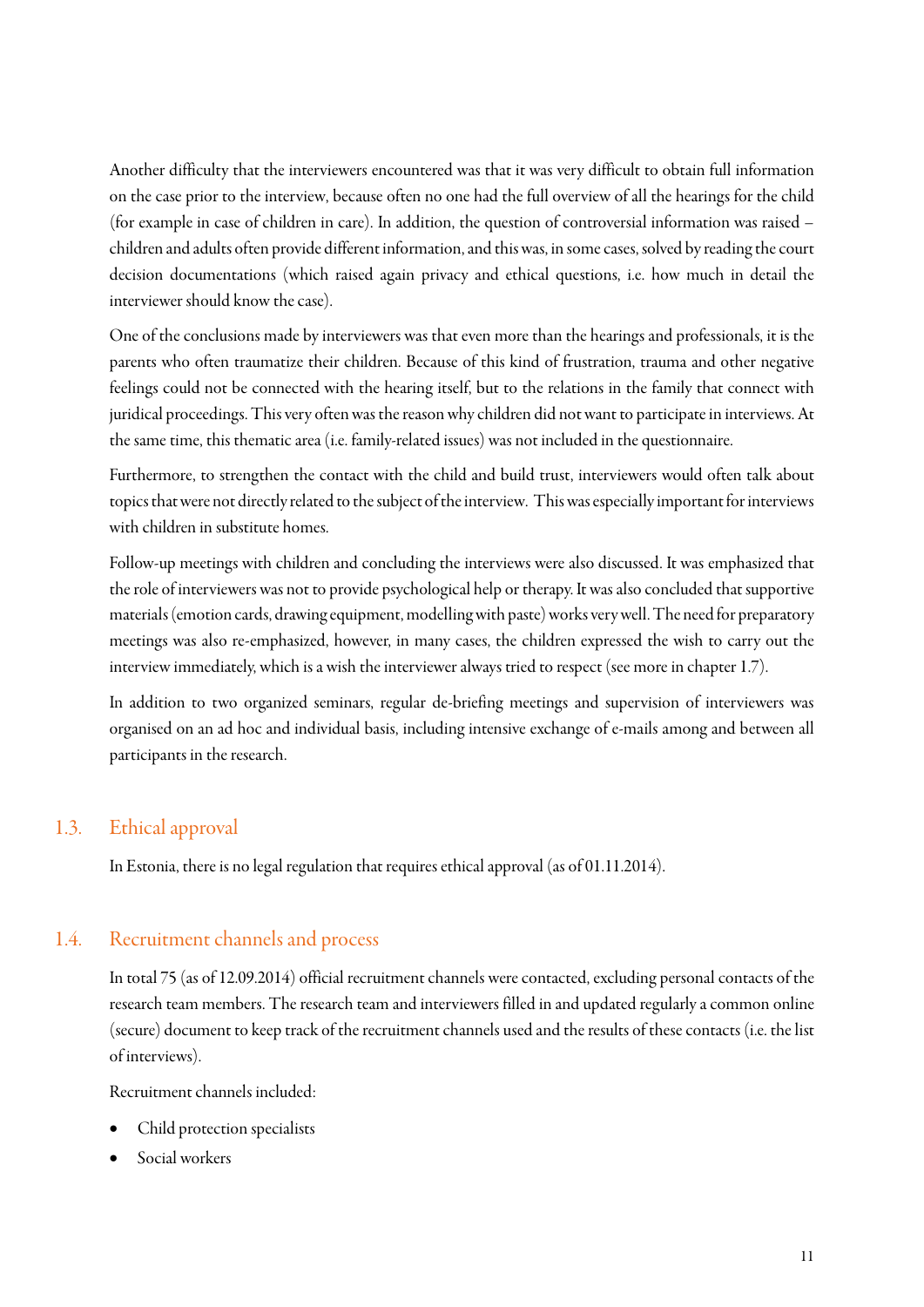- Victim protection shelters
- Children and women's shelters
- Law Offices and lawyers representing children
- Prosecutors and their staff
- Courts
- The police
- **Psychologists**
- Substitute/foster homes
- Specialized schools
- Child protection departments and social departments of municipalities
- County governments
- Estonian Social Work Association
- Ministry of Social affairs
- Office of the Chancellor of Justice / Child Ombudsman

The recruitment channels were contacted either via e-mails or phone. In addition, official letters requesting support were sent. The initial list of recruitment channels was compiled before the recruitment process started, but it was complemented throughout the process as recruitment proved to be more complex and challenging than initially expected. In order to co-ordinate the interviewers and interviews, an online table was created.

As indicated, recruiting children was more challenging than expected because it was difficult to reach parents and children with experiences that would meet the requirements of the study. It was especially difficult to find children with experiences within criminal proceedings, as these are usually more traumatizing for children due to the nature of the incidents they involve. It was also indicated during the previous stage of the study (1st phase, interviews with specialists) that in criminal cases, hearings often are less child-friendly in comparison with civil proceedings where children are seldom taken to the court and are heard in more friendly environments. Also, children-witnesses of criminal cases are more often involved as offenders and/or suspects in criminal cases.

Contacting via professional lists *(e.g. the list of Estonian Social Workers Association)* did not prove to be successful. Using personal contacts with professionals who had experience with such cases was more successful. In addition, finding children who are living in care was easier than finding children who are living with their families. Social media was also used to try and recruit participants (as well as to disseminate information regarding the research). One of the contacts was found via Facebook, where a mother of one child saw the invitation and volunteered. It was very useful to have practitioners as members of team (i.e. child protection specialists) who have personal contacts both with children and families, but also with other child protection specialists and police.

Despite to the fact that a wide selection of recruitment channels were used to find children for the study, only a few channels proved to be productive. The most successful recruitment channels were with child protection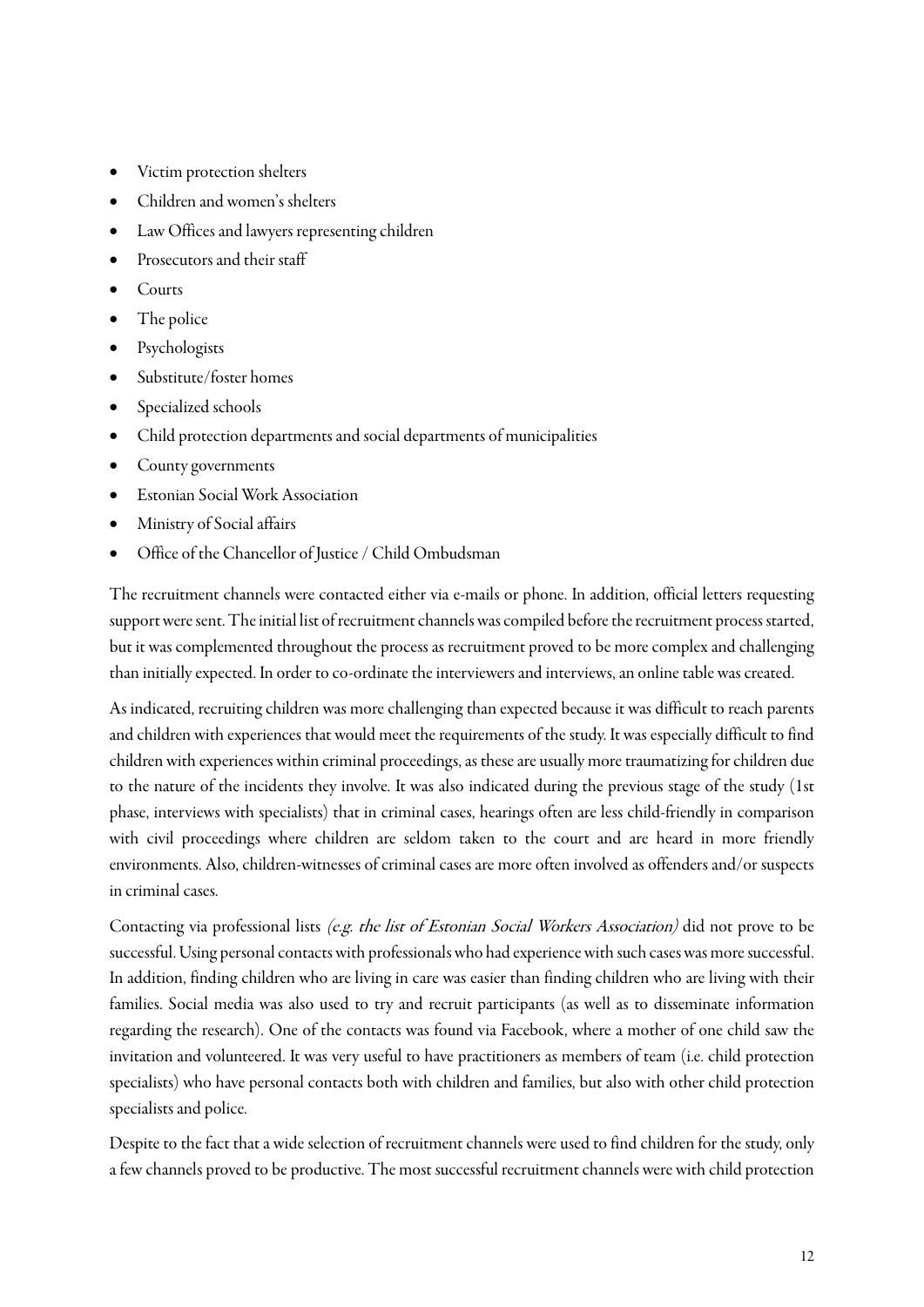specialists, but also substitute home personnel, both providing nine contacts. Four interviewees were found through police contacts, three children from the shelters, two via court and lawyers. One contact was provided by one of the municipalities and one parent contacted the researchers directly as a response to the public announcement in Facebook.

| Channel                                  | Number         | Share |
|------------------------------------------|----------------|-------|
| Child protection service/specialist      | 9              | 31%   |
| Substitute home                          | 9              | 31%   |
| Police                                   | $\overline{4}$ | 14%   |
| Children shelter                         | 3              | 10%   |
| Court/lawyer                             | $\mathcal{L}$  | 7%    |
| Parent (public announcement in Facebook) |                | 3%    |
| Municipality                             |                | 3%    |

#### Table 2. Successfully conducted interviews by recruitment channel

One of the problems with recruiting children was assuring their voluntary participation. In several occasions, the interviewer got the impression during an interview that the child was reluctant to speak of his/her experience, although he/she was given a chance to refuse or to stop the interview at any point. In some cases, it may have been a result of the adults (i.e. the recruitment channels) convincing the child to participate against their will and child agrees out of respect or fear. It also may be that the child agreed in order to please the adults. Furthermore, it is very difficult to identify the actual reasons why children agreed to participate.

### 1.5. Sample

<span id="page-12-0"></span>[Table 2](#page-13-0) provides an overview of the main characteristics of the sample. In total, 29 interviews were carried out. The sample is relatively balanced by the gender, as nearly half of the interviewees were girls (45%) and other half (55%) boys. Children were relatively young: nearly half (49%) of the children were younger than 14 years at the time of interview. 24% were 14 and 27% older than 16-18 years old.

The sample takes into consideration the fact that about 30% of Estonian population is of other ethnicities, mainly of Russian descent. Therefore 24% of the sample (7 interviewees) were of other ethnicities than Estonian: 6 Russian and one German (although they all had Estonian citizenship).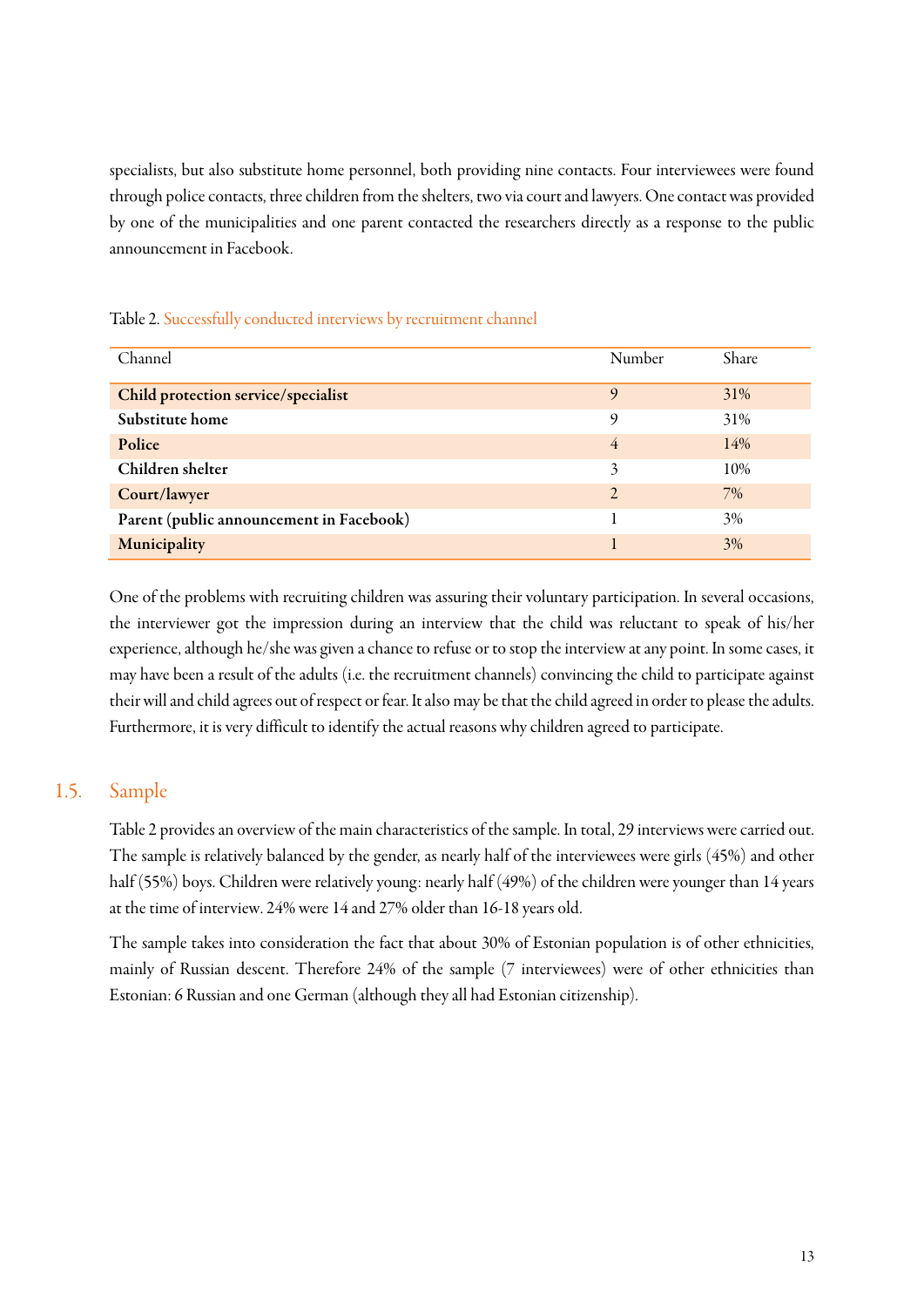|                                       | Number                  | Share (%)               |
|---------------------------------------|-------------------------|-------------------------|
| Gender                                |                         |                         |
| Male                                  | 16                      | 55                      |
| Female                                | 13                      | 45                      |
| Age at the time of interview          |                         |                         |
| 10                                    | $\overline{4}$          | 14                      |
| 11                                    | $\overline{2}$          | $\overline{7}$          |
| 12                                    | $\overline{4}$          | 14                      |
| 13                                    | $\overline{4}$          | 14                      |
| 14                                    | $\overline{7}$          | 24                      |
| 15                                    | $\boldsymbol{0}$        | $\boldsymbol{0}$        |
| 16                                    | $\overline{2}$          | $\overline{7}$          |
| 17                                    | $\mathfrak{Z}$          | 10                      |
| 18                                    | $\overline{\mathbf{3}}$ | 10                      |
| Ethnicity                             |                         |                         |
| Estonian                              | 22                      | 76                      |
| Non-Estonian                          | $\overline{7}$          | 24                      |
| Proceeding type                       |                         |                         |
| Civil only                            | 14                      | 55                      |
| <b>Criminal only</b>                  | $\overline{7}$          | 28                      |
| Civil and Criminal                    | 8                       | 17                      |
| Number of proceedings                 |                         |                         |
| $\mathbf{1}$                          | 18                      | 62                      |
| $\overline{2}$                        | $\,8\,$                 | 28                      |
| 3 or more                             | $\overline{\mathbf{3}}$ | 10                      |
| Type of cases                         |                         |                         |
| Custody case(s)                       | 13                      | 55                      |
| Domestic violence                     | $\overline{4}$          | $\overline{7}$          |
| School violence                       | 1                       | $\mathfrak{Z}$          |
| Other violence                        | $\mathfrak{Z}$          | 10                      |
| Custody and domestic/sexual violence  | $\mathfrak{Z}$          | $\overline{7}$          |
| Custody and theft                     | $\overline{\mathbf{3}}$ | 10                      |
| Giving minor alcohol                  | $\mathbf 1$             | $\mathfrak{Z}$          |
| Theft and phone threats               | $\mathbf{l}$            | $\overline{\mathbf{3}}$ |
| Role in the case                      |                         |                         |
| Party                                 | 16                      | 55                      |
| Victim                                | $\overline{4}$          | 14                      |
| Witness                               | $\sqrt{2}$              | $\overline{7}$          |
| Party/Victim                          | $\overline{c}$          | $\overline{7}$          |
| Party/Witness                         | $\mathfrak{Z}$          | 10                      |
| Witness/victim                        | $\overline{2}$          | $\overline{7}$          |
| Average number of hearings per child* |                         |                         |
| Average                               |                         | 4,9                     |
| Criminal                              |                         | $\overline{2}$          |
| Civil                                 |                         | 6,5                     |
| Criminal/civil                        |                         | $4,\!4$                 |
|                                       |                         |                         |

# <span id="page-13-0"></span>Table 2. Overview of the sample by different characteristics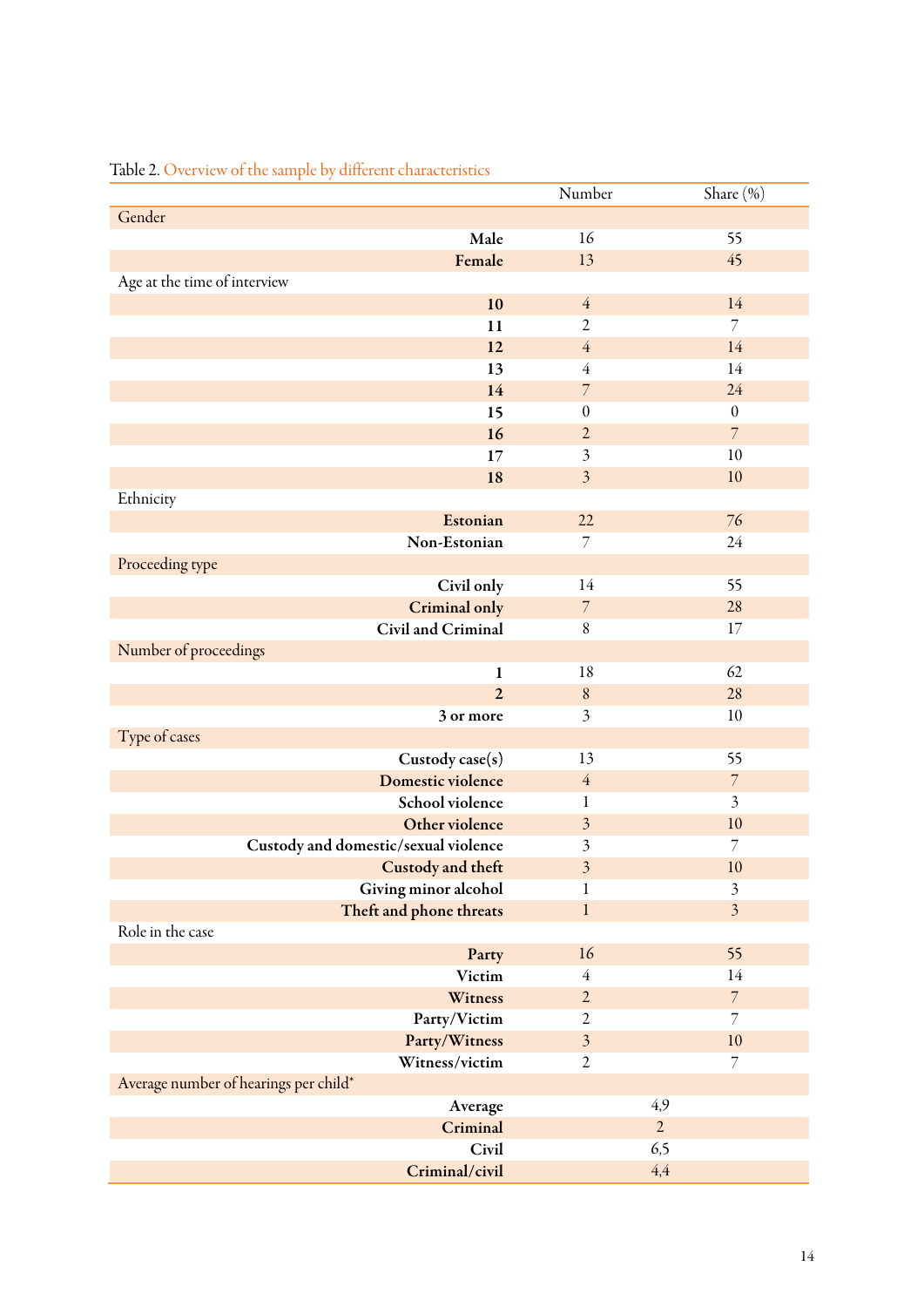When looking closer to the cases that the children were involved in, we can see that 14 were involved in civil proceedings. All these cases relate to custody conflict between or against parents. 7 children (28%) were involved as victims or witnesses in criminal cases. Eight children (17%) had experience both in civil and criminal proceedings. In case of both civil and criminal cases there are custody conflicts against parents with an additional criminal case against parents who were abusive towards their children (5 of 8 children had such situation). In two cases, the child was already placed into substitute home when he or she was involved in a criminal case (see EE-II-08; EE-II-11). In one case the mother of the child initiated a criminal case against father and his wife, the stepmother of the child with whom the child live and blamed her in physical violence against the child (EE-II-14). Majority of children had experience with only one proceeding (62%), but there were also those who were involved in two (8 children, 28%) and in three or even more proceedings (3 children, about 10% of the sample).

Most children were involved in custody disputes (16 children, 55%). Six of the children (20%) were involved in cases of domestic, school or other violence (either as victims or witnesses). Six children had experience with two types of proceedings (see [Table 2](#page-13-0) for more precise description).

Children were mostly parties in the proceedings (in 16 cases, 55%). Four of the children taking part in the study were victims and two were witnesses. Seven children had multiple roles to play in proceedings. Two were both parties and victims; two witnesses and victims and three parties and witnesses.

When counting all the experience of children regarding the hearings, we can see that on average there were nearly five hearings per child (4.9). If we leave out one extreme case (23 hearings), the average number of hearings is 4.2 per child. The number of hearings for children in criminal cases was significantly lower (2 on average) than the average number of hearings in civil cases (average 6.5 or 5.4 if the extreme case is left out). However, one has to keep in mind the different nature of the hearings. Not all hearings took place in a court or police station. Especially in civil cases, hearings were often carried out in very different locations (e.g. children's homes or child protection specialist's offices) (see chapte[r Right to be heard\)](#page-26-2).

Since many of the children had multiple hearings spread over time, we focus on the age of the first experience with the proceedings [\(Table 3\)](#page-15-1). The largest share of children was ate the age of 12 during their first hearing (21%, 6 children). Five children in the sample were 14 years old. Six of the children were younger than 10 years old.

There are some children in the sample whose first experience with hearings were at a very early age – the youngest one was involved in a custody case since she was 5 years old. She had experience with several hearings since the proceeding lasted for five years (EE-II-17).

The next two youngest children, aged 7 and 8 were also involved in a custody cases. Later these children are involved in both, criminal and civil cases. In terms of criminal cases the child was youngest at age 9 when involved in criminal case. Average age of children participating in civil cases was 11 years old. With criminal cases, the average age of children at their first hearing was approx. 12.5 years.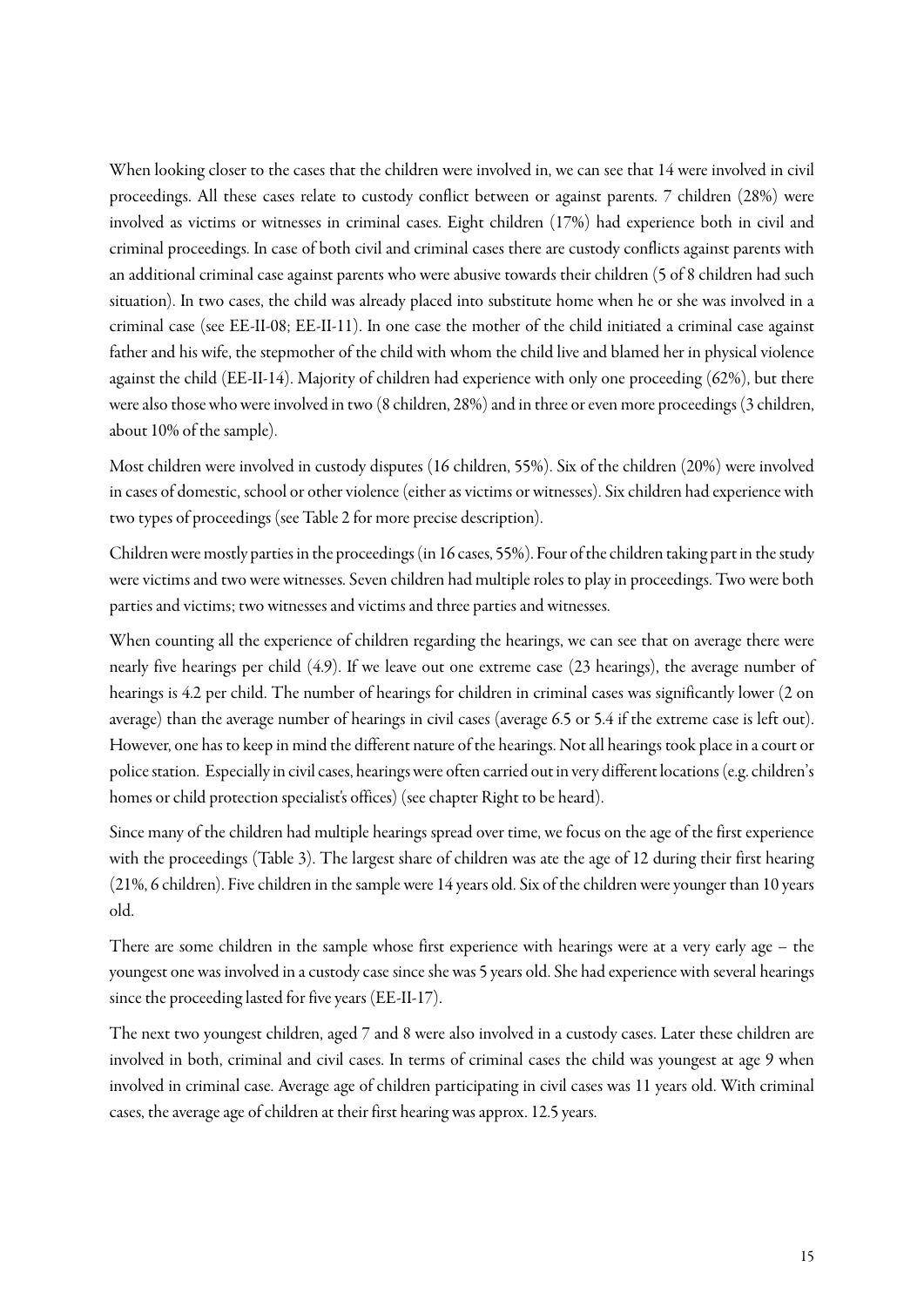| Age of the child<br>5 years | Number of children | % of the sample          |
|-----------------------------|--------------------|--------------------------|
|                             |                    | 3                        |
|                             |                    | 3                        |
| 8                           |                    | 7                        |
| 9                           | $\bigcap$          | $\overline{\phantom{0}}$ |
| 10                          | 3                  | 10                       |
| 11                          |                    | 10                       |
| 12                          | 6                  | 21                       |
| 13                          | 3                  | 10                       |
| 14                          |                    | 17                       |
| 15                          |                    | 10                       |

<span id="page-15-1"></span>Table 3. Child's age at the time of first hearing

Finding and contacting participants was the task of interviewers, who mostly used their own networks for this task. The group of interviewers had an online excel table (in Google Docs, with secured connection and link available only to the research team) where all potential participants, whose initial information was gathered (gender, age, place of residence, court case, contact person, etc.), were filled in. This helped everyone to see the real-time process of forming the sample. Interviewers were in contact with each other and could discuss the current cases. In some instances, one or another child was redirected to another interviewer, because of the place of residence or for other reasons, for example, the interviewer knew the child or the family. First contact with a potential participant depended on the actual person. When the child lived with their parent, then the interviewer first contacted the parent via telephone or e-mail. Parents had the first opportunity to decide whether to participate in the research or not. When they were in substitute homes, other options were available for contacting children. In some cases, the head of the substitute home herself decided who would be the better candidate to participate, or directly asked the children for volunteers to participate in the research. In one case, the substitute home offered a meeting with children and researchers, to give children the opportunity to decide about participation. In every case, there was one important fact: the so-called gatekeepers were very careful and when they did not already know the researcher, they were not willing to help the research regardless of supporting letters and other referral mechanisms. When the first contact was made, the argument made most often (and was most successful) was the opportunity to help to develop a more child-friendly justice system or help other children in similar situations.

### <span id="page-15-0"></span>1.6. Protection mechanisms

#### 1.6.1. Interviewees

The first and most important protection measure to assure that children were not traumatized used before interviews was a very careful selection process. The interviewers tried to obtain enough information prior to the interview to exclude children with particularly traumatizing experiences. However, it was not always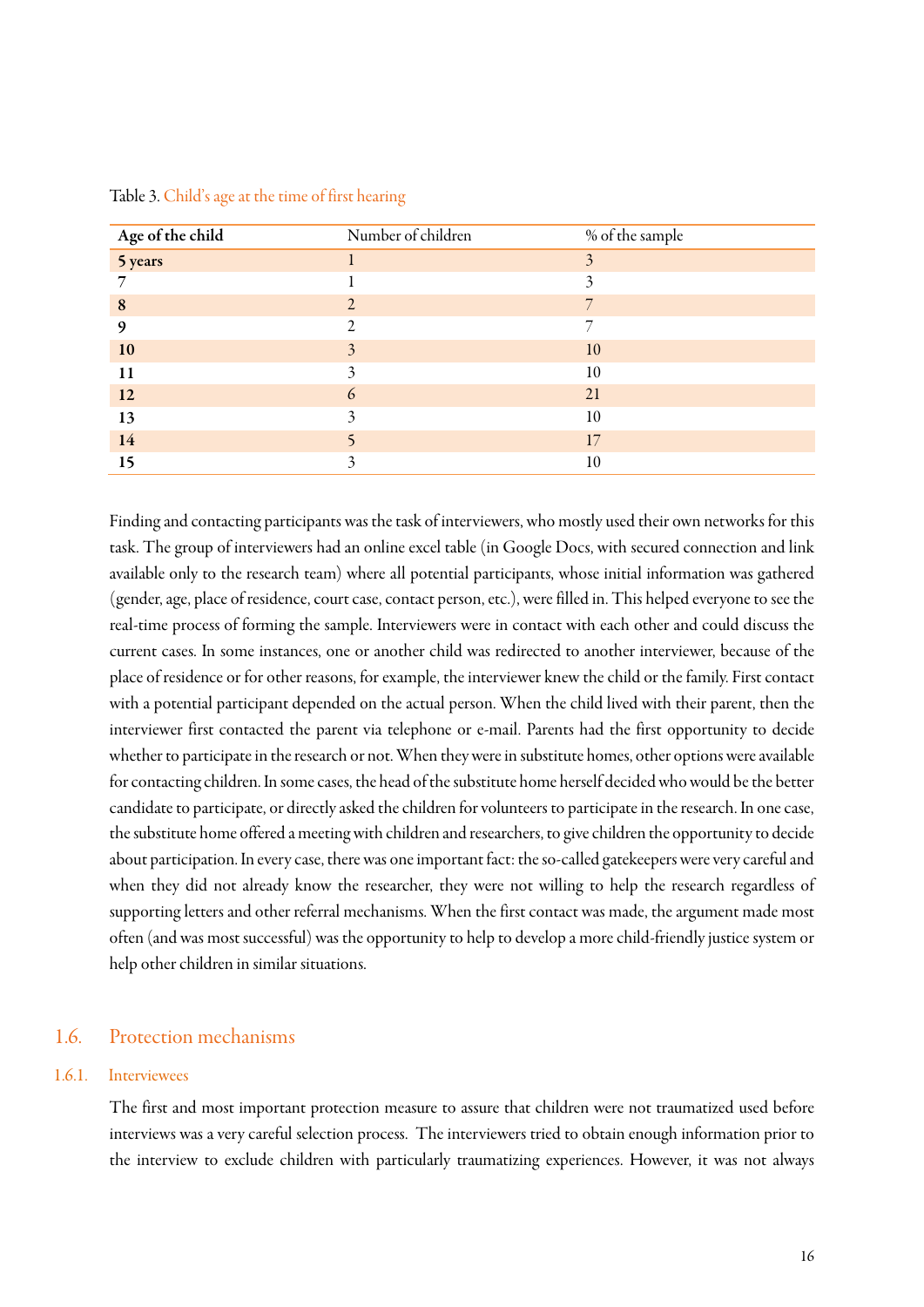possible, because not all the informants knew about the traumatizing experiences of children. For example, one of the child protection workers referred a child whose situation appeared to be relatively normal and thus would be a good participant for our research. However, when the interviewer contacted stepmother, she indicated that the proceeding was too fresh to the boy and that she thought it would not be healthy to discuss the whole story. They decided that the interviewer would wait and contact the stepmother several months later. When the months passed and the interviewer called the stepmother, she said that the boy was doing better and that he was willing to participate in the interview and share his experiences. When the interviewer later called the stepmother to setup a time for the first meeting, she was not reachable for two weeks. After three weeks when the interviewer thought that this child was no longer available to participate, the stepmother called the interviewer and explained that the situation had changed.The boy was no longerwilling to participate, because some relatives from the other part of the family physically attacked him due to the situation.

A primary reason why local municipality child protection workers sometimes do not know the real situation of the child is because they are not in daily contact with children to assess their psychological condition. They work more with case records, not with a real child. When children are placed into a substitute home, the educators know much more about the child's situation, but they might not know about the case records of this specific child. In principle, this means that in order to collect sufficient information about children, there should be more people involved in the recruitment effort. As a result, our researchers would seek out contact with as many different people around the child interviewed as possible.

Preparatory meetings were also an important protection measure, as they enabled interviewers to spot any distress or discomfort in children before the actual interviews. These meetings were also used to build up the confidential relationship and also in some cases to allow children to choose the location of interviews. For example, in one case the interview was planned to take place at the child's mother's office where he often spent his time after school (EE-II-04), but he actively expressed that he dislikes the idea of talking in that location, therefore the interview took place in the cafeteria where he felt more relaxed and talked more freely. Whenever possible, the most child-friendly location was chosen.

Careful explanation of the purpose and course of the interview took place, although in some cases it was clear that the child did not see much importance in that information. During all interviews, the children were provided an opportunity to cancel or stop the interview. Because there was alack of qualified psychotherapists, we had to rely on our own skills and knowledge to offer protection to participants before, during and after the interview. Before the interview, we carefully gathered information about the potential participants and with very difficult cases or in case of a lack of information, we decided not to invite the child into the research. For example, there was a 16-year old girl's telephone number provided by a child protection worker who used to work with this child years ago. The child protection worker described the girl as a vulnerable girl being repeatedly victimised by her father who was physically violent toward her. The girl was placed several times in different substitute homes and into foster families. The child protection worker knew that she was living with a foster family near Tallinn, but did not know how she was doing. Because we had no other adult contacts for the girl and we were unsure if we would find her in good or in bad situation, we decided not to approach her.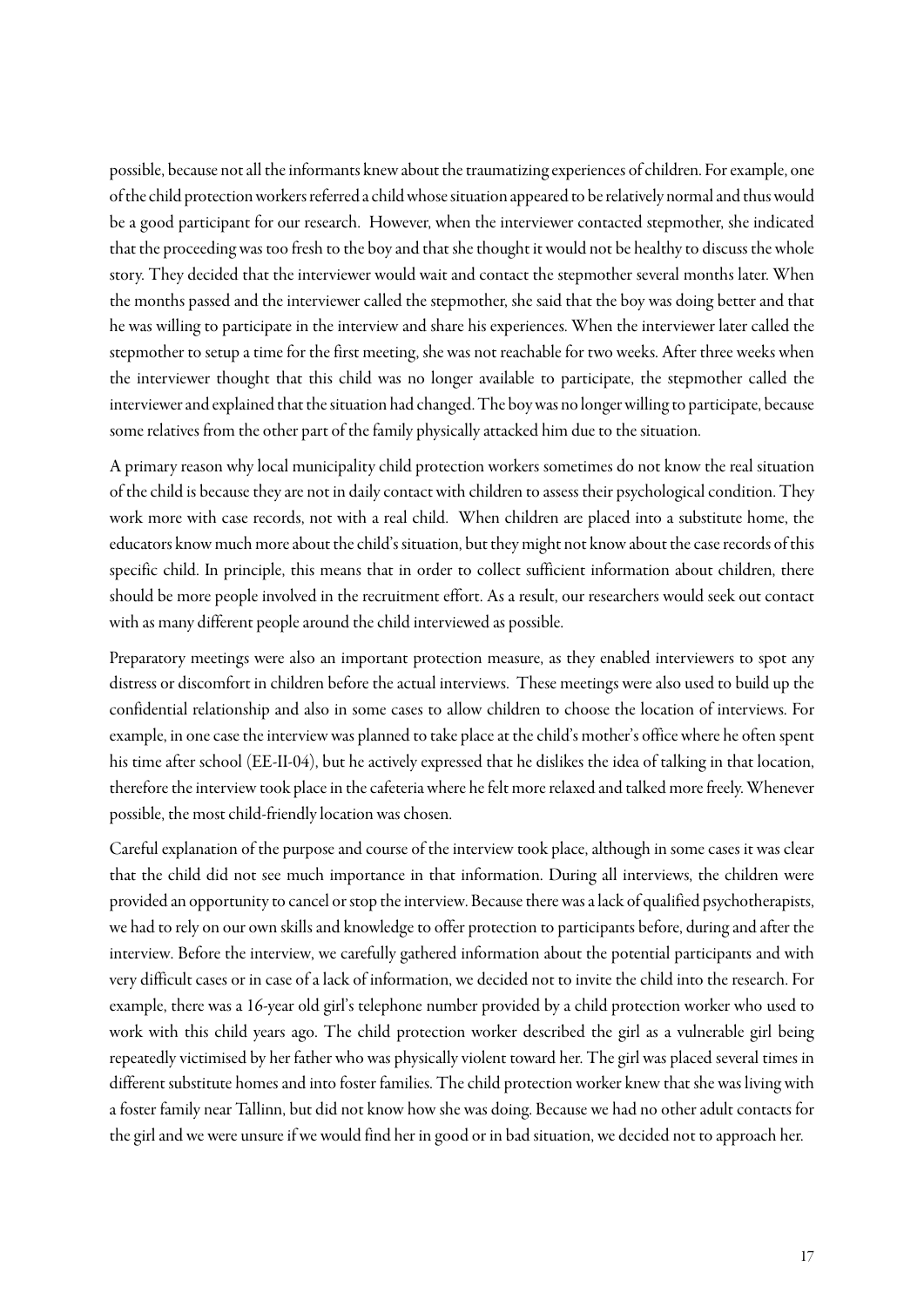During the interview, we were careful and tried to provide friendly and safe environments. When we saw that one or another question was not welcomed by the child, we did not press it and changed the topic. When the child showed fatigue, we offered him or her a break. We also provided them food or sweets and talked with children on other topics of interest. We also used drawing and other handcraft methods to help them relax and offered to finish the interview whenever they wished.

The most difficult task was to provide protection to children after the interview, because of deficits in the Estonian child protection system in general. As brought out before, there are not many qualified psychotherapists in Estonia, and even those who are, are very hard to reach. Officially, all our participants had his or her child protection worker, substitute home personnel or parents to protect them. However, just in case we had one psychotherapist in reserve who had agreed to help if such kind of help or support was needed. However, there was no need for such help.

#### 1.6.2. Interviewers

Training and support for interviewers were important protection tools in two primary ways. By preparing interviewers before the interview, common or typical mistakes that could adversely affect children were eliminated/reduced. Secondly, support offered to interviewers after they started the process was important to ensure their emotional well-being and prevented any negative outcomes that could result from an interviewer feeling 'burnt out', upset or traumatized by the experience.

This first approach took place primarily during the preparatory seminar, which helped to prepare interviewers for the unexpected aspects of recruiting and interviewing children. The second meeting proved to be therapeutically beneficial, as it allowed the interviewers to share their complicated and perhaps stressful experiences, receive feedback and also recommendations on how to solve these situations. For instance, one of the interviews (EE-II-00) was initially regarded to be unsuccessful by the interviewer as it was very difficult for the child, the background information received was only partial and significant specifics regarding the child's mental state was missing. However, two interviewers met the child three times and the girl gave her consent to participate in the interview. There were free conversations and playing with the girl and it seemed that she was ready to talk about her experiences in the juridical proceeding. However, when she heard the first question about hearing, she started crying and was unable to saya word. However, during the meeting with the research team and other interviewers it was concluded that this kind of experience is also very informative and it should not be regarded as unsuccessful.

Constant availability of the project manager and senior experts was also very important since it provided interviewers with emotional and practical support related to making decisions on potential interviewees, interview locations etc. This took away some of the decision-making burden of the interviewers and enabled sharing of responsibilities when difficulties arose.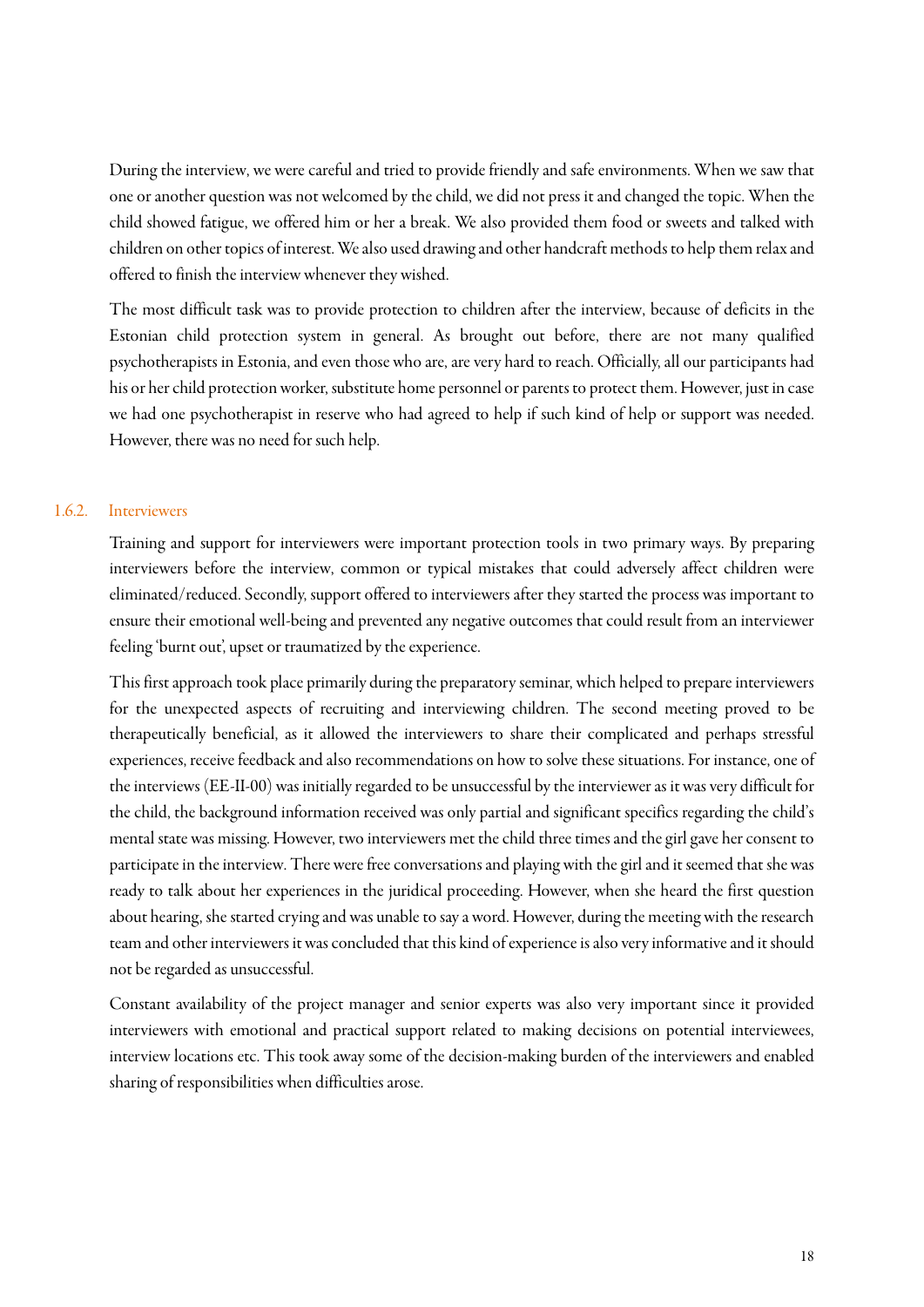### <span id="page-18-0"></span>1.7. Methods and procedures

#### 1.7.1. Background information

Background information was received from the main contact person prior to the interview. The main contact persons (i.e. recruitment channels) usually were either child protection specialists, personnel in shelters or substitute homes etc. In some cases, parents also provided information.

Most of the background information was received before the first preparatory meeting with children. This was necessary to make sure that the child and his/her experience was suitable for the purposes of the study and to ensure that there were no special needs or problems associated with the child that would make it difficult or harmful for the child to take part in the study. After the first meeting, the contact person was contacted to verify the gathered information and fill any remaining gaps. This was done either by e-mail, phone or in person.

#### 1.7.2. Informed consent procedure

As a rule, during the first meeting the researcher introduced the informed consent to the child. After that, the informed consent by adult representative was signed and before the interview the child also signed the consent. Information about the research was repeated multiple times. When the child wished to do the interview during the first meeting, the informed consent was signed by the child before the official interview was started.

#### 1.7.3. Preparatory meeting

The preparatory meeting took place in all cases, i.e. information was provided to the children in advance (so interviews did not start right away), they were informed of the purpose of the study and the procedure that was being taken for the study and interview. In 16 cases this was done a day or several days before the actual interview, in 13 cases the interview was carried out the same day.

#### Table 4. Information on preparatory meetings

|                                                  | Number of interviews % of interviews |     |
|--------------------------------------------------|--------------------------------------|-----|
| Preparatory meeting, interview different days 16 |                                      | 55% |
| Preparatory meeting interview same day           |                                      | 45% |

In some cases, the preparatory interview was held by two interviewers (EE-II-00; EE-II- 07; EE-II-08). It happened that from one substitute home we received preliminary information that there were approximately six to eight children who were willing to participate in the research. That was the first reason why two interviewers went together to the substitute home to introduce the research and to make preliminary agreements. However, when they were there, children were asked to choose which of the two they wished to talk to – as a result, children choose both of them. Nevertheless, there is an additional added value when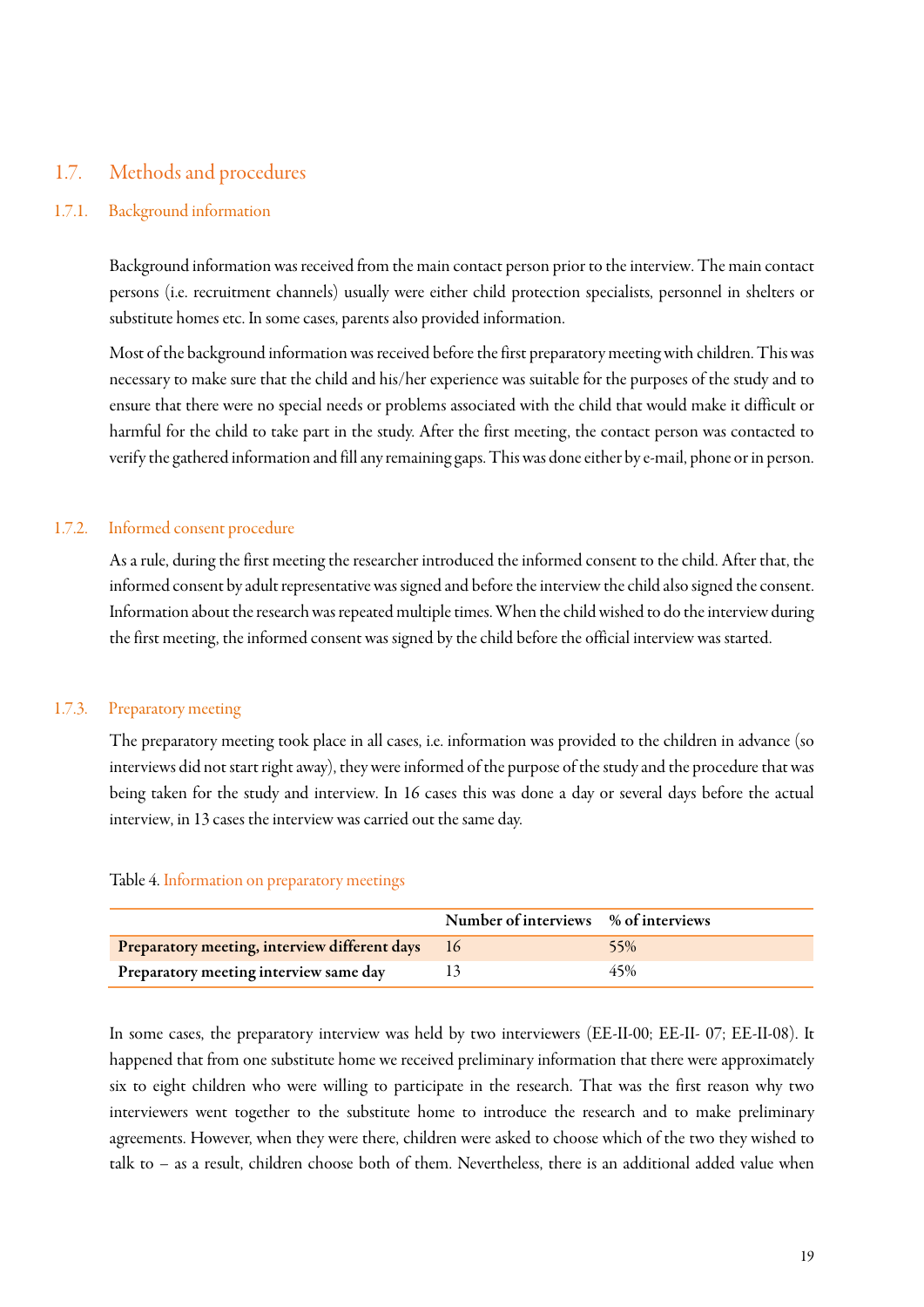conducting interviews with two interviewers, especially when carrying out interviews with traumatized children. Two interviewers can divide the roles of observer and questioner and can help each other if unexpected situations arise. Thus, on one hand it was the children's choice, on the other hand it was helpful also for the interviewers. In principle, all interviews with children could be done with 2 interviewers, however, there are also several issues of resources and feasibility contra multiple interviewers for one child.

Forty-five percent of the children wished to have the interview immediately after the preparatory meeting (this also means that there were no other persons accompanying them), although they were offered a chance to reconsider and have the interview another day. This deviation from the rule set by FRA is explained by the thorough briefing of the child beforehand – most of the children had been explained and informed of the research repeatedly by the parent or by the recruitment channel (or both), and/or were in contact via phone with the interviewer beforehand.

Very few children had an accompanying person during the preparatory interview (EE-II-14 had a father).

#### 1.7.4. Interview set up

The most common location for interviews was in the children's home. Since many of the children in the sample were living in a substitute home, interviews were also carried out there (12 interviews), either in child's room or other rooms chosen by the children. Five interviews took place at Children's Home (substitute home). Six interviews took place in quiet cafeterias, which allowed the interviewers to treat children with something nice to eat or drink, and provided a relaxed atmosphere for an interview. Despite the public nature of the cafeteria, all the interviews were carried out in privacy and without disruptions. The only concern with these interview locations was the quality of the recordings, which were somewhat poor due to background music. However, there were no substantial losses.

Two interviews took place in the offices of a social worker and a child protection specialist – rooms that were already familiar to the children. Since several interviewers were working at the university, two interviews were carried out at the university. One interview took place in the interviewer's office and the other in a career counselling room. None of the chosen interview locations seemed to have any negative effects on the quality or the course of interviews.

| Location                                 | Interviews     | $\%$ |
|------------------------------------------|----------------|------|
| Child's home                             | ς              | 17   |
| Substitute home                          | 12             | 41   |
| Cafeteria                                | 6              | 21   |
| Office of social worker/child protection | $\overline{c}$ |      |
| specialist                               |                |      |
| <b>University rooms</b>                  | $\overline{2}$ |      |
| Public library                           |                | 3    |
| Child's workplace /pizzeria/             |                | 3    |

#### Table 5. Locations of the interviews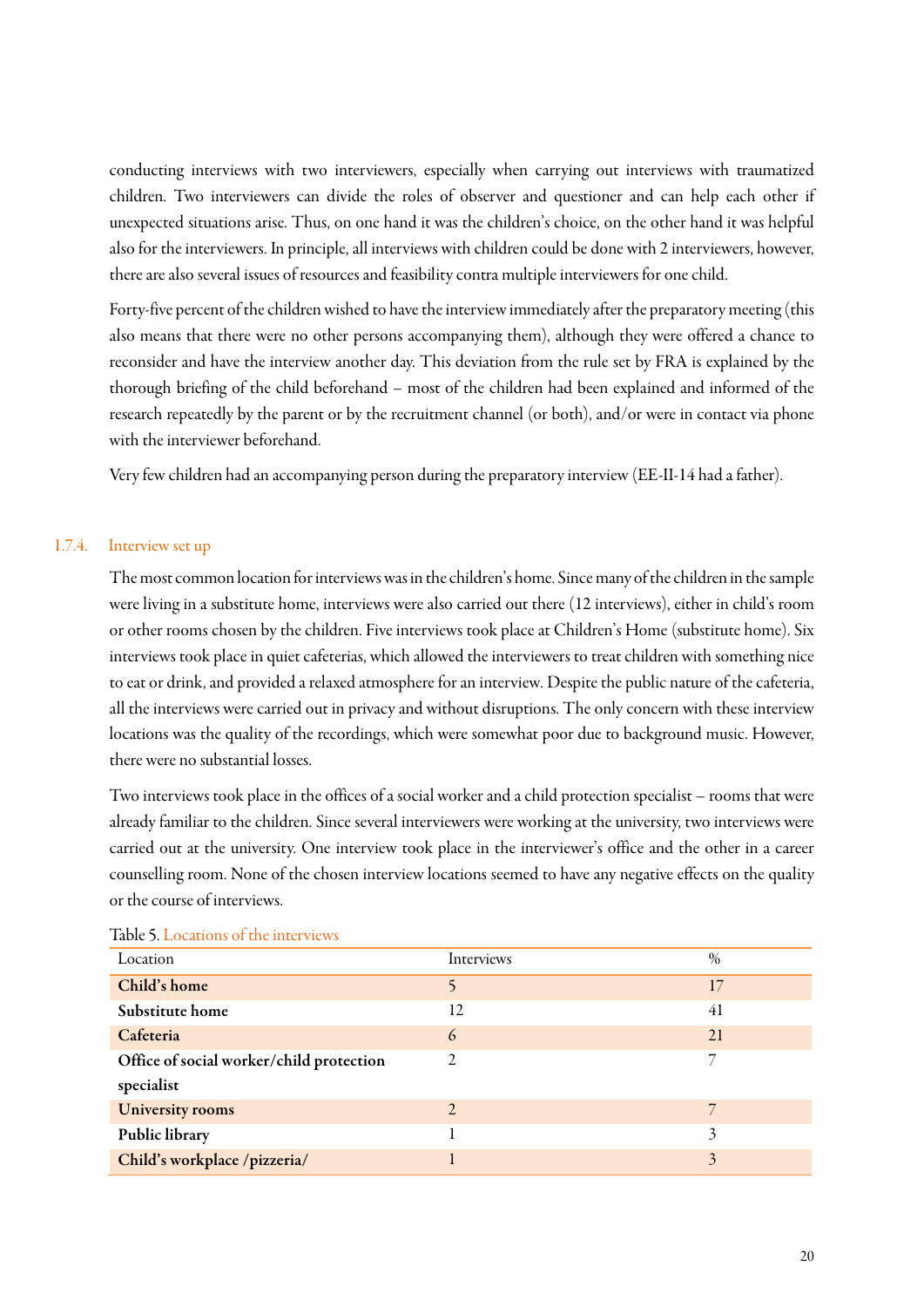Most interviews were carried out by one person interviewing the child (25) and four interviews were carried out by two interviewers conducting the interview. In most of the cases (24), there was no accompanying persons during the interview.

| Accompanying persons                                      | Number of interviews |
|-----------------------------------------------------------|----------------------|
| No accompanying persons                                   | 24                   |
| Project manager of substitute home where child was living |                      |
| 2 friends                                                 |                      |
| Grandmother                                               |                      |
| Colleague was working nearby                              |                      |
| Mother part of interviews                                 |                      |

Table 6. List of accompanying persons

One of the girls (EE-II-02) said she would like her younger sister to participate also, but the sister refused, then she decided to be alone. In one of the cases, a 7-year old sister was drawing next door (EE-II-05), but was not involved or disturb. In another case the grandmother insisted on being present despite the fact that the interviewer requested privacy (EE-II-19). She was silent and did not disturb the interview, but it is possible that her presence influenced the child's answers.

With one exception (where a child invited two friends with her), there were no more three people present in the interviews (i.e. interviewer, interviewee and either accompanying person or second interviewer).

|                               | مستحدث |                |                |                |                         |                |              |                    |                |    |
|-------------------------------|--------|----------------|----------------|----------------|-------------------------|----------------|--------------|--------------------|----------------|----|
| Age/gender                    |        | <b>Boys</b>    |                |                | Girls                   |                |              | All boys and girls |                |    |
|                               | civil  | crime          | multiple       | civil          | crime                   | multiple       | civil        | crime              | multiple       |    |
|                               |        |                |                |                |                         |                |              |                    |                |    |
| $10-12$                       |        | 3              | 3              | 2              | $\theta$                | 2              | 3            | 3                  |                | 11 |
| $13-15$                       | 4      |                |                |                | $\overline{2}$          |                | $\mathsf{S}$ | $\overline{3}$     | $\overline{2}$ | 10 |
| $16-18$                       | 3      | $\theta$       | $\Omega$       |                | 3                       |                | 4            | 3                  |                | 8  |
| All age groups                | 8      | $\overline{4}$ | $\overline{4}$ | $\overline{4}$ | $\overline{\mathbf{5}}$ | $\overline{4}$ | 12           | 9                  | 8              | 29 |
| All participants by<br>gender |        |                | 15             |                |                         | 14             |              |                    | 29             |    |

Table 7. Interviewees by gender, age at time of interview and type of proceeding

#### Urban vs rural settings

8 of 16 boys were from urban settings, 7 from rural, and 1 living place changed; 5 of 13 girls were from urban, areas and the other 8 from rural settings. However, it is not very clear whether children's residency changed during or after the proceeding or not. For example, some children used to live in rural areas and after placement to substitute home their living place changed. This is because the substitute homes are usually in urban areas. In cases of Russian children, the situation is different, because the substitute home (SOS Children's Village) is in rural area (small city), while children are from larger towns in North-East Estonia.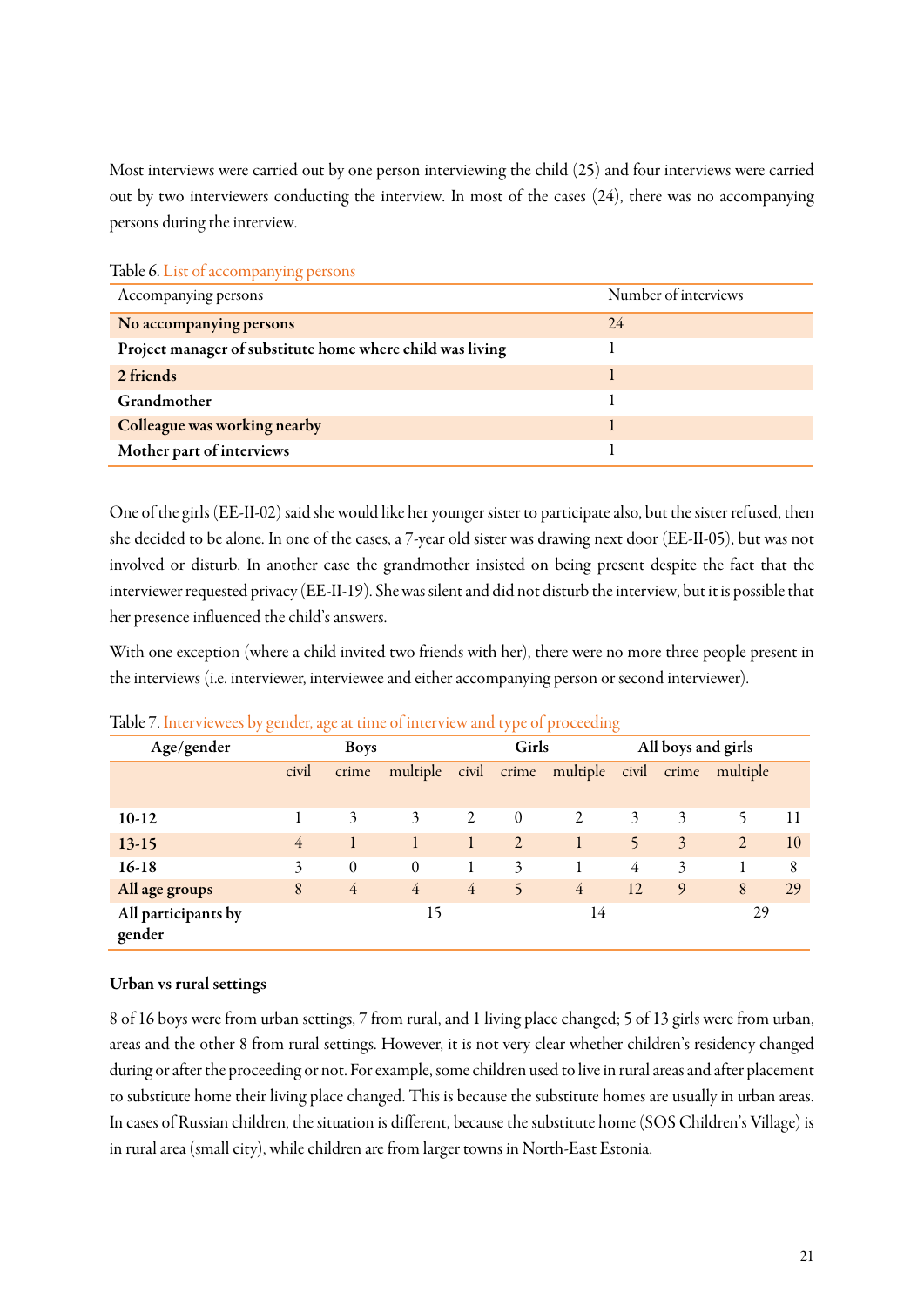#### 1.7.5. Materials

Supportive materials were used to provide playfulness to distract the child from the interview situation to something more familiar like drawing. These materials were very useful in several cases. In addition, in one case the child was interviewed in the cafeteria where drinking his tea and having his burger provided the needed "escape" for him if he did not want to answer or needed a short break from the questions. However, it may have proved to be a helpful tool for children, from the researchers point of view these materials distracted children and they concentrated less on the questions and thus gave less answers. It is a challenge to find a balance between the protection and support and fulfilling research purposes.

Using cards is a special method for interviewing that was used when needed, such as when children have difficulties expressing their feelings and experiences. However, during the interview where the central idea is to focus on personal experience, it may sometimes disturb more, both the interviewee and interviewer. In many cases during our interviews, it was a very good tool to use when the child was frustrated during the interview and needed calming down or redirection of attention. However, with younger children simple drawing was used more successfully. For some interviews, the cards were too many and they needed at least some intellectual effort from children, which was not achievable for some children. For older children, it was too "childish" to use these cards, which they also noted on their own. However, in some cases when the child had problems understanding the terms used during the interview, the cards were used to help them to understand the concepts. We learned that in order to use these kinds of cards in a more substantial way, more time would be needed for the interview.

The children were provided with contacts of the interviewer and research team and were provided with an opportunity to contact them for any purposes, but none of the children did so. Several children were also followed-up with the enquiry of the letters to be written by the child to be read at the conference (i.e. the presentation of results of the 1st round of child rights' research).

#### 1.8. Research challenges

#### <span id="page-21-0"></span>Selecting the interviewers:

In Estonia, one of the key criteria for selecting interviewers was related to regional diversity. It was significant to include Russian-speaking interviewers (3 in total) to enable interviews in the mother tongue for all children. Another principle was not to use child protection workers or psychologists to do interviews with their own clients. Interviewers were also selected who had earlier experiences in qualitative research, researching children and sensitive topics. This, criteria however, became somewhat of a negative factor, because people who had experience in qualitative research faced stress because of the contradictions in instructions and the interview structure: to listen to the child narrative and at the same time to obtain factual data about hearings and court proceedings.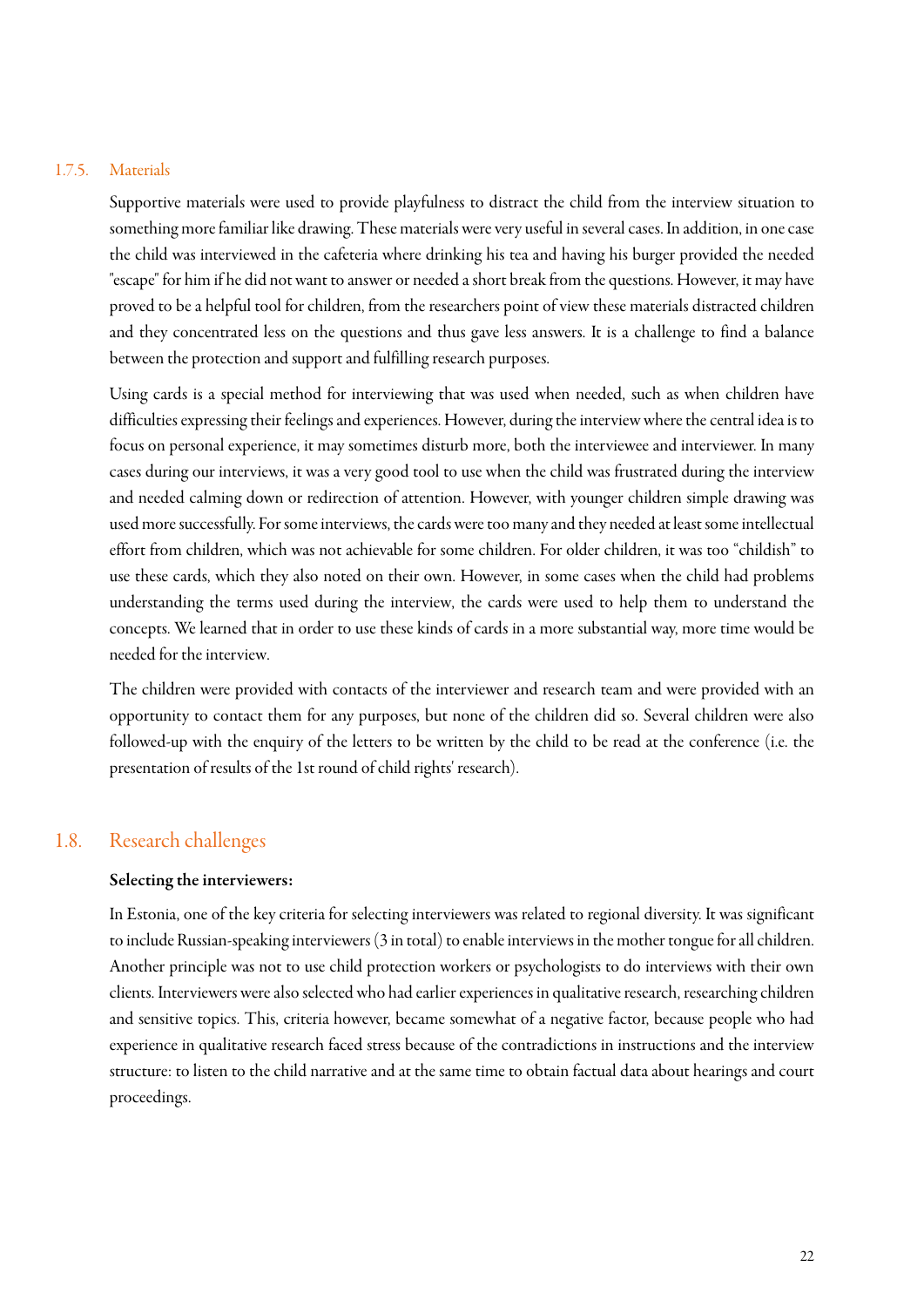#### Training the interviewers:

Training the interviewers was a difficult task due to the complexity of the research. The research design and procedures were highly regulated and it took time to explain all the nuances of the procedures; also, many questions regarding the exceptions arose. It was also difficult to prepare interviewers for unexpected cases where the contact person withheld significant information and the interview turns out to be very stressful for the child. In case of such situations, we decided to stop asking questions and instead raised other topics, or suggested doing something that would calm the child down (e.g. drawing, using cards).

#### Identifying and using the recruitment channels:

A personal approach was most effective in recruiting. Mailing lists of professionals, which are very useful when spreading information among a large group of people, did not prove successful as a recruitment channels. Most likely people do not feel obliged to respond to the request for help unless contacted directly. This is perhaps even more relevant for the complex target group that was recruited for this research. Using child protection specialists active in the field as interviewers proved to be very helpful since they could also act as recruitment channels for other interviewers due to personal contacts with children in the target group.

#### Sampling the participants:

The sample is slightly biased due to the fact that it was difficult to find appropriate children who have been part of criminal cases. Due to the nature of the target group, the majority of the cases in the sample did not have very damaging impacts on children (e.g. extreme cases). This means that the results may be biased towards the better experiences and the worst cases of child-unfriendliness were excluded.

#### Identifying and using the protection measures:

One of the challenges in Estonia regarding protection measures and recruitment was caused by the fact that many of the children in Estonia are not Estonian by their nationality and language. There is a substantial minority of Russian-speakers in Estonia(31% of the population) and therefore six interviews were also held in Russian (by the native speakers). Also, the researchers had few tools to ensure protection after the interviews. In very difficult cases, referral to or consultation with a psychologist was available, but nobody needed it and children themselves were not willing to deal with these topics any more. We also were not sure always that a referral to a psychologist was the best protection mechanism. For example, one girl (EE-II-01) told us that she was once referred to a psychologist, who was a very kind person, but did not help her, because the only thing she needed (in the child's opinion) was for her parents to communicate with each other in a proper way. In another case, after the interview we learned that the child (EE-II-00) was already registered to a psychologist and was scheduled to have therapy.

#### Conducting the preparatory meetings and the interviews:

One challenge was the difficulty in assessing the maturity and suitability of children to take part in the research. The people who were the first contacts for the research team did not always adequately assess the psychological state of the children. In some cases it seems that children only agreed to participate out of fear or to try and please the adults. For example EE-II-02 was offered for an interview by the mother of the child. The child,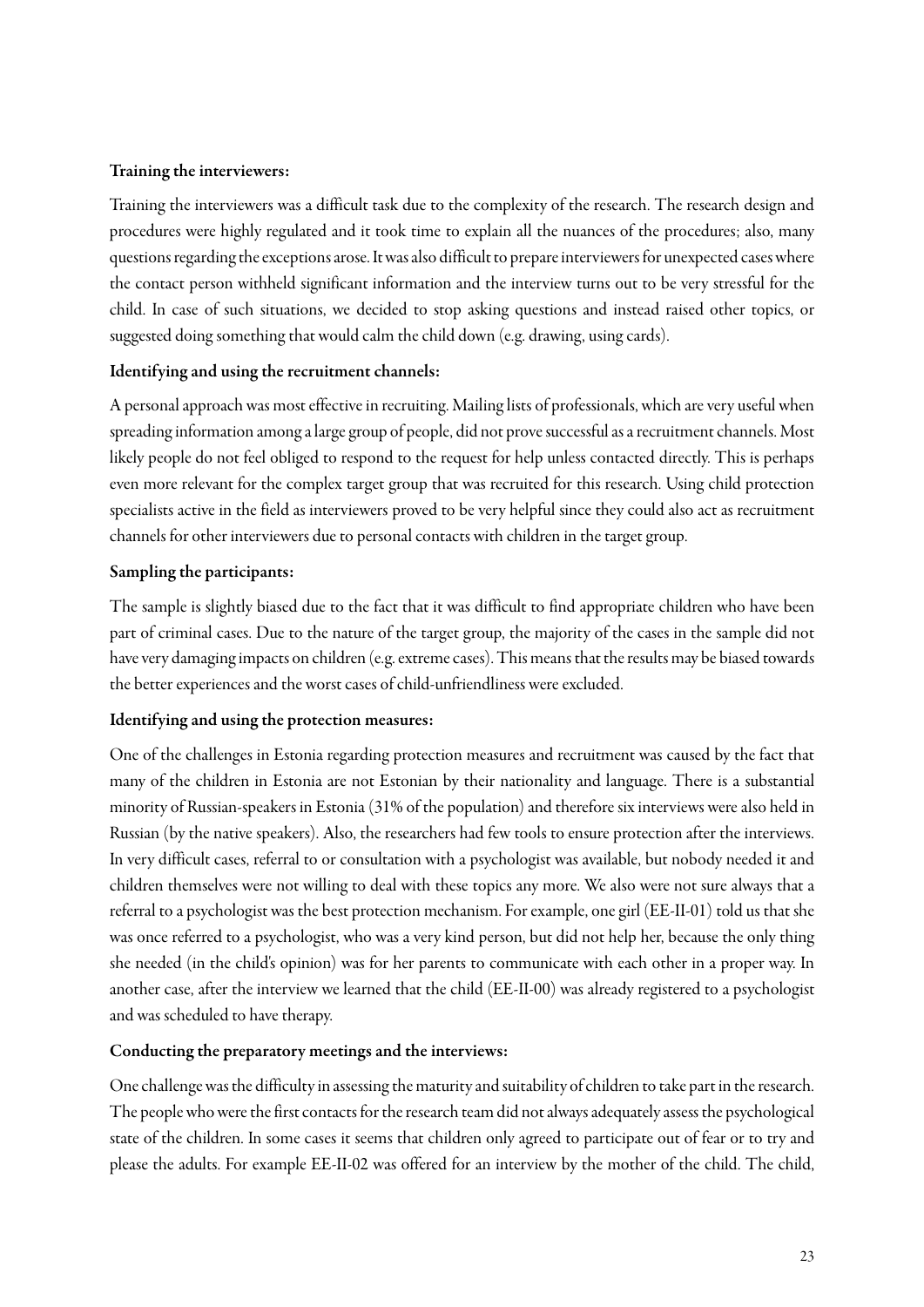however, was very anxious and had difficulties in concentrating –issues that also appeared to be a problem for the parent as well (possibly caused by a very long and complex divorce and custody case). The child, however, agreed to participate, although it proved to be a very difficult interview. There were other cases where in hindsight the children should not have been involved in the study, but were not assessed properly by the professionals who referred them (e.g. EE-II-00). In a few cases, even the preparatory meeting did not help to identify the mental state of the children or their actual reluctance (see more on that in the previous chapter). Therefore, it is safe to say that adults surrounding the children may not always be able to take into account child's best interests in these kind of situations, even if they are professional child protection specialists.

#### Receiving significant background information beforehand:

As indicated above, the assessment of the parents or the child protection specialists on the child's preparedness and suitability to be interviewed was not perfect. In several cases the children were anxious and not very cooperative so that it was difficult to interview them (EE-II-00 and EE-II-04). Some interviewees needed more than two meetings and still did not open up to answer difficult questions related to their hearings. It was not known what happened with the child, because the child protection worker did not want to tell any details about the case, she just repeated: "It was a terrible thing what happened to this child". Therefore, we can guess that there was something terrible if the child almost starts crying every time when the topic turns to hearings. Even though she was open to communicate with interviewers (EE-II-00). In this particular case, the child visited a child psychologist once and at the time of the interview she was still on the waiting list to receive psychotherapy. In Estonian substitute homes the children living there are so called social orphans, whose parents are unable to raise their children. Many of parents have serious alcohol addiction and as a rule, children had experienced both neglect and domestic violence. Therefore, these children may have serious problems in their socialisation and mental development. As a result, abstract notions like time, frequency, distance, repeatability and so on are hardly understandable for them.

The children do not always remember what took place when and by whom – this may be due to the fact that the cases are often complex and long-lasting. But it also may be due to the fact that smaller children don't have very adequate perceptions of time, or of the differing roles of the various strange adults' who are involved in these cases. Especially when they are frustrated or upset because of what is happening in their family and/or between their parents.

One child admitted that during the hearing,when he did not understand the question or when he did not want to talk about the topic, he said either "I don't know" or "I don't remember". He never asked explanations or never expressed his discomfort verbally. Thus it is likely that this strategy may also have been used during the study interviews. It is also important to note that children do not always express themselves and give information in coherently verbalised forms, especially frustrated, traumatized children and children with learning disabilities.

For several children the issues discussed were clearly too abstract. It mainly concerned younger children (e.g. EE-II-15), but also older ones seemed to have difficulties over discussing more abstract or hypothetical aspects.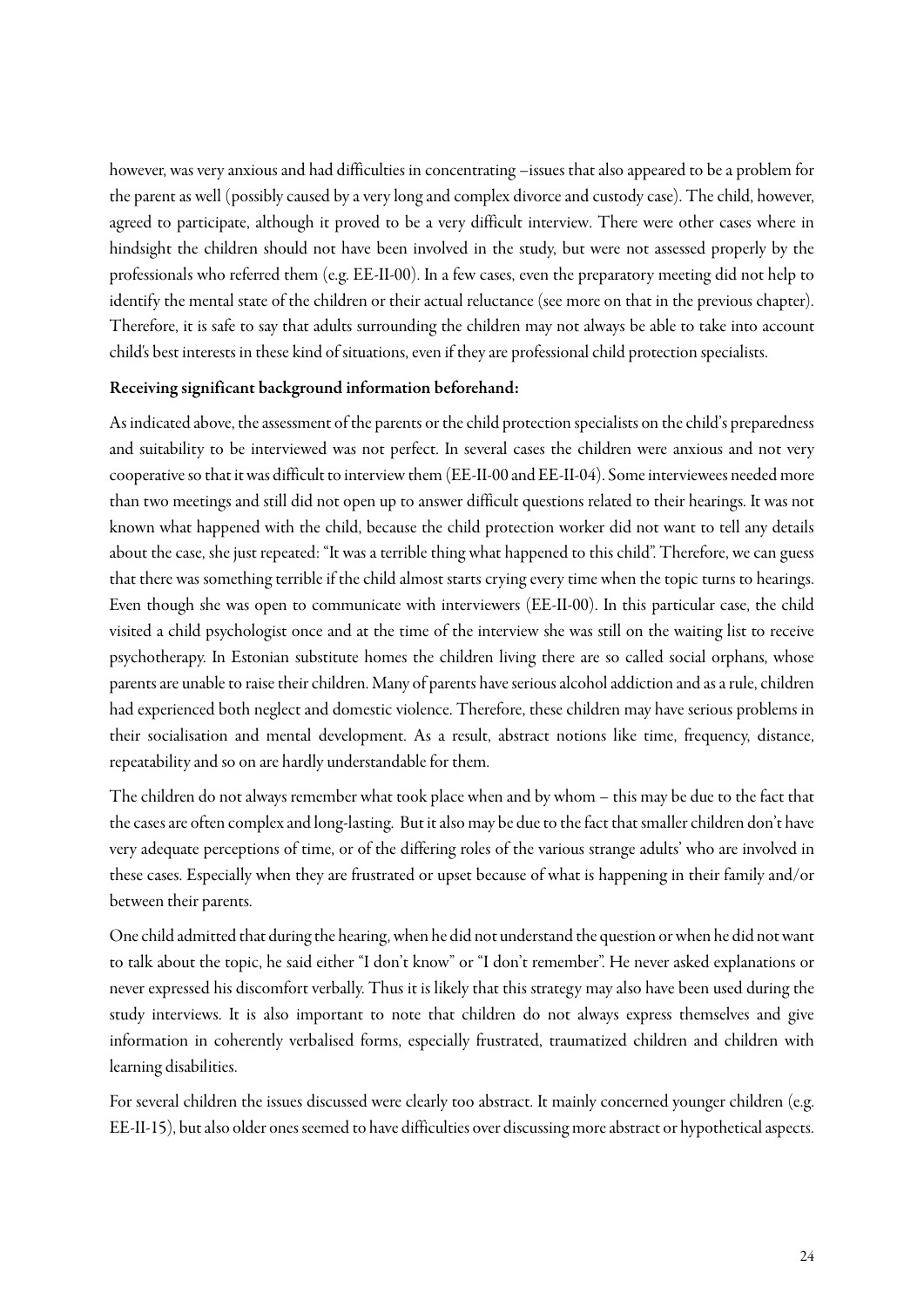It was often difficult to keep the attention and focus of children on the desired topic – the court proceeding and not the content of the proceeding. Smaller children especially could not distinguish between these two much and were more interested in speaking of the most hurtful things they experienced (e.g. loss of the parent; conflicts between the parents), not the procedures which were not as significant for them as the cause for the case itself. It was a minor issue for them. The question therefore may be how to support children to deal better with the situation and less about the court procedures and child friendliness of the hearing. The hearing was not often the most traumatizing aspect of the experience, even if it was not particularly pleasant (with exceptions, of course where the proceeding was not carried out in a very child-friendly manner).

### 1.9. Conclusions

#### <span id="page-24-0"></span>Selecting the interviewers:

We invited interviewers with experiences in qualitative research, working in child protection and/or in youth research. The last two criteria helped in finding interviewees, as child protection workers were able to refer participants to other interviewers. Also, in Estonia it is important to have some personal acquaintances among practitioners to be trusted. However, during the discussions with team members, it seemed that in some instances the first criteria - research experience- was more of an obstacle than a positive factor. It seems that for the methodology used in this research, it may be better to invite interviewers without previous experiences in qualitative research and train them strictly according to the instruction offered by FRA. In this case, they would not have difficulties in reconciling the strict instructions of the interview guide with the more flexible nature of qualitative research, which focuses on meaning construction during human interactions in context of an interview.

Although these issues were mitigated during the conduction of interviews and filling out reporting templates, this is an important lesson for future research and fieldwork.

#### Training the interviewers:

The first training was a very interesting and useful learning process forthe whole research team. However, some questions were left open that were addressed only after the first interviews were done. It was decided to follow the instructions as much as possible - in order to ensure the comparability with other countries participating in the research. But at the same time the decision was made to not give up our ability to listen to the child and go with him or her in the interview if needed. It was agreed that this would also be the understanding of a childfriendly methodology. Children should feel comfortable during the interview and sometimes this requires interviewers to 'leave the script.'

One question appeared during the training and discussions and especially when receiving FRA feedback to the transcriptions and reporting templates: the cultural differences that are sometimes left implicit in this research. Notions of child-friendliness, child wellbeing, children's rights, etc. - despite the existing general standards -, have some differences in meanings depending on cultural contexts. In Estonia, the court and child protection historically have been paternalistic systems. This means that professionals (judges, child protection workers)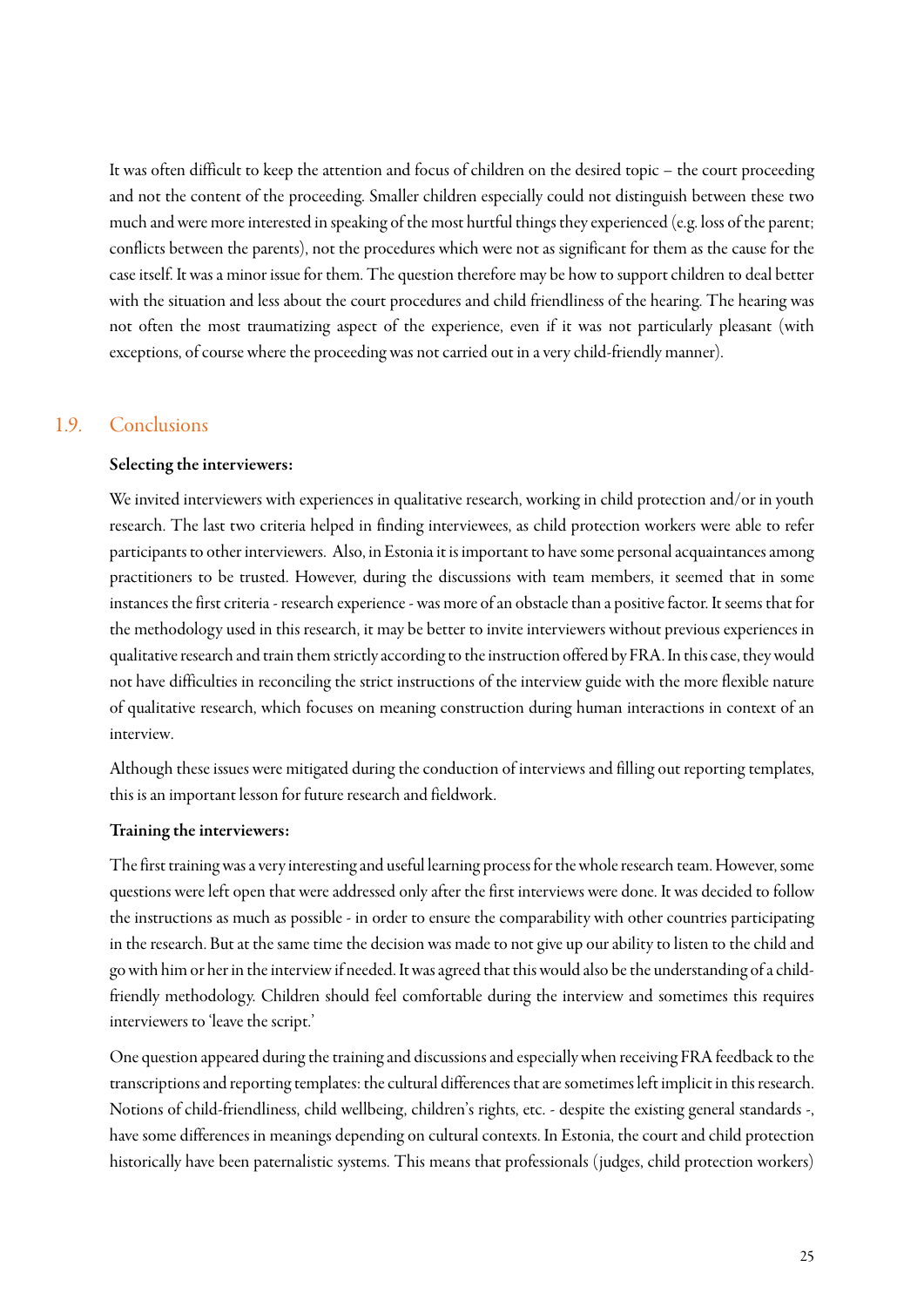had the right to decide what is best for a child, without any need to ask the opinion from the child or their parents. Professional positions gave the assurance that authorities knew better what the right decision was. Today the discourse of human rights and children's rights has "disturbed" these traditional paternalistic ideas. This is not yet very thoroughly studied in Estonia, but the change in discourses is in process, although it seems not easy to leave the old paternalistic attitudes towards decision-making and to adapt to new democratic ideas based on human rights. Concepts related to child-friendly proceedings and children's rights appear to still be alien ideas in Estonia. As a result, they are more connected with European Union regulations and are not ideas being developed in Estonia from the inside(see also the discussion on that in the results of the first round child rights research). Further dialogue on the subject in required for Estonia to move forward in internalizing these concepts and ideas.

#### Identifying and using recruitment channels:

Social capital was very useful in recruitment efforts as the project team leveraged their previous work/research contacts to cultivate referral sources and recruit participants. For this reason, former and active child protection workers or youth workers were more successful in recruitment, who in turn shared contacts with other interviewers. It was also one reason to invite some experienced practitioners as interviewers into this research project.

#### Sampling the participants:

It was difficult to compile an appropriately balanced sampling, because of different reasons. One factor is that it was very difficult to convince parents to let their children participate, so it was sometimes easier to invite children from substitute homes, where the interviewers have acquaintances. This also implicitly explains the fact that more traumatised and more vulnerable children areeasier to be recruited into research. On one hand, we can conclude that parents care more about well-being of their children and they do not experiment with research. However, on other hand, there could be another reason: they are afraid that the child could tell something that parents would better keep undisclosed.

#### Identifying and using the protection measures:

See paragraph 1.8

#### Conducting the preparatory meetings and the interviews:

See paragraph 1.8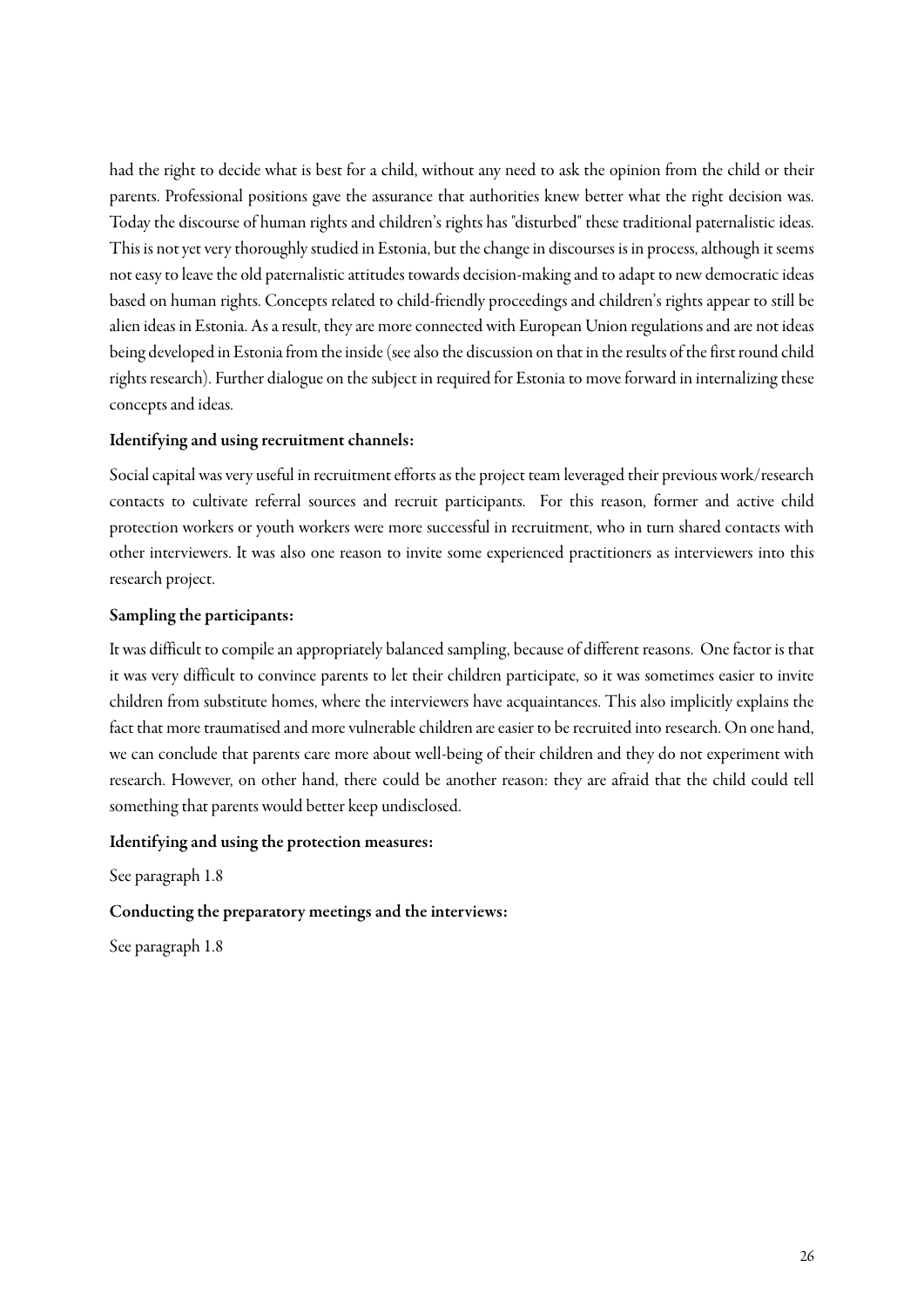# <span id="page-26-0"></span>2. Findings from interviews

# 2.1. Right to be heard

 $\overline{a}$ 

<span id="page-26-2"></span><span id="page-26-1"></span>There is a right to be heard given to children by law. According to the Code of Civil Procedure (Tsiviilkohtumenetluse seadustik), a minor who is at least 10 years of age must be heard by the court in family law cases, and if necessary, the court can hear younger children as well (§ 5521). Since the study included only children who had some kind of experience with hearings, we cannot conclude from this sample how well the right to be heard is met in Estonia. Instead we are looking into the process of hearings themselves - where, by whom and how children are heard and more importantly, children's views on the right to be heard. Special attention is paid to some complex issues and controversies that arise when involving children in the court processes for hearings.

First of all, we can conclude that the hearings differ largely in their numbers, frequency, location and participants – the variety is especially large in civil cases. This confirms again the conclusion from the previous stage of the research (i.e. study of professionals): there is a lack of guidelines and fixed procedures,1which means that the experience of children in proceedings varies widely and depends on the professionals who are involved. In addition, the nature of proceedings where children were involved varied also largely. The experience in case of multiple hearings or very long-lasting hearings is much different from short and clear cut cases. Multiple cases can last not so long, but there are more hearings by different officials; while in custody cases children reported about one hearing. Hearings are conducted, as a rule, by child protection workers. Even when other people are involved in hearings, the central person is the child protection worker. Some custody cases could last for years. For example, the case of EE-II-04 – a 10 years old boy lasted for 3 years. However, as a rule, civil cases do not last for so long and there are not so many hearings as in multiple cases.

Very often the hearings in both civil and criminal cases were very stressful for the children, but not always. There were also children who said that everything was fine and they did not find anything particularly troubling about the hearing. However, when interpreting the results regarding the children's perception and overall assessment on the participation of in the proceeding, one has to take into account the bias in the sample. Children with the most traumatic experiences refused to participate in the study. Moreover, quite a few children were not very talkative and answered very briefly without expressing much of their feelings. The factual details of the case are not very clear, because children very often do not remember the timing or the number of the hearings, they also often don't know who were the professionals involved in the hearings.

 $1$  It should be noted that there is a general guideline on the assessment of the well-being of a child (e.g. the material situation of the family, the health and development of the child, the labour market situation of the parents etc) for the child protection workers. The material is developed by the Estonian Ministry of Social Affairs, (2009) "Lapse ja perekonna hindamine" ("Guide for child and family assessment"). However, this is not explicitly a hearing guide in civil or justice proceedings.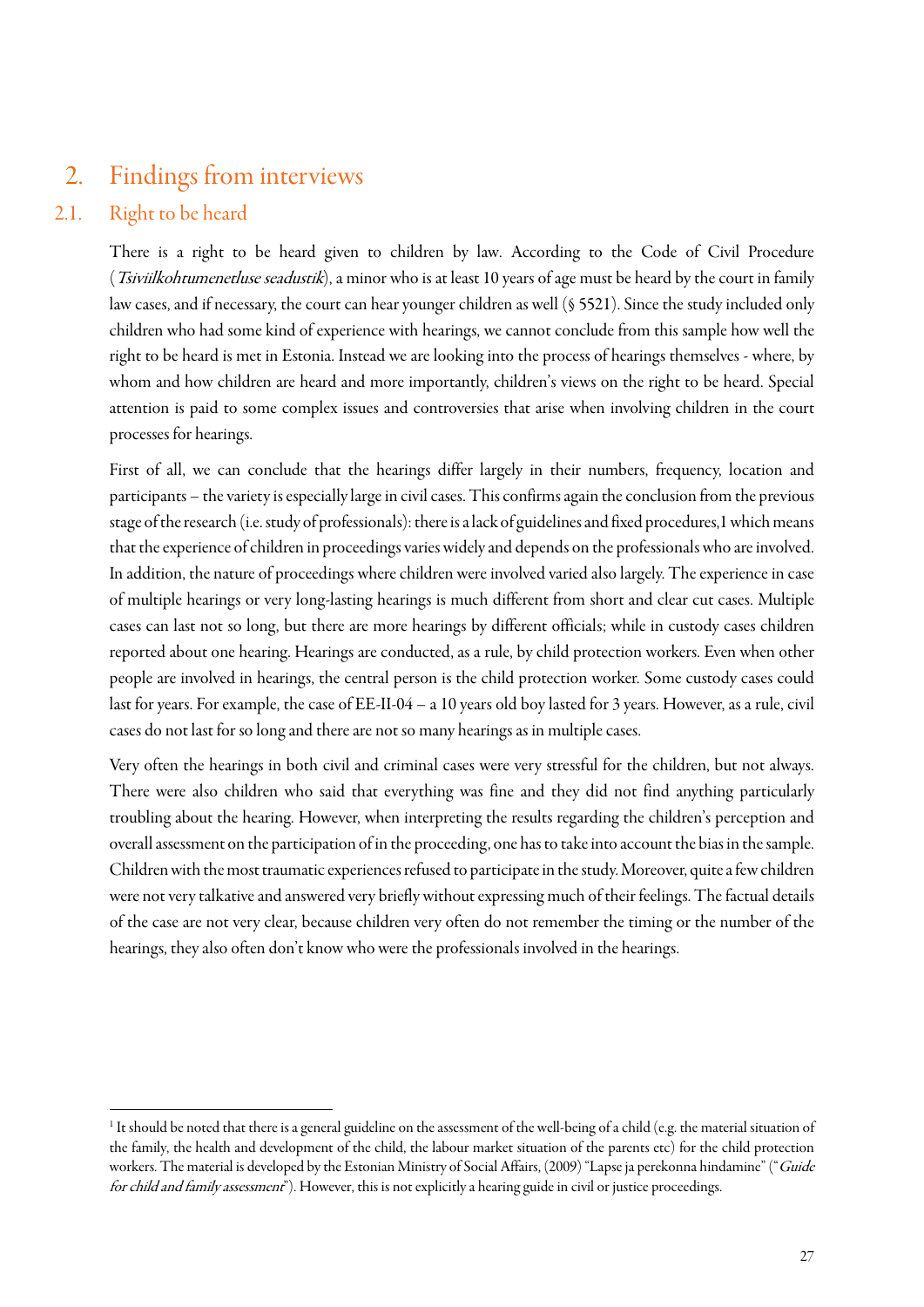#### 2.1.1. Location of the hearings

 $\overline{a}$ 

The hearings took place in very different locations. As we can see from the table 9, most hearings were located in different places. That means that the child was visited at home first and then was asked to come to the child protection worker office, or the child was visited at school, at home and was asked also to the courthouse. There were 19 cases when the children were heard in different places, but every each is different and unique in its case. The places what were mentioned among them were: home of the child or substitute home, school of the child, police office, child protection worker's office, courthouse. With criminal proceedings, the most common location for hearings were police departments(13 cases),2 of which four were in child-friendly rooms and the rest ordinary offices. The child-friendly rooms were used in cases where the child was a victim of abuse and violence (case of child abuse EE-II-02; case of sexual abuse EE-II-18; domestic violence EE-II-27; physical abuse EE-II-28), one victim was also heard in the psychiatric hospital (EE-II-16). Therefore, most severe cases involving severe abuse were treated with care and heard in special conditions. Children being either victims or witnesses in school violence or other one-time incidents were heard in the regular police office. One child involved in criminal case (physical assault by other children) was heard in the school in the principal office.

| Location of hearing       | Civil case | Criminal case  | Multiple case |
|---------------------------|------------|----------------|---------------|
| Courthouse                | 3          |                |               |
| Police office             |            | 4              |               |
| Child-friendly room in    |            | $\overline{2}$ |               |
| police                    |            |                |               |
| School of the child       |            |                |               |
| <b>Multiple locations</b> | 10         |                | 8             |

Table 9. Location of hearings by type of case

In case of civil proceedings, most of the children had experienced a number of hearings that took place in several places. The child's home (including a substitute home) and child protection workers offices were the most common places for hearings. 13 children had hearings that took place at home (this includes the child's home, mother's home, father's home and also substitute homes. 12 children visited child protection specialists' office for hearing(s) and all these cases were civil cases.

When in court, children often were heard in the offices and less often in the courtroom and during the public hearings. In a few cases, the hearing took place at school (e.g. EE-II-08; EE-II-25; EE-II-17), three civil cases in judges' office; a psychiatric hospital (EE-II-01; EE-II-16) and once even in a cafeteria at the library (a custody case, EE-II-016). Most of the children had multiple hearings (civil cases) in multiple locations and the place of hearing did not seem to depend on whether it was a criminal or civil case (see table 9). As an example of multiple hearings, there is an 11-year old boy (EE-II-14), who took part in two civil proceedings, one lasting for a year, the other one for four years. He has been heard at least 16 times and the locations included court, home of his

<sup>2</sup> However, the law does not state that the hearing has to take place in the police department.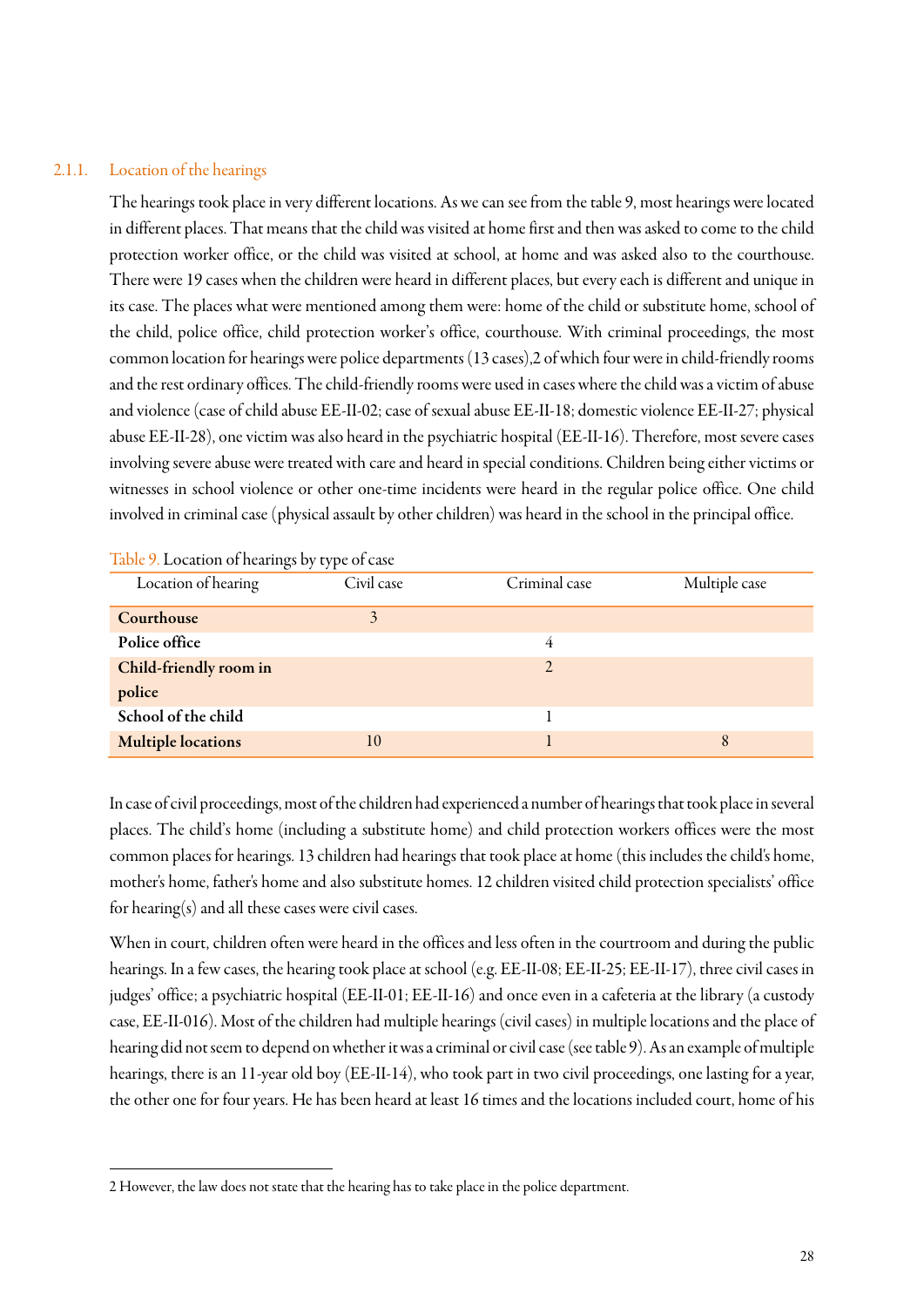father and mother, office at social services, a special room in the police station, the school and even a supermarket where the child met with a judge.

Eight of the children took part of the court proceedings and were actually heard in the courtroom during the trial. All these cases were civil cases and were related to custody rights. Additionally two of the children were taken to the court and were heard in the courthouse, but not during the proceeding. In our interviews, none of the children who were part in the criminal cases were heard in the courtroom, which is in accordance with the findings from the 1st Phase of the research where pre-trial hearings in criminal proceedings were assessed as more child-friendly.3 Children expressed the most distress regarding hearings that took place in the courtroom, courthouse and the police department not just because these environmentsare not child-friendly, but also purely because they were in the court or in the police. Therefore, children heard in neutral locations (with slight exception of schools) assessed these locations better. As one girl explained why it was scary to be in the police department: "because… it is the police, so it kind of means that you did something wrong…". One of the boys (EE-II-11) said that if things have anything to do with court, he feels guilty even if he has not done anything wrong. One girl told the interviewer that hearing rooms should not be friendly, because people have to "feel scared" before the court (EE-II-08).

These places appear scary and threatening to children even if they actually have not done anything wrong. The offices of child protection specialists, even if not child-friendly, appeared to causemuch less distress. The offices were often described as ordinary or normal. e.g. "Perfectly normal office: cabinets, table, chairs, some toys, papers" (EE-II-19). Thus in these places the hearings can be conducted with less stress.

However, it can be said that more than the actual place of the hearing, other aspects of the hearings were crucial in determining how the child felt about them. Two of the most crucial elements were the level of privacy at the location and whether or not hearings were unexpected - occurring without any prior warning.4 These two elements were especially evident in some cases where schools were involved. For example, in one case (EE-II-17) the hearings took place at school, which is a familiar environment for the child and could be therefore regarded as a good and safe location to conduct them. Nevertheless, the fact that the hearings took place during school hours and lessons, they were always unexpected, frequent and the rooms lacked privacy, so that the child felt the hearings were very disturbing and also distracted from her studies. Moreover, she was always invited out publicly in front of others (i.e. being asked to leave class to attend a hearing). Another girl who was a victim of an abuse was taken from the school by the police in a uniform and she was very disturbed when 'everyone started whispering and gossiping' (EE-II-18). In these cases, it is important to approach the child more discretely in order to respect the child's privacy.

In other situations, the hearing took place at home while some family members who were also involved in the case were present (e.g. EE-II-01). However, while some of the children felt that their family members were of

 $\overline{a}$ 

<sup>3</sup> However, should be bear in mind that the number of interviews conducted is too small for the overall generalisation of the Estonian system in this regard.

<sup>4</sup> In the Code of Civil Procedure (§ 552), this is not directly stipulated whether the hearing must be with prior warning or not. It is only vaguely stated that "The court hears a child in his or her usual environment if, in the opinion of the court, this is necessary in the interests of the matter" [\(https://www.riigiteataja.ee/en/eli/504092014001/consolide\)](https://www.riigiteataja.ee/en/eli/504092014001/consolide).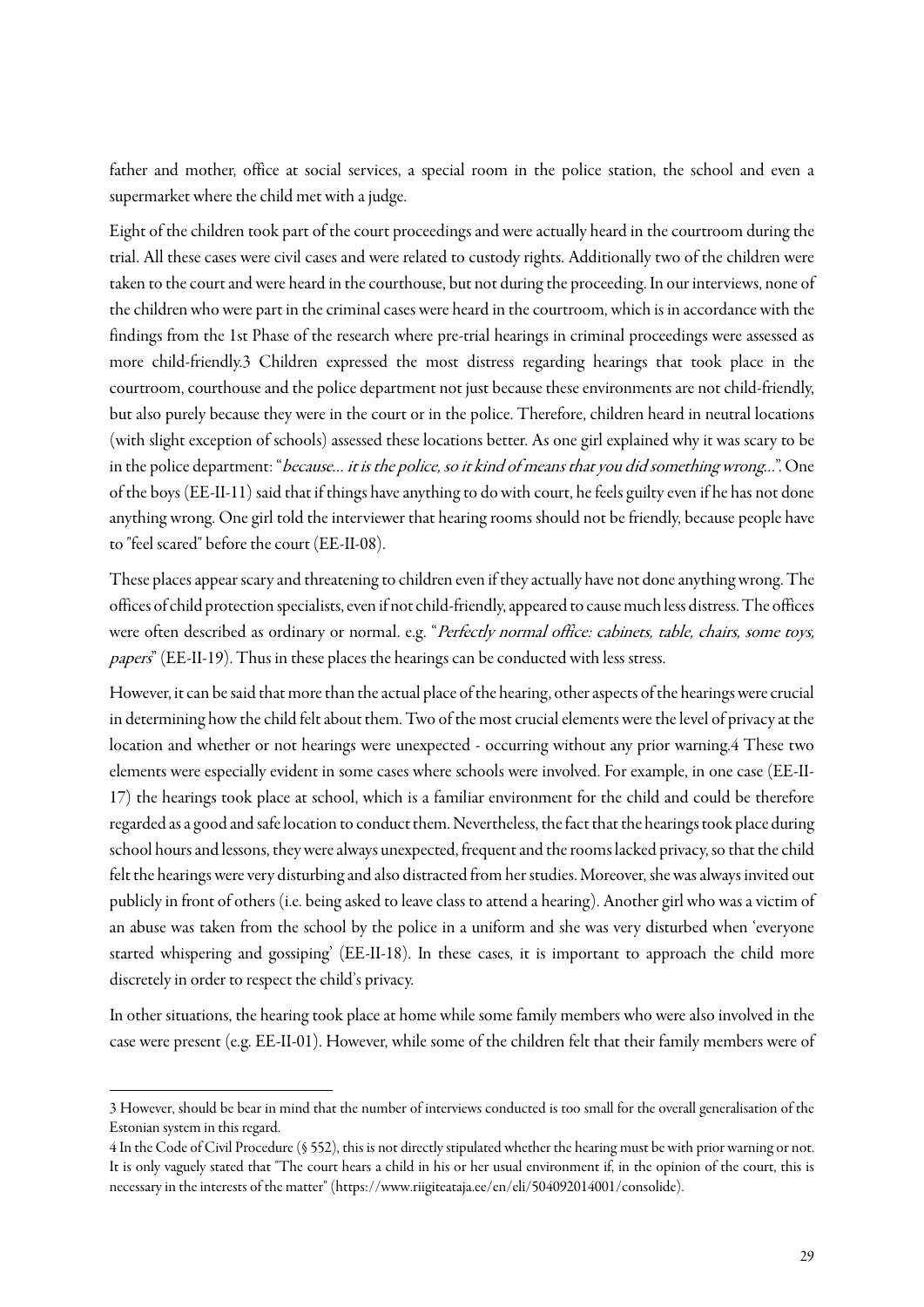great support (e.g. EE-II 19 had a grandmother supporting), others felt that they lacked privacy during the hearings (see more in chapter 2.3. right to protection and safety).

The waiting rooms were available in 8 cases, all civil. In fact children did not assess the waiting rooms. When children are waiting for a hearing or a decision of their future life, for them to assess the room where they are is not an important thing. The frustration of waiting itself can distort the assessment. None of the children who were part of criminal cases had access to waiting rooms (locations were mainly police offices and afew cases in schools). According to the interviews, the hearings were almost never accompanied with any child-friendly information materials. Only in one case the interviewer learned that the child was provided with information on psychological help (EE-II-28) after being a victim of violence at school. However, it is very difficult to assess whether the children involved in criminal proceedings reported longer waiting times vis-à-vis children in civil proceedings. The respondents in our research are children who were frustrated of the situation that was discussed with them during the interviews. Taking this into account, evaluating this kind of situation is difficult, because for some children waiting for example for 5 minutes for the hearing is frustrating, and thus this objectively short period of time could be for him/her subjectively a very long time.

#### 2.1.2. Professionals involved

According to Estonian law, a child protection specialist is the first of several professionals who works with cases where children are involved. This is also confirmed by our findings. As a rule, the first specialist who connects with the child is the child protection worker when a civil case is launched. Child protection workers try to find child-friendly locations for the first meeting with a child, and also try to avoid manipulation of the child by parents (this was also found in the 1st phase of the child right's research). Therefore, they often go to child's school for a talk. Usually the child protection specialists agree that school is a good neutral place for the first contact. Later when they are already known by the child, they can invite them to their office.

The role of other professionals could be different. Professionals like school psychologist or social pedagogue could be the first contact person and also be the trusty person for the child, who inform the child protection agency about a child in need or at risk. Unfortunately, our data from the child interviews (as well as from the 1st phase of the research) can not confirm this as a very common practice. School psychologist and social pedagogue are usually invited to the hearing by the child protection workers.

In civil cases, judges and attorney's-at-law are working together with child protection workers. Thus, in many of our cases the child protection worker had a central place during the hearings - both as a hearer or as a support person during hearings by the lawyer or a judge. In criminal cases, the police has a more important and central place in hearings. The police officer can carry out a hearing without the child protection worker. However, as described in the 1st phase of this research, police officers and child protection workers prefer to cooperate when dealing with children's cases. According to law, the child protection worker who is the official representative of the child in custody cases in court, is present both in hearings by the judge or by other lawyers, and during the court procedures. It should be also taken into account that child protection workers quite often do not name their meetings with children explicitly as hearing, but as a conversation with the child (but which can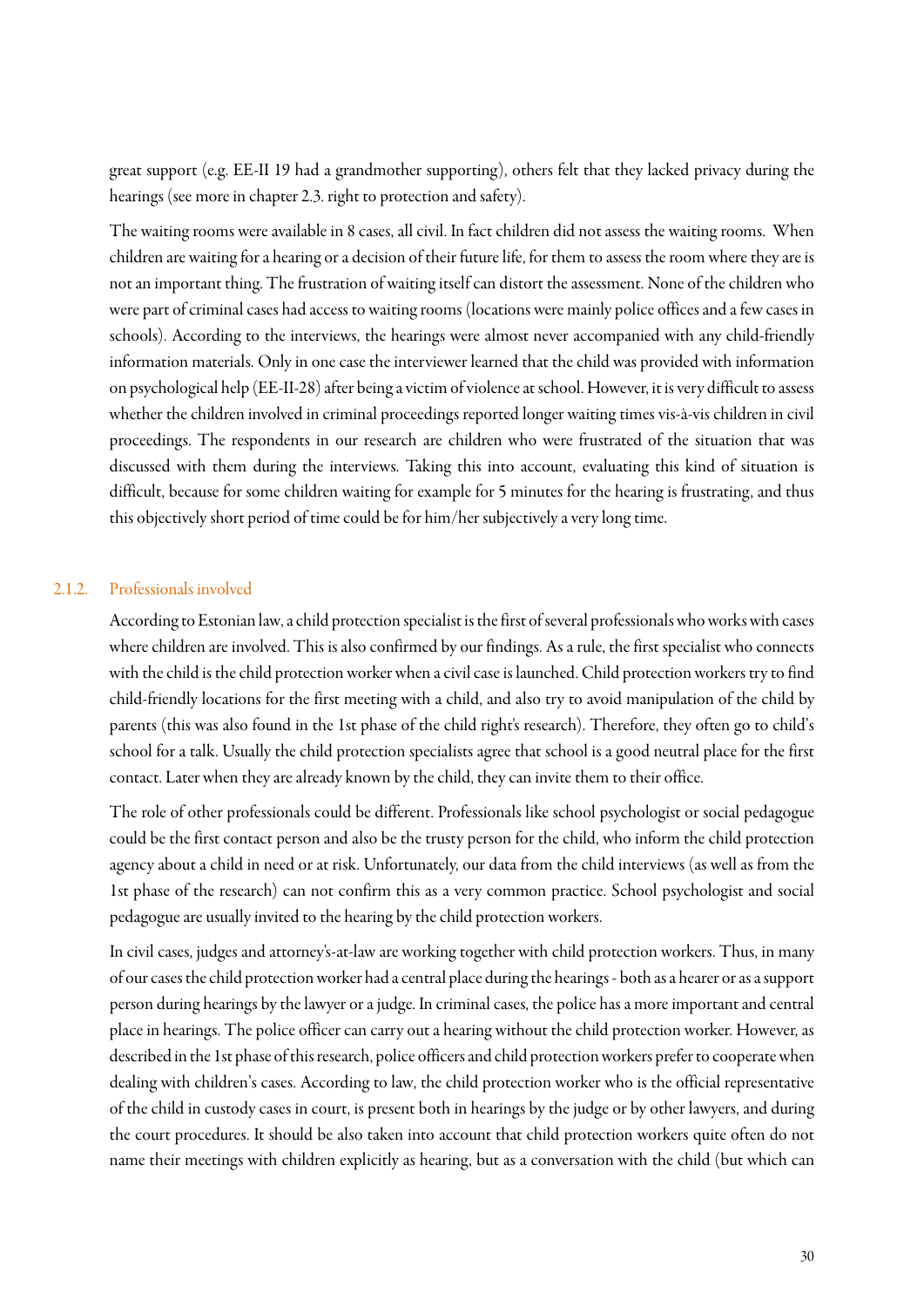also be translated as hearing, and can in a legal sense also be hearings). Therefore the number of hearings could have different interpretations. Some conversation could not be defined by the child as a hearing. In our interviews, for example, many time the hearing done by a lawyer was mentioned as "the hearing", but meeting with child protection specialists were mentioned mostly as a process without strict dating and location.

Child protection specialist was therefore the most likely person to be present, but in 6 cases there was no child protection specialist involved in the hearings. Five of these cases were criminal cases and one a civil case where a social worker was present (EE-II-24). With two exceptions, all children were either heard by or in the presence of a child protection specialist or in a few cases a social worker. This does not mean that the child protection specialist was always present when the child was heard – most of the children were heard more than once and by more than one specialist. However, it does indicate that in each of the cases there is at least a specialist whose main priority is the protection of the child's interests.

In addition, nearly all children were heard by one or more legal experts (most often a judge, lawyer or a police officer). Only a few did not (e.g. EE-II-17 was heard only by child protection workers).

Three of the children had a hearing with only one specialist – all of the cases were criminal and children were heard by the police without a presence of child protection specialist. According to the Code of Criminal Procedure §70, the involvement of a child protection official, social worker, teacher or psychologist in the hearing of a minor is mandatory if the body conducting the proceedings has not received appropriate training and if, 1) the child is up to 10 years of age (in case of being witness) and repeated hearing may have a harmful effect on the mind of a minor, or 2) the witness is up to fourteen years of age and the hearing is related to domestic violence or sexual abuse.

Due to the nature of the cases and age of children, involvement of specialists was not compulsory (it is not known if these police officers had special training). The cases were considered not very traumatic for the children (physical assault in a bus (EE-II-25), witness of a fight (EE-II-26) and victim of one-time assault on a street (EE-II-28)), as told by the children themselves. In two cases family members were present to provide support. Nevertheless, the 13-year old girl was afraid of the police in which case having a child protection specialist present would have been beneficial for her.

Three children (2 civil, 1 criminal) had two specialists involved in the hearings; 13 children were heard by three specialists, six children by four specialists, one by five and three children by as many as six specialists. In most of these cases, as mentioned earlier, one of the specialists was a child protection specialist. 12 children had a meeting or hearing with a lawyer, 16 children with a judge and 19 children with a police. All children involved in criminal cases were head by a police. It should be noted that police were seldom involved in civil cases. Police as a rule is not involved in custody cases when the decision is connected related with whom the parents of the child will live. However, in cases of violence against the child, police can be involved, but in these cases we could identify these more as multiple types of case.

Sometimes other kinds of specialists are involved. For instance, social pedagogue was mentioned twice, judges assistant, school teachers or directors were also identified. Another group of specialists that the children interacted with were psychologists – in six of the cases the psychologists were mentioned as specialists involved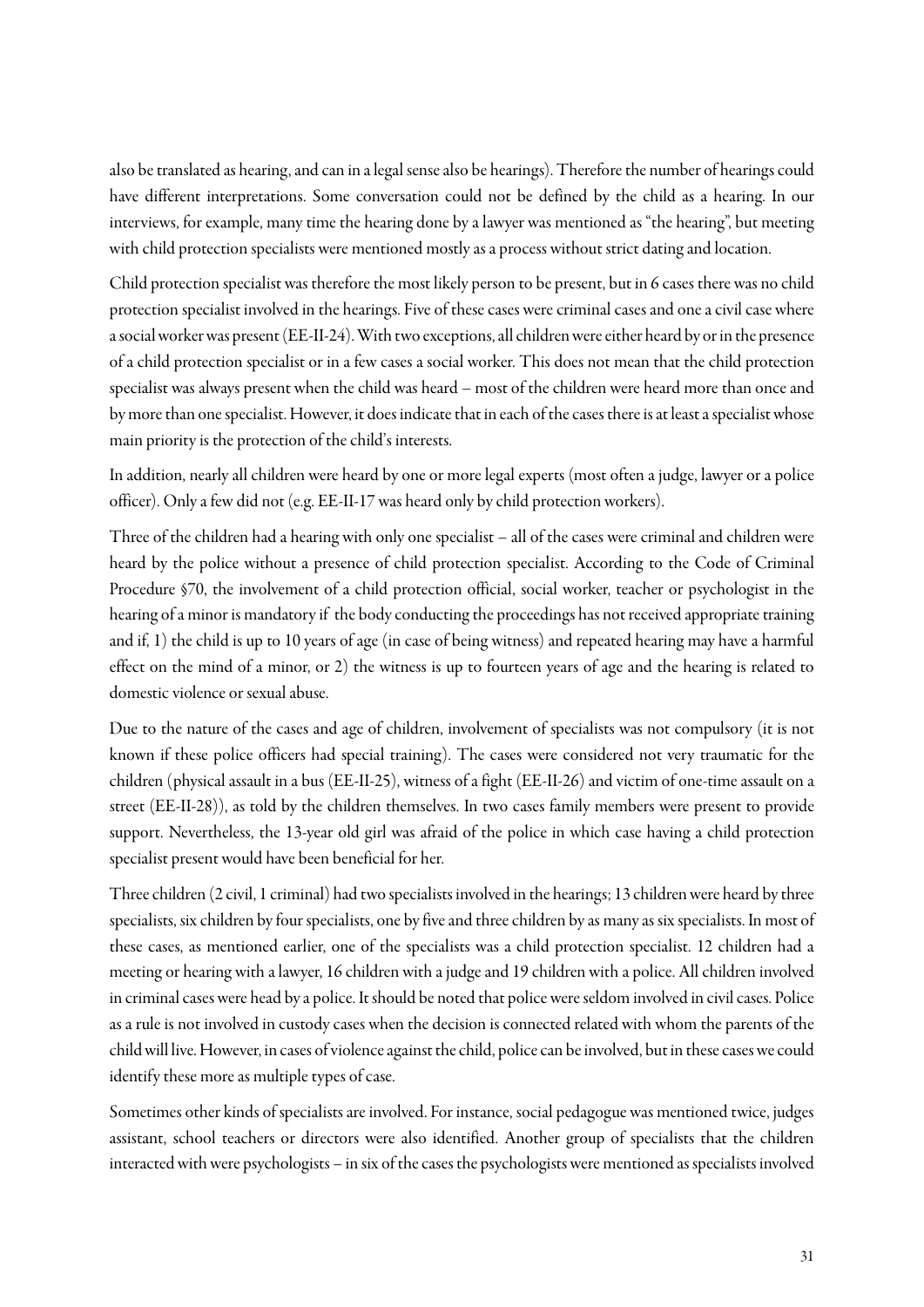in the hearings. In addition to that children received psychological help and met with psychologists outside of the hearings (15 of the children). Psychologists could be involved in all types of cases if the child is deeply frustrated by the ongoing proceeding. See more on the psychological help below in chapter 2.3.1. professional support. It is quite remarkable that the information regarding the number and types of specialists involved in the cases came mostly from the adult informants, not directly from the children interviewed. Children are not always sure who these specialists were who were involved during the proceeding, especially if they are younger or if there has been many professionals involved over a longer time.

One of the crucial elements of the child-friendliness was the attitude of professionals involved. In this regard, the experience varied a lot and it is not possible to generalize - not all children gave assessment to all professionals they encountered, therefore it is very difficult to take a broad view on some groups of professionals, as information on the assessment of different professionals is only partial.5 Many(less than 50%) of the children felt that the professionals treated them well or "normally", some of them were said to be very friendly and supportive: "Of course everyone was very friendly to me" she said (EE-II-01). One of the boys (EE-II-23) liked the lawyer very much and enjoyed meetings with her. He described her as "a very nice person, didn't take everything so seriously like others do sometimes, she took easy."

At the same time, there were children who had very negative impressions and experiences with the people hearing them. For instance, a 14-year old victim of abuse felt that she was treated with distrust and that police officers were "cold" towards her. She felt that she was treated as an adult, by the police. She also felt that nobody paid any attention to the fact that she was stressed. She felt that the police officers were more concerned with the case and evidence than her wellbeing. Since the case was about her abusive father the whole thing was very sensitive, but the questions were asked in very bluntly (EE-II-16). In another case, the child felt very stressed and scared. She described a child protection worker as "a mean person" and refused talking to her: "She asked questions but I didn´t answer them" (EE-II-00). Another child felt she did not receive any support from the child protection specialist in the court – she did not say a word throughout the whole court hearing (EE-II-08). In some cases, the hearing is scary for children just because they are afraid of the police (EE-II-10). The police and the court seem to have a threatening reputation among children.

The fact that many strangers were present caused stress for some children (e.g. EE-II-05; EE-II-18; EE-II-07). For one of the boys (EE-II-05) the main issue was that during the hearing there were many people whom he did not know at all and this put him under a lot of stress, so he did not want to talk. This is also an indication that privacy is a very important issue for children. For a 13-year-old girl the presence of many people was made even worse because she was recorded (EE-II-18). Four specialists were present – a police officer, child protection specialist, psychologist and a social worker. Although the child disliked talking in front of a camera,

 $\overline{a}$ 

<sup>5</sup> When interpreting the data, one should consider that with a sample size of 30 children, it is difficult to present results in a quantitative way and generalise opinions of children towards one or another group, or situation. On the basis of data collected, it cannot be sure whether the experiences and impressions of children are so called objective facts or represent the objective reality. What children tell represent their impressions, or it may even be the case that the same child could in different part of the interview assess the same police officer both positively and negatively.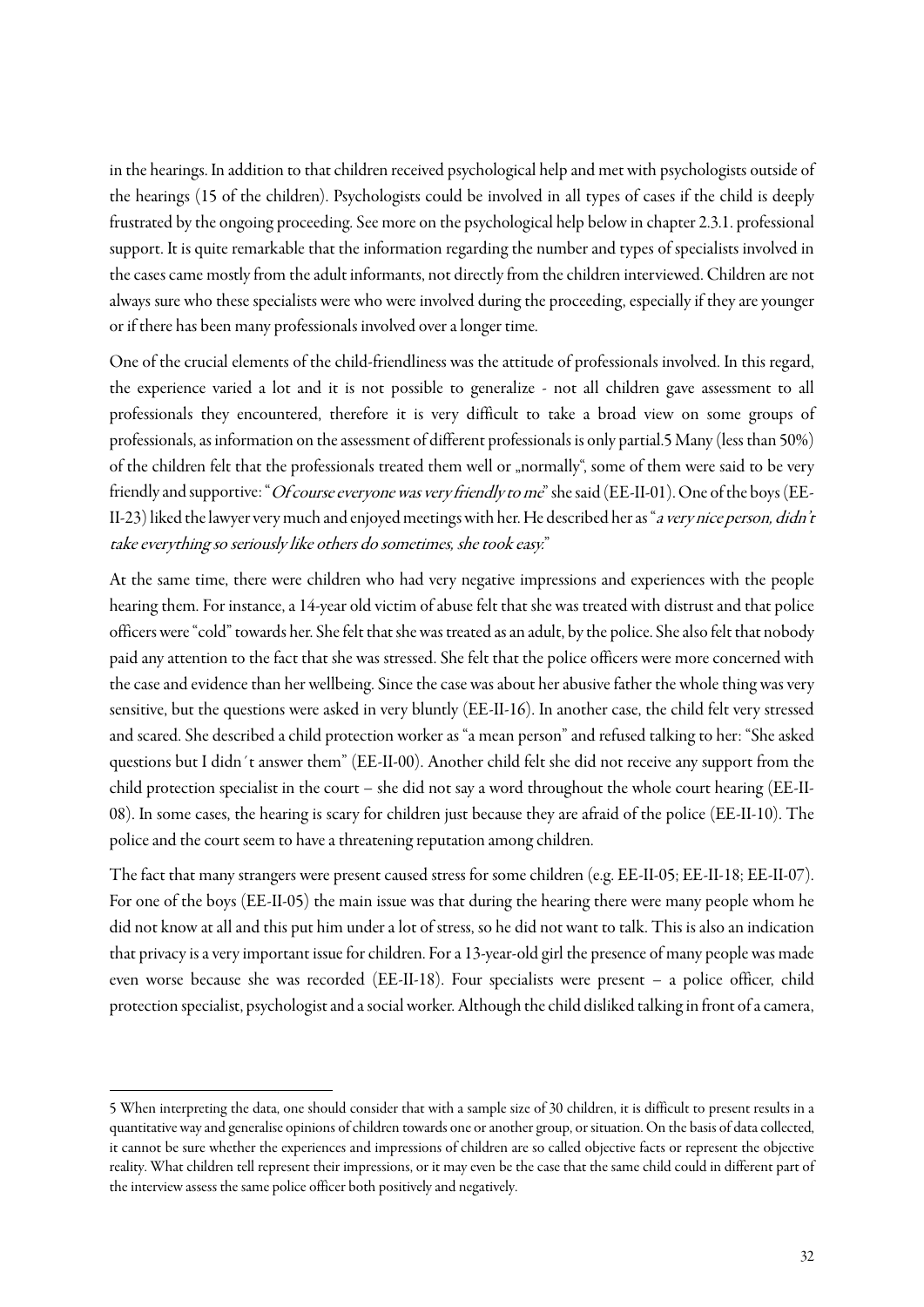because she did not know who exactly would watch the video tape, she was nevertheless understanding and knew that this method enabled her to avoid going to the courtroom.

In most of the cases, the gender of the professionals involved in the case was not raised as an issue, with one exception. For a girl who had been abused by her father it was very important that both, the child protection worker and the police officer were women (EE-II-18). In some of the cases other child-friendly aspects of the hearing did help – for example some children found consolation in toys that were present in the room. At the same time, there were children, who found child-friendly methods of interviewing, toys or supportive activities unnecessary.

#### 2.1.3. Number of hearings

As a rule, criminal cases mentioned in our study were shorter than civil cases. The criminal cases lasted a maximum of two years, but mostly ended in one year or less. Among the civil cases there were seven which lasted less than a year, but there were many which lasted 2 years (3 cases), 3 years (2 cases) or even 4 years (2 cases). However, it should be kept in mind that sometimes meetings with child protection specialists or social workers are not counted as hearings and sometimes they are. It is not possible to distinguish which of these meetings actually involved hearings that had other purposes. Thus, the exact number of the hearings reported should be treated with some caution.

| Number of hearings | Civil case | Criminal case | Multiple case | Altogether |
|--------------------|------------|---------------|---------------|------------|
|                    |            |               |               |            |
|                    |            |               |               |            |
|                    |            |               |               |            |
| 3                  | 4          |               |               |            |
| 4 and more         |            |               |               |            |
| Number of          | 4          |               |               |            |
| hearings unknown   |            |               |               |            |
| Altogether         | 15         |               |               | 29         |

#### Table 10. Number of hearings by type of cases

Children involved in criminal cases are heard usually only once (4 cases) or twice (5 cases). Children who were involved in civil cases (i.e. custody cases) had much more extensive experience with hearings, especially the ones who have been part in more than one proceeding. One child's informant reported the child having two hearings, two cases two and four have reported three hearings. All other children had more hearings, so it was often difficult to count how many. It is difficult to generalise whether children assessed multiple hearings within once proceeding better, compared with having only one or two hearings. There was one case where a boy was heard 3 times within one civil case (EE-II-12) – the first and second hearing he assessed as friendly, quick, understandable etc. Nevertheless, he was very surprised when he found out that there is going be one additional (the third) court hearing. During this third hearing, he wasn't satisfied anymore because he did not understand why one further hearing was planned, he felt that there were too many people at the courtroom, he sometimes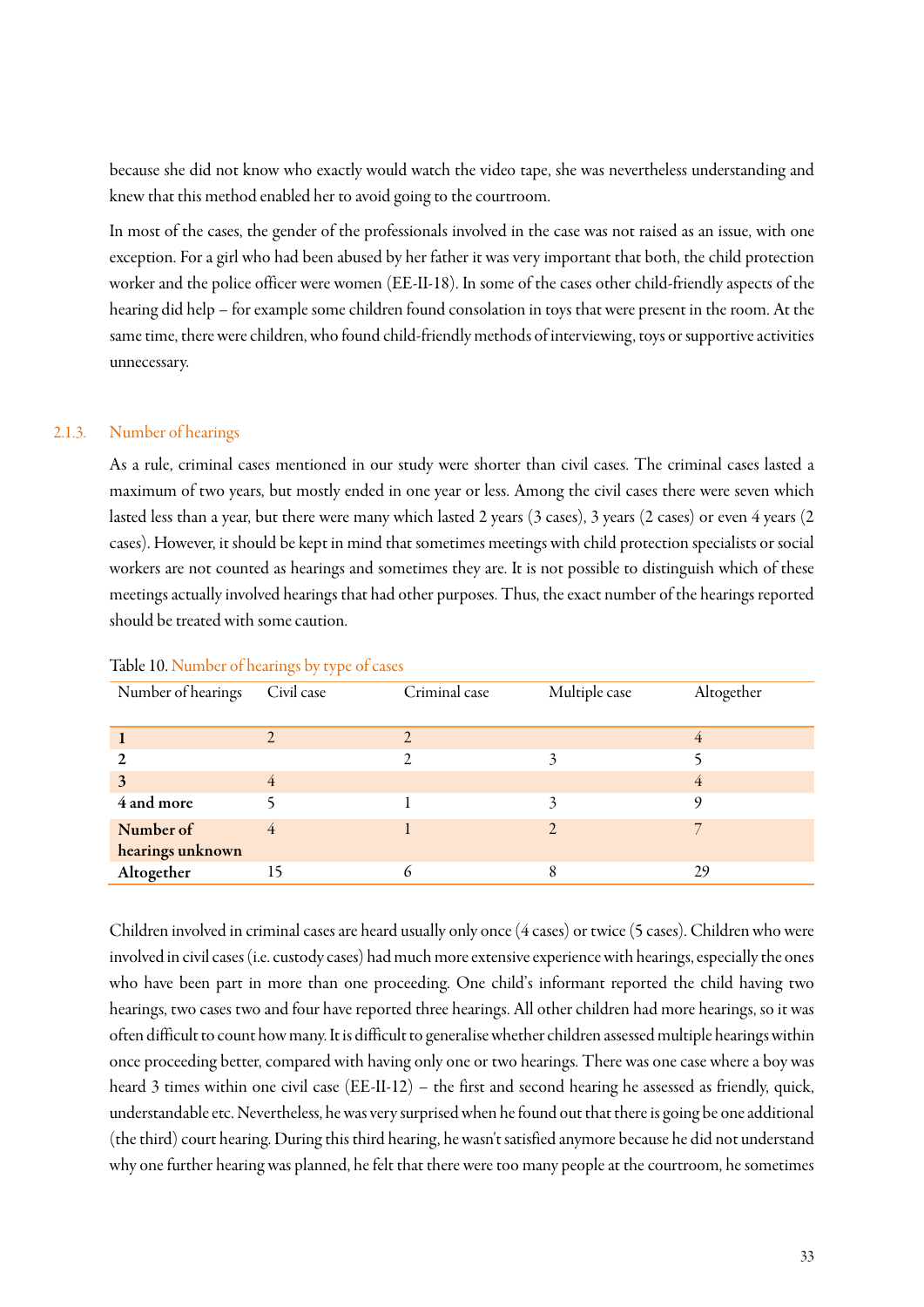did not understand the translation, and he felt that only person supporting him was the translator. However, there is also no systematic indication that multiple hearings would have been for example tiresome for the children interviewed. Forexample, for the case of EE-II-12 it may also be that the fact of being (alone without any support) at the courtroom (first two hearings were not held in the courtroom) made him more critical towards the third hearing, but not the fact of having multiple hearings per se.

Moreover, some of the children do not count regular meetings with child protection specialists as hearings, although they may have been a form of hearing. For instance, a 17-year old boy (EE-II-03) who had two hearings with a judge and regular meetings with a child protection specialist over four years had reported having only two hearings. At the same time, a 14-year old girl whose custody case lasted only 3,5 months reported (by an informant) taking part in 23 hearings as all the meetings with child protection specialist were also included. Four children were heard once, all in criminal cases (a victim of domestic violence EE-II-16, a victim of school violence EE-II-25 and a witness in criminal case EE-II-26, domestic violence EE-II-27). The information regarding the duration between different hearings is not very comprehensive, as in many cases, the children as well as the informants were not sure of the exact dates when the hearings took place.

Most children were heard 1-2-3 times, singles - over ten times. One of the custody cases involved for instance seven hearings: twice by a lawyer, twice by a child protection worker and three times by a judge (EE-II-23). At the same time, there were also some really extreme cases where the child could have as many as 23 hearings in total (civil case EE-II-22), most of which took place at school by a social pedagogue but also by a child protection officer. This 13-year-old girl was heard also by police officer and once by a lawyer. Usually, in these cases there were multiple proceedings. For instance there were several cases where the custody was at first assigned to a relative (e.g. sister or uncle) who was not able to fulfil the responsibility or became abusive, so a new custody case was opened (e.g. EE-II-20; EE-II-23) or the disagreements and accusations with the parents lasted for years (EE-II-04). In some of these cases it was not even possible to count all of the hearings and meetings with professionals. At the same time, it is not possible to assess whether the number of hearings was appropriate unless the child expressed very clearly that the hearings were repetitiveand did not involve any new questions (EE-II-17).

At the same time, there was a 14-year-old girl who was a victim of abuse and for her even two proceedings was too much. She held an opinion that one should have been enough (EE-II-18). It should be kept in mind that age effects are not possible (or very difficult) to pin down in a qualitative analysis with a limited number of interviews. Cases are not comparable, e.g. some young children had no problems, yet on the other hand some of the older ones did. It is difficult to generalize or make substantial conclusion on age effect, however, on the basis of our sampling we can tell that there are single cases of hearings of children under 10 years of age. Most participants had their first hearing when they were between 12and 14 (see table 4). It seems that children are involved in proceedings when they are old enough to be accepted as an appropriate participant. At the same time children's assessment of hearings were not so much connected with their age, but the seriousness of the case and their personal maturity.

Often children cannot distinguish between different hearings or different proceedings. Some of the children had been involved in both criminal and civil proceedings (e.g. EE-II-18) or several civil cases (EE-II-04), but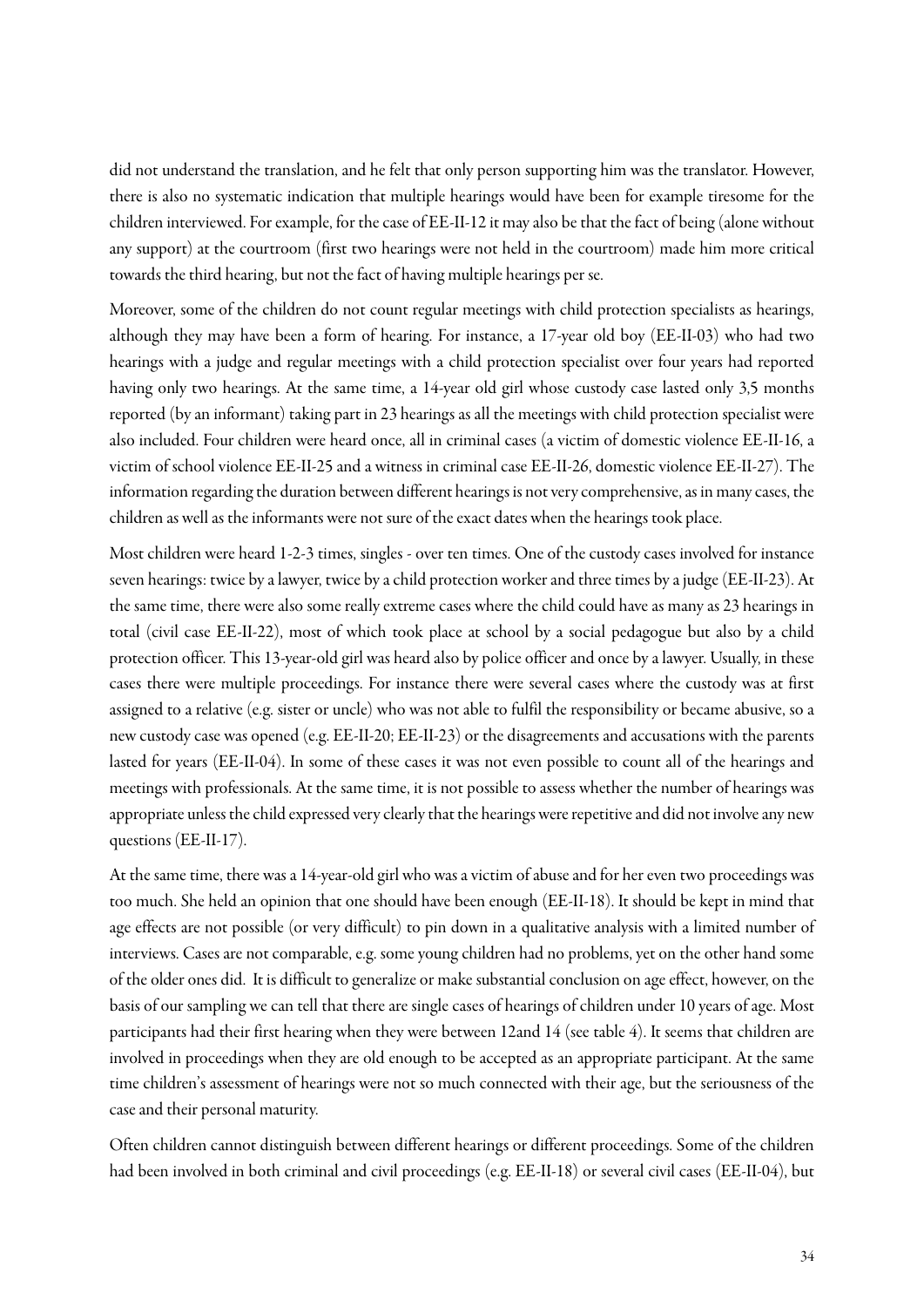when providing information and reflections on these, they were not able to differentiate between the cases. In criminal cases children reported more often about negative experiences. For instance, an 18 year old girl had difficult memories about her experience as a witness in a theft case (EE-II-08). During the case she was at first one of the suspects, then later, when the offender was attested, the girl was not informed about that of the final verdict. As a result, she was afraid that she would be unjustly punished for a year afterwards. As a result, the three- years old experience left her with feelings of humiliation for how she was treated during and after the hearing.

Children mentioned representatives of different professions, but mostly child protection workers or social workers were mentioned as child-friendly, while prosecutors and police officers were not regarded as not friendly. However, this can be connected with the fact that mostly criminal cases are heard by police officers or prosecutors and these are more unpleasant experiences for children.

The negative or positive assessments by children are related, in our opinion, with different circumstances. For example we can notice how the child's social status and family background (which are connected with each other) can influence the attitudes of the professionals. For example, children from substitute homes reported more often about negative experiences during hearings conducted by the police. It seems to us that children from families at risk are treated by the police differently, compared with children from so-called normal families. Because children in substitute homes are so called "social orphans" whose parents have multiple problems, these problems seems to be carried over to the children and professionals don't trust them as they may trust other children.

#### The process of hearing - understanding

It is fair to say that children did not always understand the hearing and therefore they were not able to provide adequate information and opinions. Many children admitted that they had problems understanding the questions (e.g. EE-II-02; EE-II-17). For instance, one of the 13-year-old girls admitted that she did not know the meaning of some words and in that case she had trouble in understanding: "in these cases I started imagining what this word could mean" (EE-II-17). In one case (EE-II-11) the documentation (court order) that was handed over to the child was not in his native language, so he could not understand what it said. In total, it can be said that in 10 cases the understanding was poor or very poor and this was not dependent on the child's age during the hearings. Among those children who said that they didn't understand was the child whose first experience with the hearings was at age 5, but also four 14-year-olds and one 15-year-old did not understand the questions, the language or the text they were provided.

At the same time, there were children who said they had no problems understanding the process. In total 12 children said that they had no problems with understanding whatsoever. The average age of these children was not remarkably higher than the age of those who had severe problems with understanding and their age ranged from 8 years to 11 to 15 years old. Additionally, there were two children who said that they asked questions if they did not understand something during the proceeding, which also led to a good understanding (9-year old and 14-year old). The rest of the children fell somewhere in-between with their assessment of their comprehension – between being poorand excellent.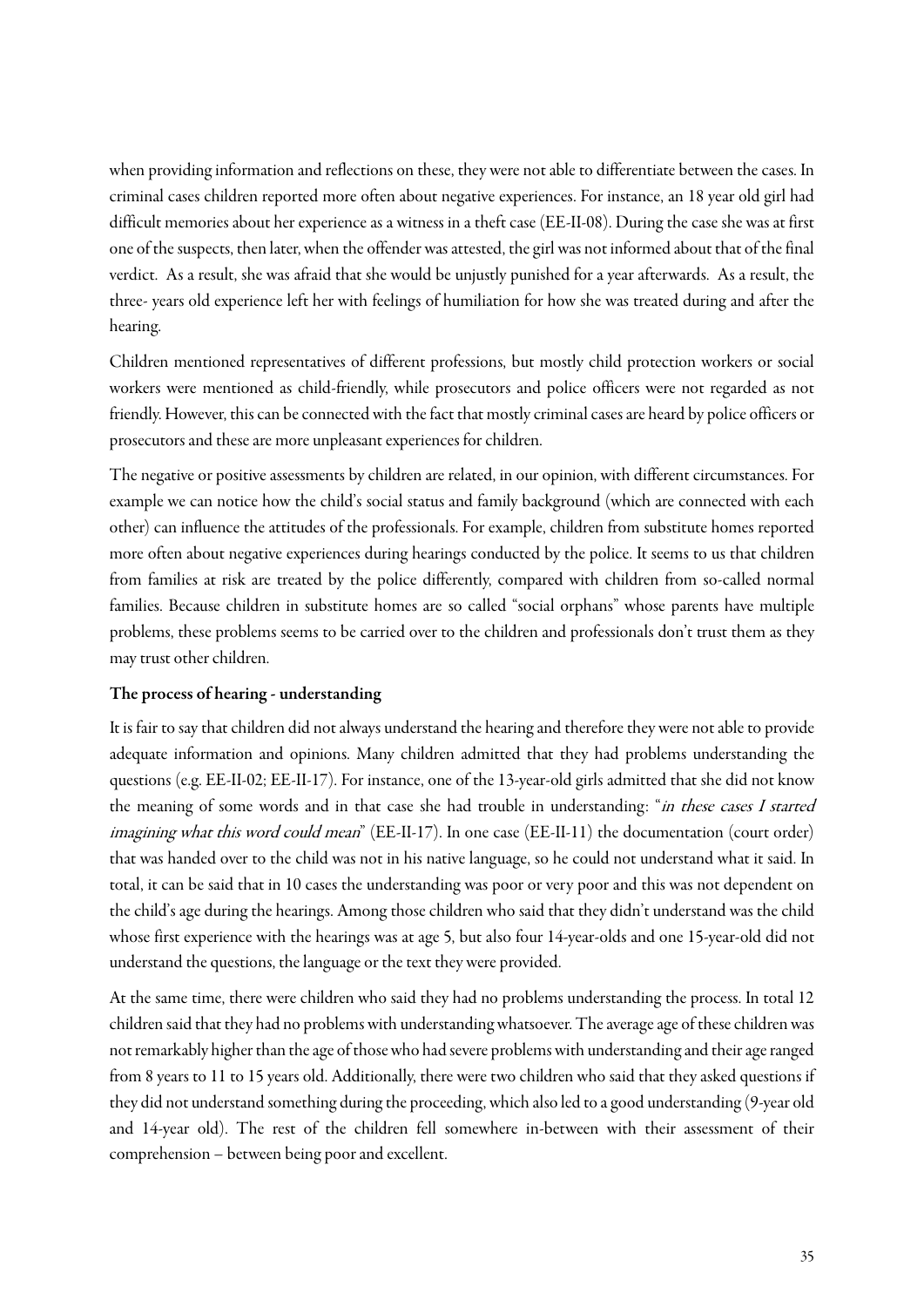Several children emphasised that they understood the court proceeding and the hearing, because they thought they were somewhat special or different than other children. For instance they explained it with the fact that they had been reading a lot of books throughout their childhood. One of the children repeated several times that she has a rational mind. This was, on the one hand making an opposition between "ordinary" children and themselves and also providing them a sense of pride. The conclusion here may be that according to the children's estimations the smarter ones with wider vocabulary understand the proceedings, others less so.

In some cases, one feels slightly doubtful towards child's assertion that everything was clear and understandable for the child. For instance (EE-II-15) a 12-year old boy said that he had no problems with understanding any part of the hearing. At the same time, he insisted that he was heard by the judge in the court, although the child protection specialist claimed that in fact he was heard by the police in the child protection specialists' office. Also in other cases one cannot be sure if the simple answer "yes" to the question of "did you understand everything" does prove that the court proceeding was in fact clear and understandable for the child.

In some cases, understanding the hearing and the questions seemed to be worsened by the anxiety and general mental state of children during the hearings. The most drastic example is a 12-year boy (EE-II-04) who admitted that he became very absentminded and did not pay much attention to the questions during the hearing as he was mentally disturbed during the whole process of his parents' divorce so that he needed medication to ease his stress and aggression.

Another aspect of this concerns children whose mother tongue is Russian. Usually in these cases there is was a translator in the court (e.g. EE-II-12) who helped the children to understand. At the same time, in one of the cases the court decision that was sent to the child was only in Estonian (see more in chapter 2.4. on nondiscrimination).

#### 2.1.4. Why the experience was experienced as negative

In general, children were glad that they were heard and involved in the proceedings and they understood it was significant for the case. Some of the most repeated arguments were that they were able to help, that their participation helps to solve things faster, and that their involvement may make sure that these things will not happen again with other children. However, there were many complaints about how and where the hearings took place and often the main cause of trauma was not in the proceeding or the procedures of the hearing, but the content or the subject of the case. For some children it caused absolutely no problems or emotions ("it was no big deal" EE-II-15), but for others it was a very painful and difficult experience. For instance, some children were very stressed due to the complex situations with parents and/or uncertainty regarding their future, not about the hearing procedure itself. As one 17-year old boy said when he was asked if there was anything positive in the hearings: "it is never positive if you are taken away from your parents" (EE-II-17). Another child also explained that "The whole process was a negative experience, I have not had any time to consider the positive aspects" (EE-II-01).

Therefore, it can be said that the treatment of a child in a hearing was not the most crucial determinant of the child's mental/emotional wellbeing. One of the boys was very disturbed and traumatized, but it was the divorce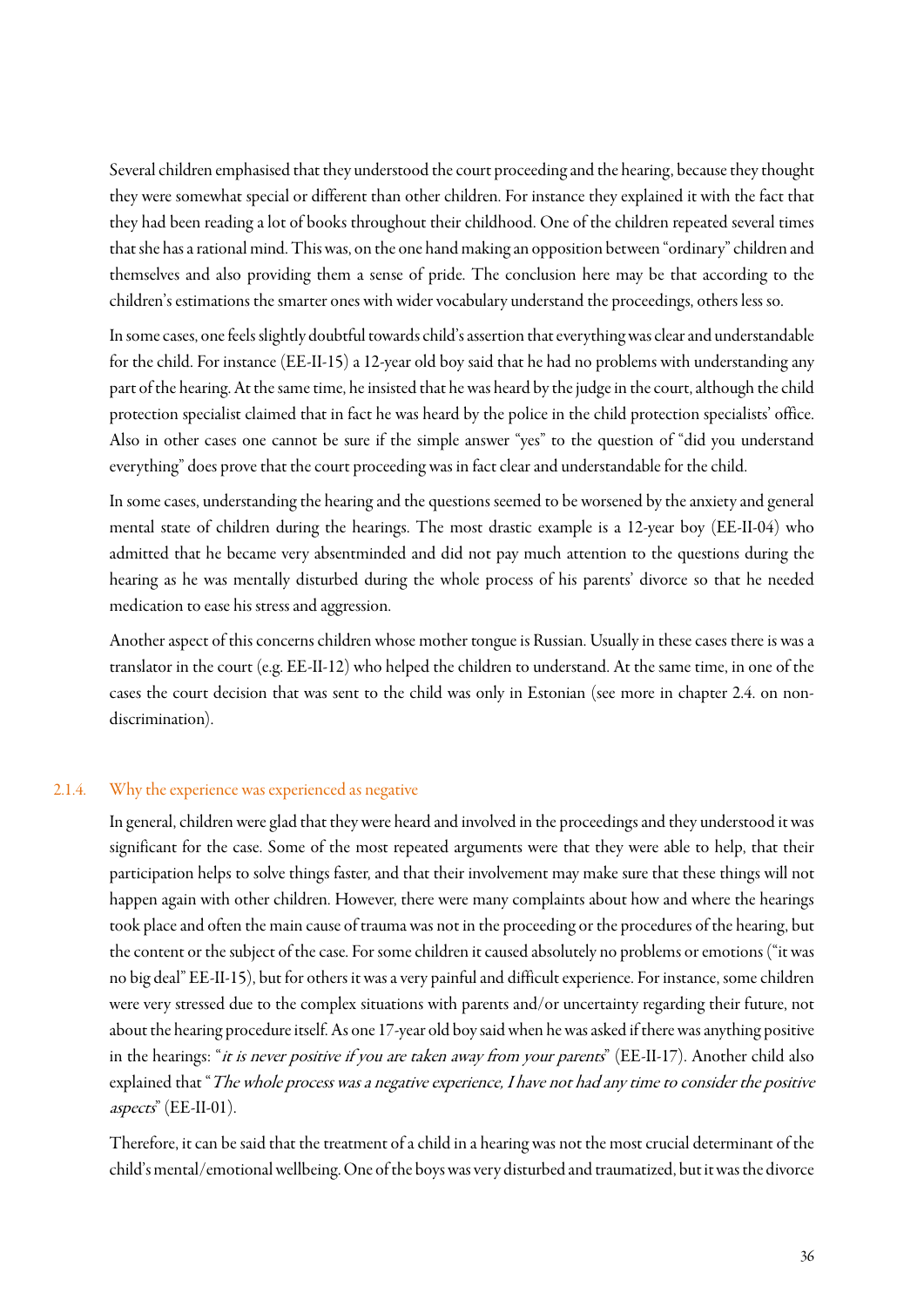and fight between his parents that caused him to become psychologically unstable which also influenced his experience and assessment of the hearings (EE-II-04). Another child who had assessed the child protection specialist to be "mean" had still another reason for being upset. "Are you sad because you were not treated good at this hearing?" (she shakes her head as a denial) "Are you sad because of the outcome and because you were then taken to a substitute home?" (nods) "Yes" (EE-II-00).

At the same time, there were a few cases which were not emotionally difficult for the children as they did not find the court or the hearings traumatizing. For example, a boy who was involved in a case of simple school fight (EE-II-25) felt very relaxed about the court and the hearing and he was happy that he got a day off from school.

The other main negative emotions that children experienced regarding their involvement in the hearings, especially the custody cases, were the burden of responsibility, guilt and shame. In the case of custody cases, the sense of responsibility and also guilt were felt. Several children felt that the decision solely depended on their words and choice. Because these children did not fully understand the procedures and aspects that are taken into account when making a decision, the children felt that their future and their parents' future was in their hands only. Thus, from this perspective, they felt very bad that they had to choose between their parents. For instance, one child (EE-II-02) seemed to feel guilty that her mother lost custody rights and the child lived in a substitute home. As the interviewer concluded: "She probably felt guilty and had a feeling that the separation from her mother was a result of her statements." Also, one girl who turned to the police to report her being a victim of domestic violence felt very much responsible for doing so: "It was my decision", she said (EE-II-16).

There was another child (EE-II-1) whose sayings during the custody case started another (criminal) proceeding towards her mother who had been violent towards the children. "I didn't think that they will start a criminal proceeding from this, but it was, against my mother, of course against me directly wanting it. But well, I guess it was necessary." The child did not find this situation to be good "I'm still a child, I consider, and I should not start this kind of proceedings against my parents." Obviously, the child had no idea what her sayings may bring along. She also said that more than meeting the judge or being in the court, she was nervous because she had to make life-changing choices.

On the one hand the right to be heard is very important for the children, but it has to be taken into account that the children's sayings may influence the outcome of the proceedings and may hurt the children emotionally by causing them feelings of guilt. Therefore, when informing a child, it has to be made very clear that the opinion of the child is very significant for the case, but it is still only one factor in the final decision. The child should not bear the burden of sole responsibility. There has to be a balance found regarding the sense of responsibility and this can be dealt with only by adequately informing and supporting the child.

The feeling of guilt was present also in other kinds of cases. For example, one boy was taken to the police as a witness in a criminal proceeding, but he was not informed of the content or the reason of the hearing. So, he felt as if he was going to be blamed for something (EE-II-10) until the hearing took place and he was told that he was not accused of anything. In addition, when the police come to school, children are afraid at first that they are accused of something (EE-II-25: "I wondered if I had done something bad again")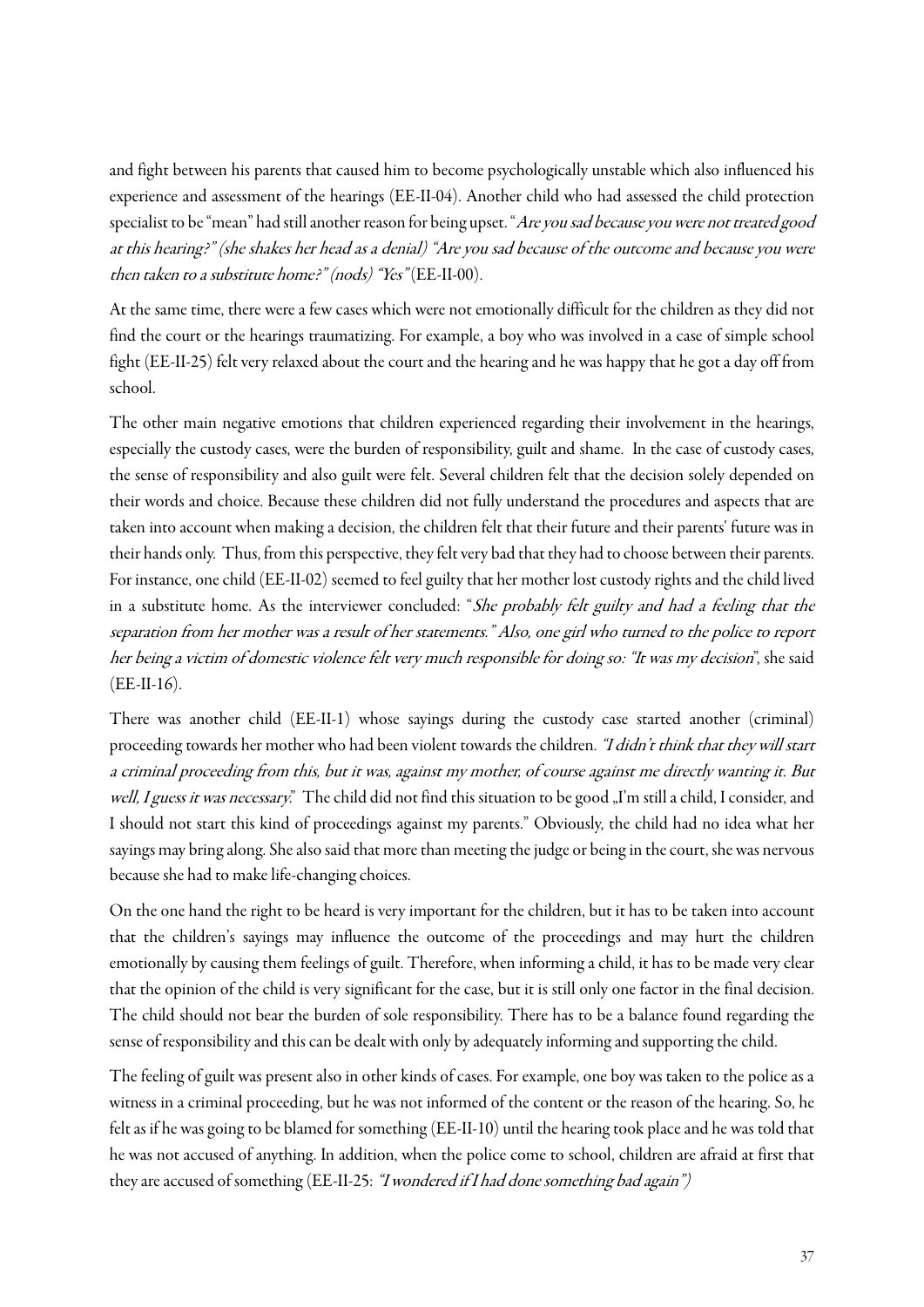There were also children who expressed very clearly that they wanted to go to court. One boy, for instance, was testifying in a case where he oversaw a theft and he wanted to make sure that the "bad" get their punishment. He was also convinced that it was his testimony that did prove the "bad guys" guilt, although according to the contact person, this was not exactly the truth. Also in some cases where it was very complicated and unpleasant for the children, they dealt with the situation by justifying this experience for themselves by repeating that it was a necessary thing to go through (e.g. EE-II-01).

In cases where parents' neglect, alcoholism or violence was involved, children felt ashamed to speak and said that they did not want everyone to know (EE-II-02). This means that if the child is uncertain that their testimony will be kept in confidence, they may not give all the information needed to make a decision in the child's best interest. Although it was not asked or recommended directly by the children, one can infer that feelings of shame and fear of everyone knowing might be eased through very clear explanations of the procedures, especially in terms of privacy questions. In these cases, children may be more open to share their view and experience if they feel certain that the information will not made public and also that the parents (or other perpetrators) will not know what the child said. As is discussed further in chapter 2.3, unfortunately there were cases where the trust of the children was broken.

#### 2.1.5. How important is the right to be heard?

It cannot be said that the right to be heard is universally expressed to be important to all children, nor the difference between civil vis-à-vis criminal proceedings in this regard. There were those who found it extremely important that children have a say in the issues that concern them (EE-II-03), there were those who did not have a very strong opinion and there were also those who said that it was not important to them at all and they would have preferred to not attend the proceeding. For instance, a 14-year old boy said that "It made no difference, it wasn't important to me. (EE-II-19). This is however more important in civil cases. In criminal cases where children are witnesses or victims, the process to be heard is more difficult and as such not so important for children. They express an understanding that hearing in these cases was not in their interest.

An issue that proved to be again complicated is the appearance that the children's words are taken into consideration. Children generally with some very clear and painful exceptions felt that their words mattered and their position was taken into account. However, this is not true for everyone. Some children expressed their doubts: "I had an opportunity to talk, I have been heard, my wishes have been taken into account, although not as seriously as they could have been." (EE-II-01).

Likewise, the significance of hearings for the children varies. For some children, it was important that they were heard or invited to court. Like this 12-year old boy who was invited to the court as a witness to the theft. He felt important and felt that his testimony helped to punish the bad. (EE-II-15). Also, often in custody cases, children felt they want to have a say in this. However, in some cases the children did not find it significant. One of the children did not know why he was heard, but he did not agree with the interviewer who proposed that perhaps because they wanted to hear his opinion (EE-II-12). Therefore, the court did not give an impression to the child that his opinion mattered and was important to the case.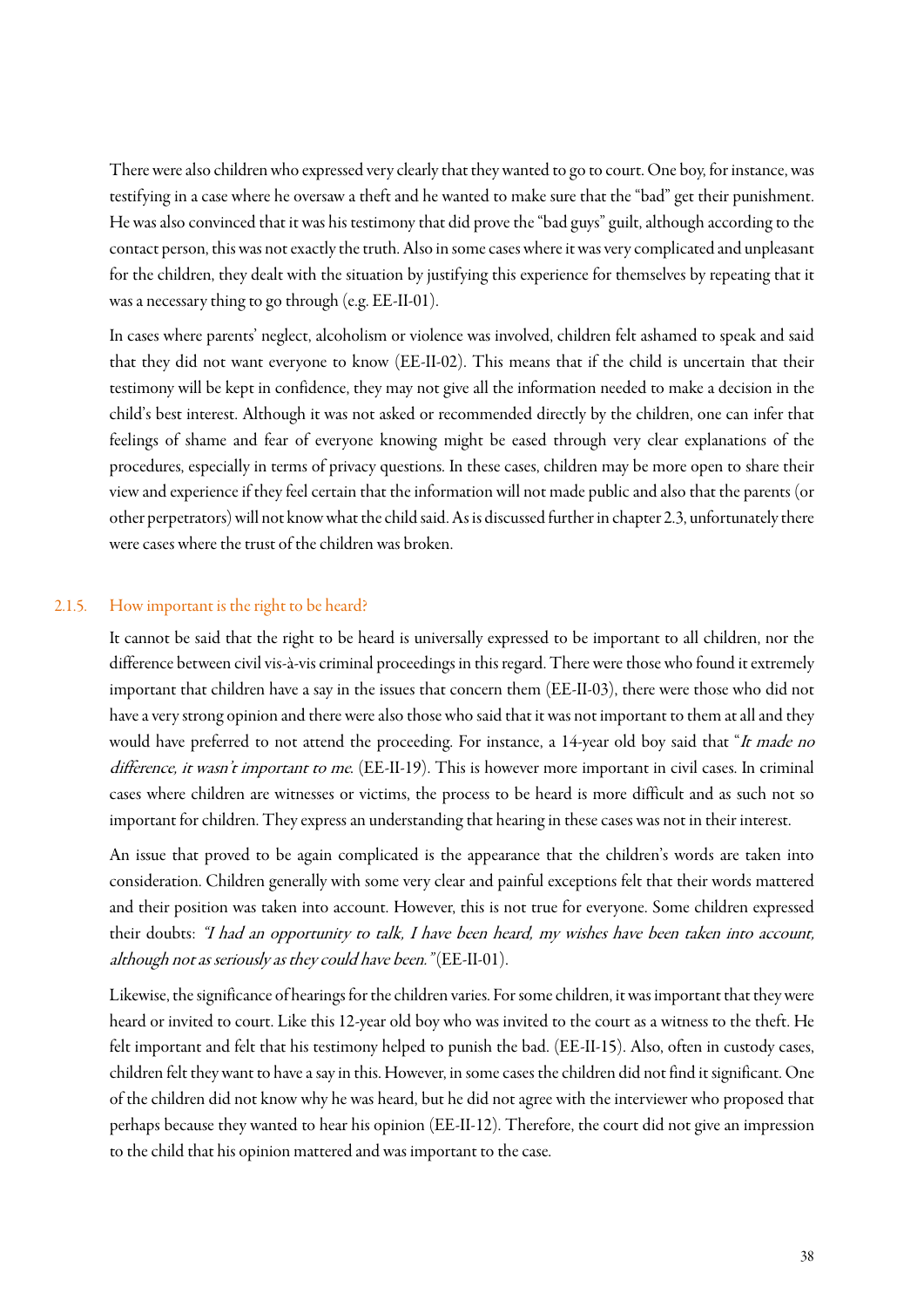In some cases, the hearings were very thorough, in others it happened that the judge asked only one word from the child. For instance, one child (EE-II-19) was asked by a judge if he wants to live with his grandmother. He answered "yes" and that was the whole hearing by the judge. Although he had been heard also by child protection specialist, the content and quality of the hearing of the child can vary a lot. This also supports the results from the previous stage of the research where it appeared that there are no clearinstructions on involving children in the proceedings which leaves it up to the particular professional to decide how, where and to what extent to hear the child.

### 2.2. Right to be informed

<span id="page-38-0"></span>It seems that there is no unified way of informing children regarding their role in the case, hearings or procedures and also lack of legal provisions. The children are informed mostly by their parents or child protection specialists but the quantity and quality of information seems to vary and in some unfortunate cases children are left without any information. There were many cases where children indicated that they received no information or explanations. This is especially important, because it was clear that there is a very strong connection between being scared, anxious and traumatized with a lack of information.

In addition to often not understanding the processand their role in it, they were not informed in advance and very few received any written information materials. Some children were offered materials regarding the proceedings, but they were not interested (e.g. EE-II-12).

During the interviews, we could distinguish three different kinds of information children saw as relevant:

- Information about the proceeding and child's role in it (e.g. why, where and how the hearing takes place; what will happen with the information; how it influences the situation; will the other participants know what the child is saying)
- Information about the case in general (e.g. details of the fights between the parents, the decision of custody)
- Information about the rights of the child (e.g. right to refuse, right for protection, information).

Although the aim of the interview was not to discuss the details of the case, but to concentrate on the procedures of the hearing, many children preferred to discuss the case and not the hearing. It was very difficult if not impossible for children to conceptually distinguish between these two in order to provide us the desired information for this research.

Information and proper informing, in general, was one of the most crucial issues for many children. For several children lack of proper informing was the most traumatizing aspect of the proceeding as it caused fear and anxiety. There were also others who mentioned that they appreciated that he was informed about events that happened to him and the calm and friendly style of communication with him (EE-II-03). There were cases where the most basic information was lacking – the child was not sure why (s) he was heard, what is the case and if (s)he is being accused of something or not. Fear of being accused of something was present in the cases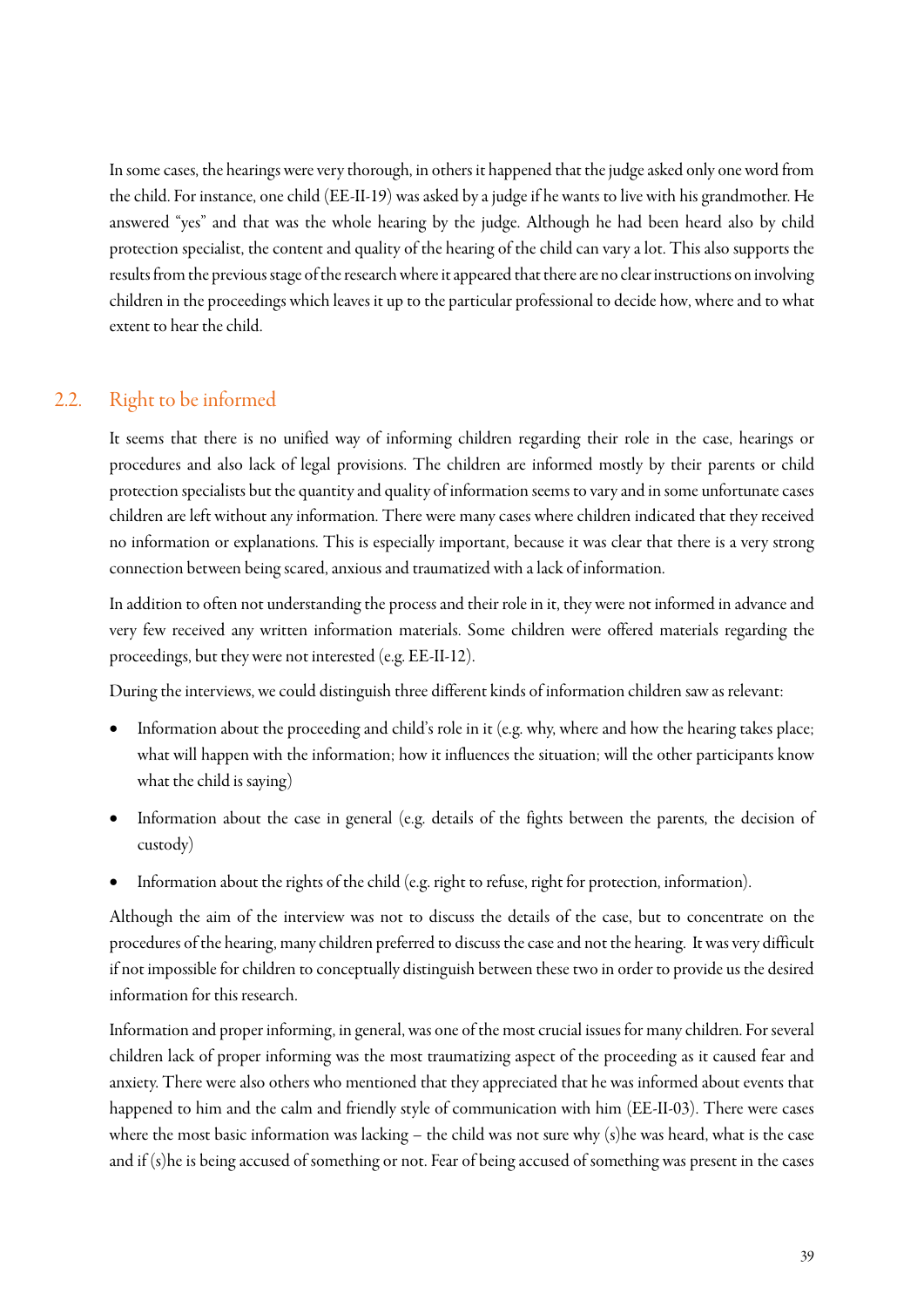where child had no information (e.g. EE-II-11). In some cases, children did not dare to ask questions to get more information (e.g. EE-II-07), but at least in one case the child was refused of more information on what will happen ("you will see") (EE-II-11).

|                    | boys | $\sim$ | girls |      |
|--------------------|------|--------|-------|------|
|                    | N    | $\%$   | N     | $\%$ |
| very well informed |      |        |       |      |
| Sufficient         |      | 25     |       |      |
| partial            |      | 38     |       |      |
| poor/very poor     |      | 19     |       | 69   |
| not clear          |      |        |       |      |

Table 11. Overall assessment of the children on their informing on the case

Girls are much less satisfied with the extent of the information that they received about the case. In three cases, for instance, this was mainly influenced by the fact that their hearing took place at school without any prior notice. Also, one of the children was taken without any explanations to the police station for a hearing.

Out of seven non-Estonians in the sample (6 Russian and 1 German origin), six reported that they were poorly or very poorly informed, and one child was partially informed. Among 22 Estonians, six children were poorly or very poorly informed. It is not clear what has caused this kind of disproportionate informing – is it due to the nationality of the children, the language, the type of case, the regional differences in practices or any other factors. Due to the low number of children in the sample, one also has to be very careful not to generalize this situation to the whole population.

Providing appropriate information for witnesses seems to be especially lacking among the group that was interviewed. When children are not informed about the results of a case, emotional pain can be caused for witnesses. For example, as described above, an 18-year old girl went from being a suspect to a witness in a theft case. However, after testifying, she was not informed by police about the outcome of case. It was not until she met a girl by chance who told her that the real thief was found that she stopped being afraid that she would be blamed again for something she didn't do (EE-II-08). For 12 of the interviewees, informing was considered to be poor or even very poor, according to their own assessment. Three of these cases were criminal, five civil and four were both civil and criminal cases. Therefore, inadequate informing is not dependent on the type of the case.

In six cases children assessed that they were informed sufficiently – all of these were civil cases. They were informed by the professionals whom they were in contact with, or by the parents. Only one child said he was very well informed about everything (criminal case). All these children also said they had no problems with understanding the content of the hearings (language, questions, documents). In addition, there were six children in whose case it can be said that the informing was only partial – some part of the process was not well covered, or some documents were not explained etc. There is no connection with the type of case. In three cases, it was not clear from the interviews how well the children were informed.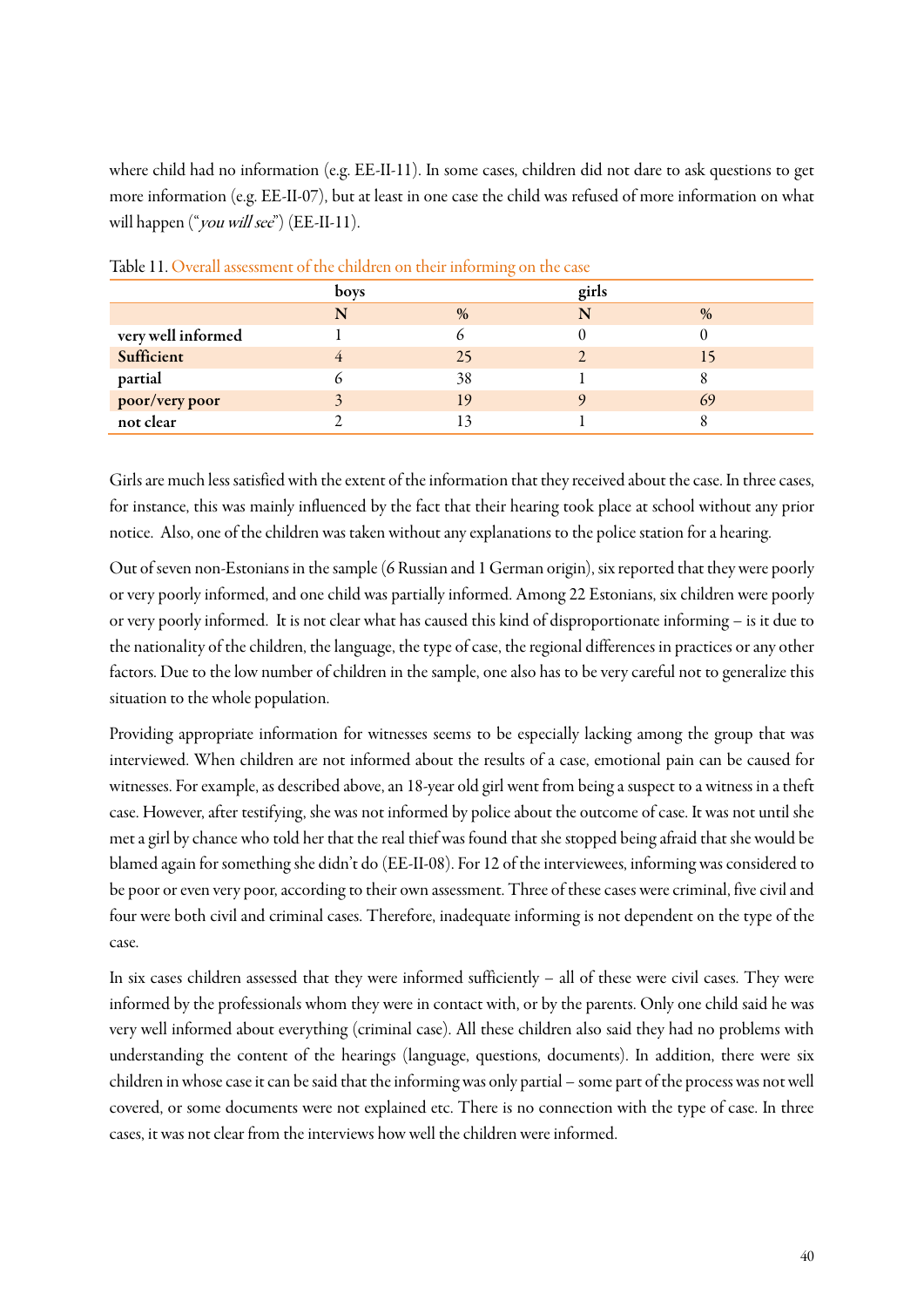#### 2.2.1. Information about the proceeding and child's role in it

The majority of the children were not satisfied with the amount of information they received regarding their involvement in the proceeding, the hearing and the procedures that followed. Many children were not able to describe in any details what exactly was explained to them, when the information was given or by whom. The children had a clearer understanding and point of view regarding this when they felt deprived of information in some way and were disturbed by the consequences. However, there were a few children who believed they were very well informed. For instance (EE-II-25) a 12-year old boy was informed about all the steps of the case, starting from the reasons of slight delay between the incident and the interview with the police office (EE-II-25, see also EE-II-03).

Inadequate informing often concerned hearings that took place unexpectedly for the children – as they were not informed in advance that they were going to be taken to the hearings. This was especially disturbing and frightening to some children who were approached at school during the school day without any prior warning. For example, one of the children (EE-II-17) who had hearings at school indicated that she was never notified in advance and that the hearings always took place during class. She asked to change the place and time of the hearings, but was told it was not possible. Other children expressed that they would have liked to be informed about the hearing beforehand (e.g. EE-II-07; EE-II-08; EE-II-18).

Also, some children were not adequately informed as to why they were heard at all. In one case (EE-II-10) the police came to the orphanage, asked questions and did not explain why the girl was questioned (she was regarded to be a witness to a theft). She repeated several times during the interview that she was "scared because I didn´t know what the whole thing was about, because the investigator didn´t say: 'don´t worry, we know that you are not guilty." Another child described meeting with the judge: "They did it unexpectedly, nobody notified me. The judge visited unexpectedly, nobody warned me and then she was here and I had to talk and I did not understand." She told the interviewer that she "..did not understand, why the judge even came here." (EE-II-02)

In one case, where the child was a witness, he got the invite personally: "a black car came next to the house and a man gave me an invite". The child did not know what was going on and thought he was the accused one because nothing was explained. The child protection worker called the next day and explained him what the invitation was about. A week later, the proceeding took place and three weeks after that he heard about the results. Only after that, he found out that he was not accused. (EE-II-11)

One of the children also pointed out that after the hearing the child should be informed of what will happen with the information that they provide: "in the end of the meeting they should say clearly, this we take into account, this we don't, it is not relevant and we decide this." (EE-II-01)

One of the children emphasised that he would have liked to have more information about the court proceeding – he was not invited there and no one ever told him what exactly was discussed there. His mother informed him about some of the proceedings, but she was not present all the time herself (EE-II-03). He recommended to the child protection workers to ask the child if he/she is interested in more information. Since some of the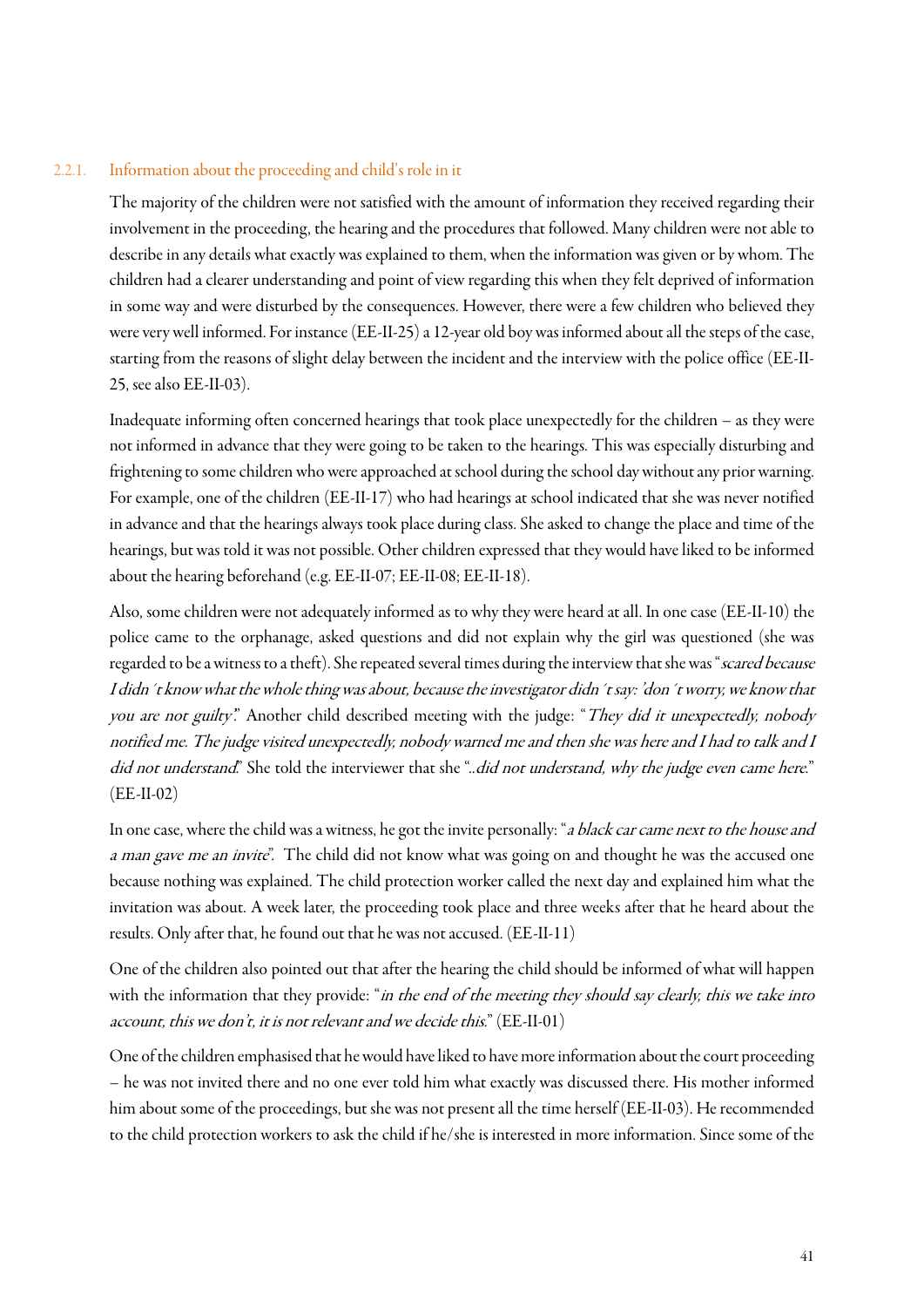children felt that they had too much information, this is probably most important to realise and find out to what extent the child desires information about the proceeding, the procedures happening etc.

EE-II-09 had to wait in a room in the courthouse for two hours without knowing that the court session was already going on and she learned this only after it was finished. She did not know if she would be invited in or if she would meet her parents during the process – of which she was very scared. She had previously expressed a wish not to go to the court, but this was ignored. as a result, she had two very stressful hours waiting.

Another child who had expressed a wish not to go to the court had to wait behind the courtroom door for about an hour (EE-II-11) and he met his parents in the corridor, even though he did not want to meet them. Before the court, the child asked what will happen, and he was told: "if you come, you will see", "I wanted more information but I guess I didn't have to know as much"  $(EE-II-11)$ 

Children get also very little information on what is going to happen in the court, including what are the rules and procedures. For one child this caused a really unpleasant situation: "I didn't know when to stand up and then I got yelled at: "you should stand up when you talk to a judge!"" (EE-II-23). Another child said that he knew what was going to happen in the court only because he had seen it from the movies (EE-II-05) which obviously is not an adequate method of informing children.

The fact that the child is not informed about the process of the hearing and also the way the statements are used may have a direct impact not only on the child's wellbeing, but also the course of the investigation. For instance, one of the children said that she disliked talking in front of a camera, because she did not know who exactly would watch the video tape (EE-II-18). This may influence what and how she expressed herself and gave statements.

Children who had been in the court several times, described the second time in court or to the police as less stressful, because they already knew what was going to happen. There was a vast difference between the first and second experience and it may be said that it is caused by the lack of information which caused children anxiety and fear. As the interviewer described a case of a 16-year old boy (EE-II-12) "He was also a little anxious regarding the first and third hearing. The first time he was anxious because he did not know what would happen. On the third time, he did not know why he had to go again."

Here is a description of one of the court cases where the child was very poorly informed, as explained by the interviewer:

"It was confusing, why he had to go again. When the proceeding started, he did not understand anything because everything was in Estonian. There were 10 people in the room and the, child did not know them. Nobody introduced themselvesand the child didn't ask. They introduced themselves after the proceeding, but the child did not care by then and he does not remember who those people were. The child was a little anxious prior the court proceeding, since he had no idea what was going to happen. Nobody told whether the parents would be present, he had to ask himself." (EE-II-12)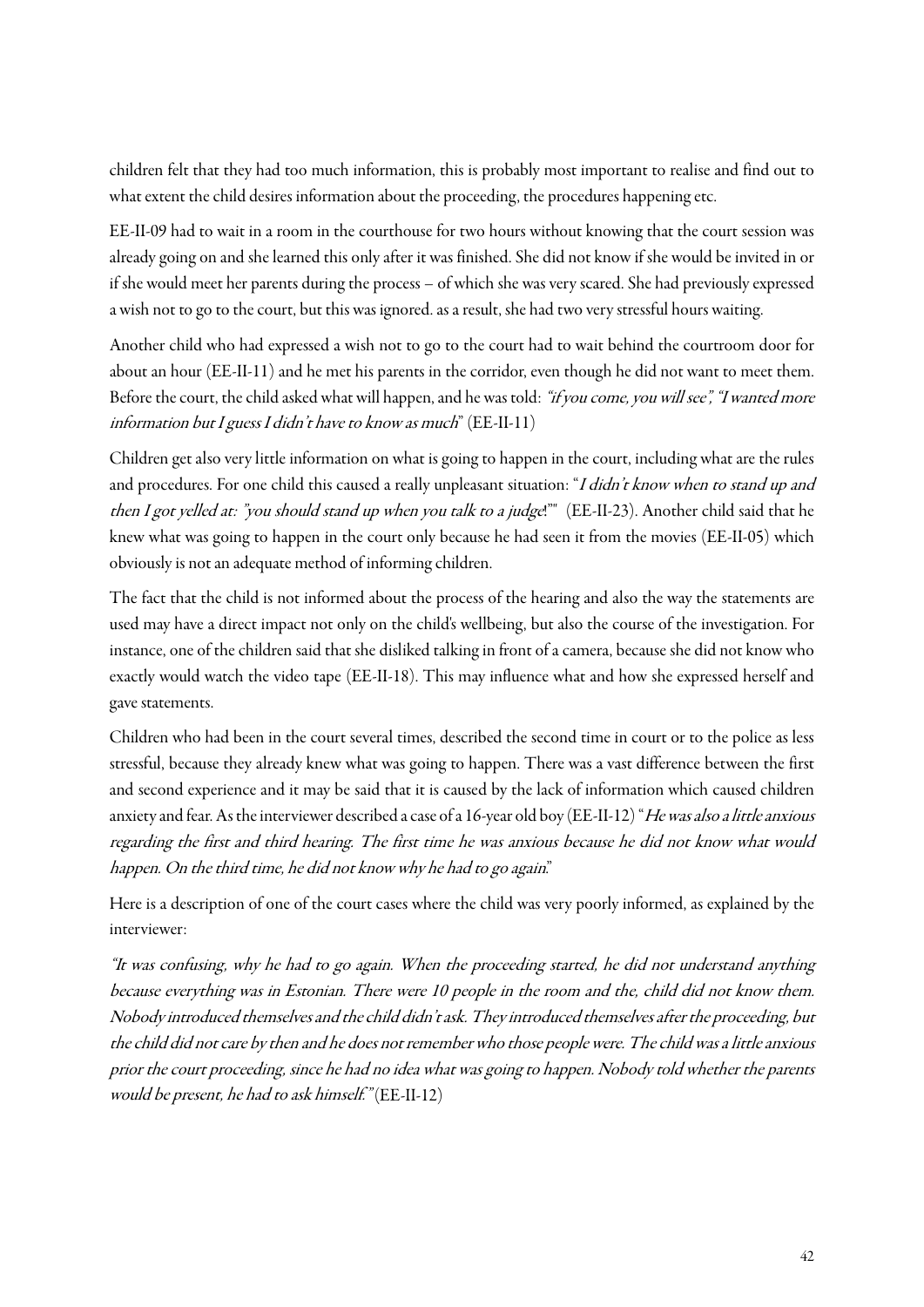#### 2.2.2. Information about the case

Information on the content of the case seemed to be very significant for many children. As mentioned earlier, the case and the result of the proceeding influence children and their lives in a long run – especially in custody cases. This is why children were more concerned with this kind of information.

Being informed of the content and details of the case seemed to be one of the most controversial issues in the interviews. Some of the children felt they wished to be more informed; others felt they were informed too much. It may be that the child is very clear about not wanting to know too much about the case, the arguments and the details of the conflict between her parents (EE-II-01). The girl said that she "got a feeling that I've been informed too much, especially when it started to mess with my private life, school, studying and other" (EE-II-01)

At the same time this information may be confusing for the child. One of the 10-year old boys at first said that he does not want to know anything about this "I don't know, because I was not told. This is none of my business! Why was I dragged into this mess?" (EE-II-04). A bit later he said that "I'd like to know more than I need – about the things between mommy and daddy. I would like to go to court to see what is going on." (EE-II-04). Another child (EE-II-09) was informed by the child protection specialist about the developments of the case and indicated that she had also been speaking with neighbours who lived in the same building. The girl said that on one hand, she didn´t want to hear this, but on the other hand, it was nice that they wanted to keep her informed. She liked to be involved but she didn´t want to hear how her parents are and what happened to them.

Therefore, it may be concluded, first, that children are not always sure what is better for them – more information or less information. On the one hand being informed is painful since it is information about the conflict between their parents, at the same time the situation is easier to understand if it is clearer what is happening. This may indicate that one has to choose very carefully the content of the information that is provided to the children – not all information is needed and beneficial for the child. The information provided to the child has to be on the aspects of the proceedings that are helpful for the child – on the procedures, reasons and causes for the hearings, but not the details of the case and, for instance, on the arguments between the children. Children need to know what is happening with them personally and what will happen in the future. Secondly, the balance between informing the child and protecting the child is very fine and difficult to find and maintain.

#### 2.2.3. Information about the rights of the child

This kind of information was discussed least. Only some children had a clear understanding of their rights in the hearings and proceeding as a whole. There were some examples where the mother told the child that he should go to the hearing, but if she really does not want to, then she does not have to go (EE-II-06). At the same time there were children who, without knowing if they have a legal right or not, expressed their wish not to go to the court, but were still taken there.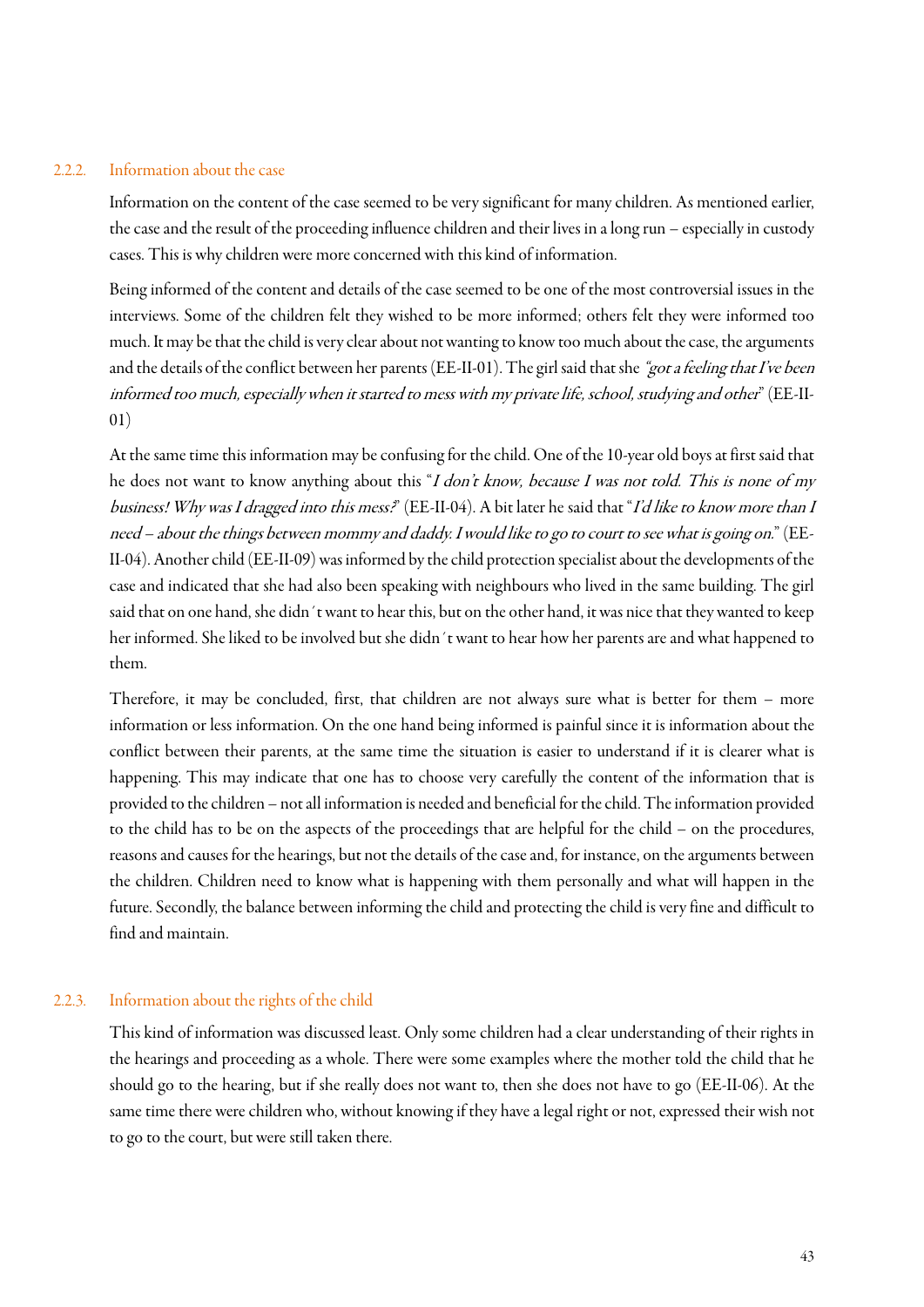Also, some children knew that they had a right to ask for a break, but most of them did not do so. They also were sometimes scared to ask questions if they did not understand something.

#### 2.2.4. Understanding the information

Regarding the understanding of the information provided, there are two kinds of information that should be considered: 1) information given to them regarding the proceeding and their role in it that is provided before the hearing 2) the questions and information that is given during the hearing. Children have to understand the questions that are used during the hearing so that it can be carried out appropriately. Understanding the information that was given to children was easy for some children and less so for others and was somewhat dependent on the age of the children. For instance, a 16-year old boy did not have any problems with understanding (EE-II-20) while an 11-year old girl admitted that she did not understand the questions, because "the words were difficult" (EE-II-02). During the interview, she also did not recognize the terms "attorney" and "advocate" that were given her in order to help her to remember who was involved in the hearing.

The right to be informed proved to be one of the most controversial topics through the interviews. In several interviews, it was discussed quite extensively (e.g. EE-II-01; EE-II-05) while in several others it appeared that children were ambivalent regarding if, to what extent and how to inform children of the course of the court proceedings. Children often gave controversial answers regarding the amount of information they had received.

For example, in one case (EE-II-02) the child said the judge's visit was unexpected, although the child protection worker claimed that child was informed prior to the judge's visit. This may indicate that the child was informed, but it was not assured that the child understood what was told to her. Unfortunately, this was one of the most traumatizing aspects of the hearings for the child – the fact that the visit was unexpected. Among the children who refused to participate in the interview was at least one child for whom the court proceeding was traumatizing due to the fact that she had problems understanding it the legal jargon that was use, but she was still expected to have an opinion on.

Although many children complained that they did not understand the proceeding or the information offered, many did not ask for explanations. Some said that they were afraid to ask questions. Therefore the good connection with the person informing the child is very significant, and it should be stated clearly to the child that it is ok for them to ask questions. One of the children said the reason he understood all the information that was given to him was because he was informed by his mother whom he trusted and was free to ask questions (EE-II-03). Therefore, to ensure comprehension, it is better if someone the child trusts can inform them, ask questions and explain things.

Court invitations are sent in Estonian language, but there is a large non-Estonian Russian-speaking minority in Estonia. One of the children who received a court invitation which was in Estonian was very confused by this and expected this document to be in Russian instead. As a result, he did not understand the document. During the court proceeding, however, there was a translator (EE-II-12). When the child received papers, the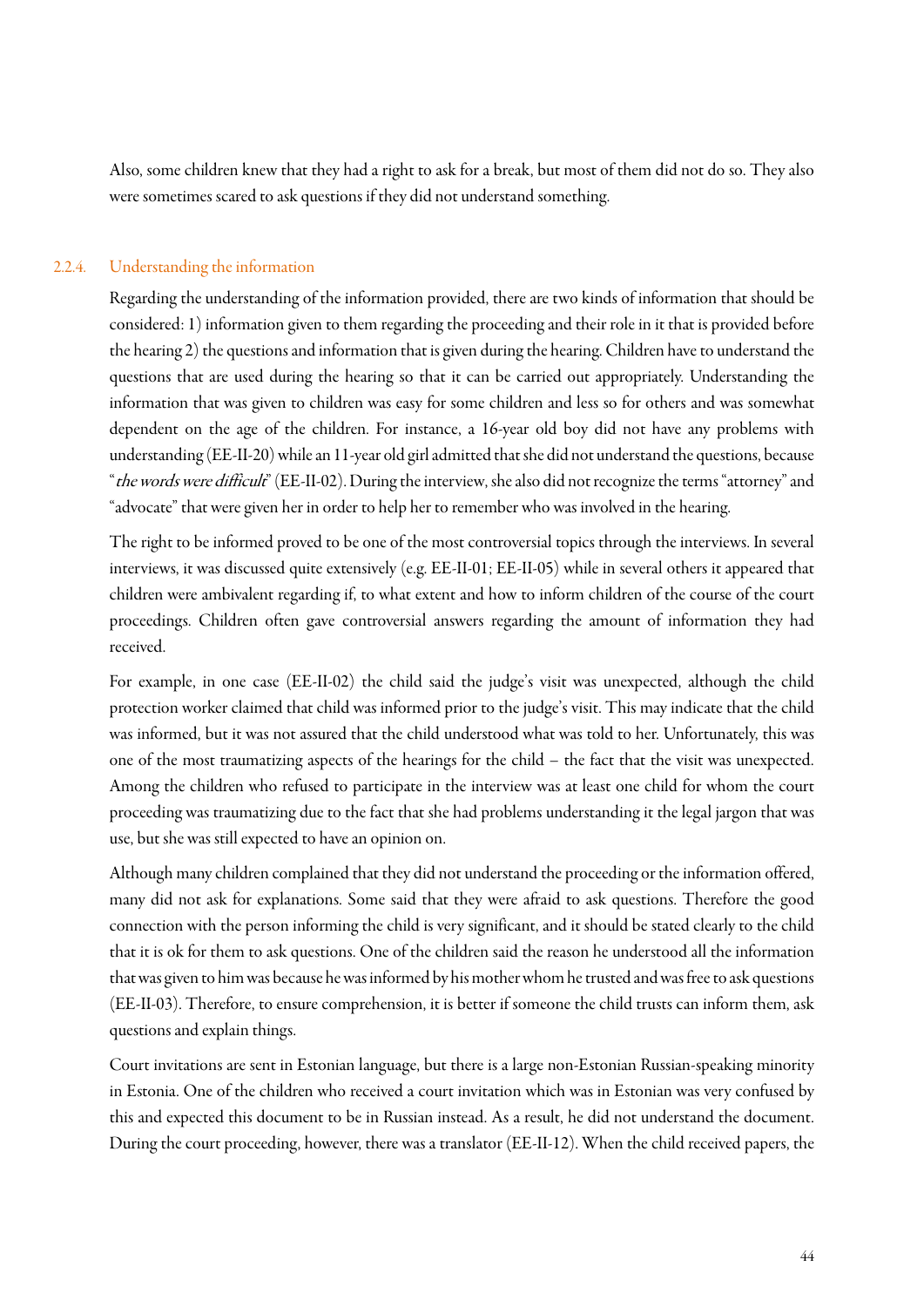police officer handing them over did not explain what these papers were about, but made a joke which implied that the child will be sent to prison.

One of the children admitted that he had to sign some papers in the court, but he did not read them, because he was not interested (EE-II-12). What is problematic here is that no one made sure that he understood what he was signing.

|                                         | <b>Boys</b> |      | Girls    |      |
|-----------------------------------------|-------------|------|----------|------|
|                                         | Number      | $\%$ | Number   | $\%$ |
| no problems/asked if did not understand | 10          | 63   |          | 46   |
| poor/very poor                          | 4           | 25   | $\Omega$ | 46   |
| Partial                                 |             | b.   |          | 8    |
| not clear                               |             | ()   |          |      |

Table 8. Overall assessment on the understanding of the information during the hearings

It does not appear that there are remarkable gender effects to the understanding of the case. There are some small differences – few girls assess their understanding poorer than boys, but it seems that reasons other than gender are relevant. For example, the average age of girls during first hearing was 12 and for boys 11. When we look at the ethnicity of the children, we find that there are seven non-Estonians (six of Russian origin and one German). Out of seven non-Estonians four (57%) reported that they understood information poorly. Six out of 22 Estonians had assessed their understanding poor (27%). In addition, one of the Russian children had partially good experience – everything happening prior to the court was well understood, but the court proceeding remained unclear. Two non-Estonian children indicated that they did not have problems with understanding.

It must be concluded that the child's right to be informed is not well met in Estonian court cases. This is quite predictable, because during the first phase of the FRA study (interviews with professionals), the right to be informed was a confusing concept for experts. It may come from the aspect that they are not aware of the different types of information regarding the procedures and the child's role it was often neglected. It is interesting, but children did not give any concrete suggestion how to improve their understanding. They just repeated that hearers should be kind persons. This is understandable, because children do not know about special methods of working with children during juridical processes.

There were several suggestions provided by the children on how to improve their understanding, for example, a 18-year old girl (EE-II-10) provided a list of suggestions which sums up very well also recommendations that other children provided:

- 1. Give the child more information about the case.
- 2. Give the information 1-2 weeks before the hearing.
- 3. Give feedback after the hearing.
- 4. Ask questions in a manner that would be understandable for the child.
- 5. The child should not come to police alone, there should always be an adult together with the child.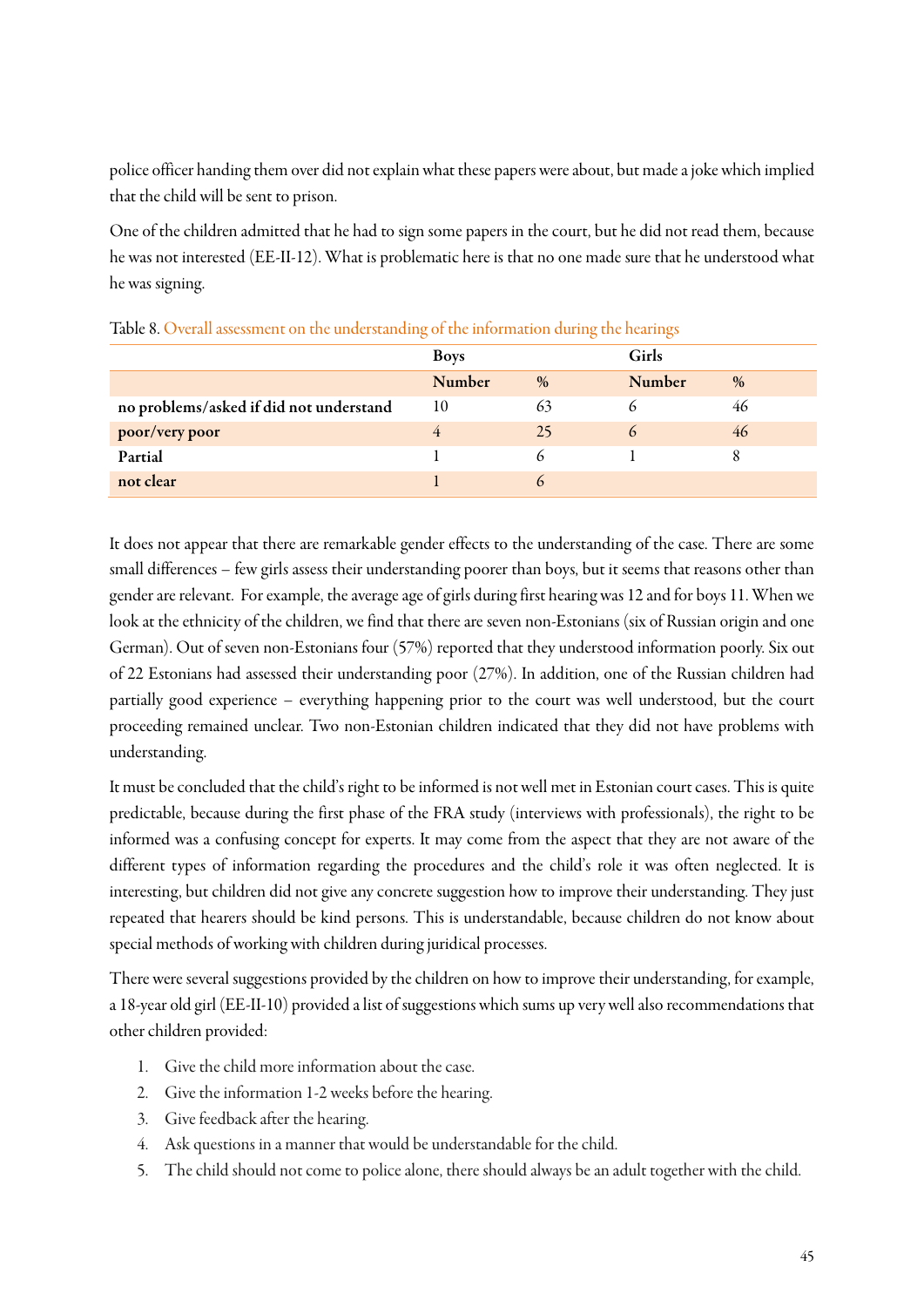Also, other children emphasized the importance of (better) prior informing, in order to make children understand what is happening to them (e.g. a 14-year-old girl EE-II-18; a 13-year old girl EE-II-17; a 14-year old boy EE-II-11). For instance, one 14-year old girl (EE-II-18) pointed out that it should not happen that the police would come to school unexpectedly. She also found that written information – brochure or information sheet – would have made her feel safer (as did a 16-year old boy EE-II-12). A 14-year old boy (EE-II-11) also pointed out that the child should know what is his role in the proceeding. A 16-year old Russian boy in Eastern-Estonia (EE-II-12) pointed out that the court invitation should be in two languages.

# <span id="page-45-0"></span>2.3. Right to protection and safety

#### 2.3.1. Professional support

As mentioned above, the proceedings or the life situations that are the subject of the proceedings are often traumatizing or disturbing for the children. Although much of the trauma is caused not by the hearings but by the content of the cases (the custody disputes, bad relationships, domestic violence etc.) the children should be provided with psychological support. Psychologists seem to be available to the children in these situations and quite many children did meet with a psychologist or other professionals. Psychologists are the most common source of support that is offered, but a few were also helped by a psychiatrist. There were also some children who were not offered psychological help (e.g. EE-II-00; EE-II-07; EE-II-08; EE-II-10) or not at the right moment or in right way. One of the girls who had to go to the court and was terrified of it described her lack of support: "No, nobody spoke with me about it, nobody cared. It was like: ok, now you have to go to the court, [orphanage] teachers will come with you… and that all it was." (EE-II-09)

The next extracts from our interview data help to understand the situation:

"The girl was keen to emphasize that it should not happen that the police comes to school unexpectedly and is dressed in uniform. Therefore, the girl suggested that informing children about hearings should be arranged through parents. She said "Maybe, I don't know, like, a parent, a mother or father could tell". The interviewer adds: "When I asked the child if she would have liked if someone would have given her an information sheet or a brochure regarding the court proceedings, hearings and such, she responded by saying: "Yes". She said that written materials would have made her feel safer".

From this extract from interview EE-II-18, one can see that children sometimes cannot express what is the way to get information and therefore they start from trusted people. However, when the researcher offers them some additional information, they learn from that and the repertoire of choices widen.

Children provided us with concrete list of suggestions, e.g.:

#### EE-II-17

it is necessary that children know about the hearings beforehand; knowing a few days or a week ahead would make a difference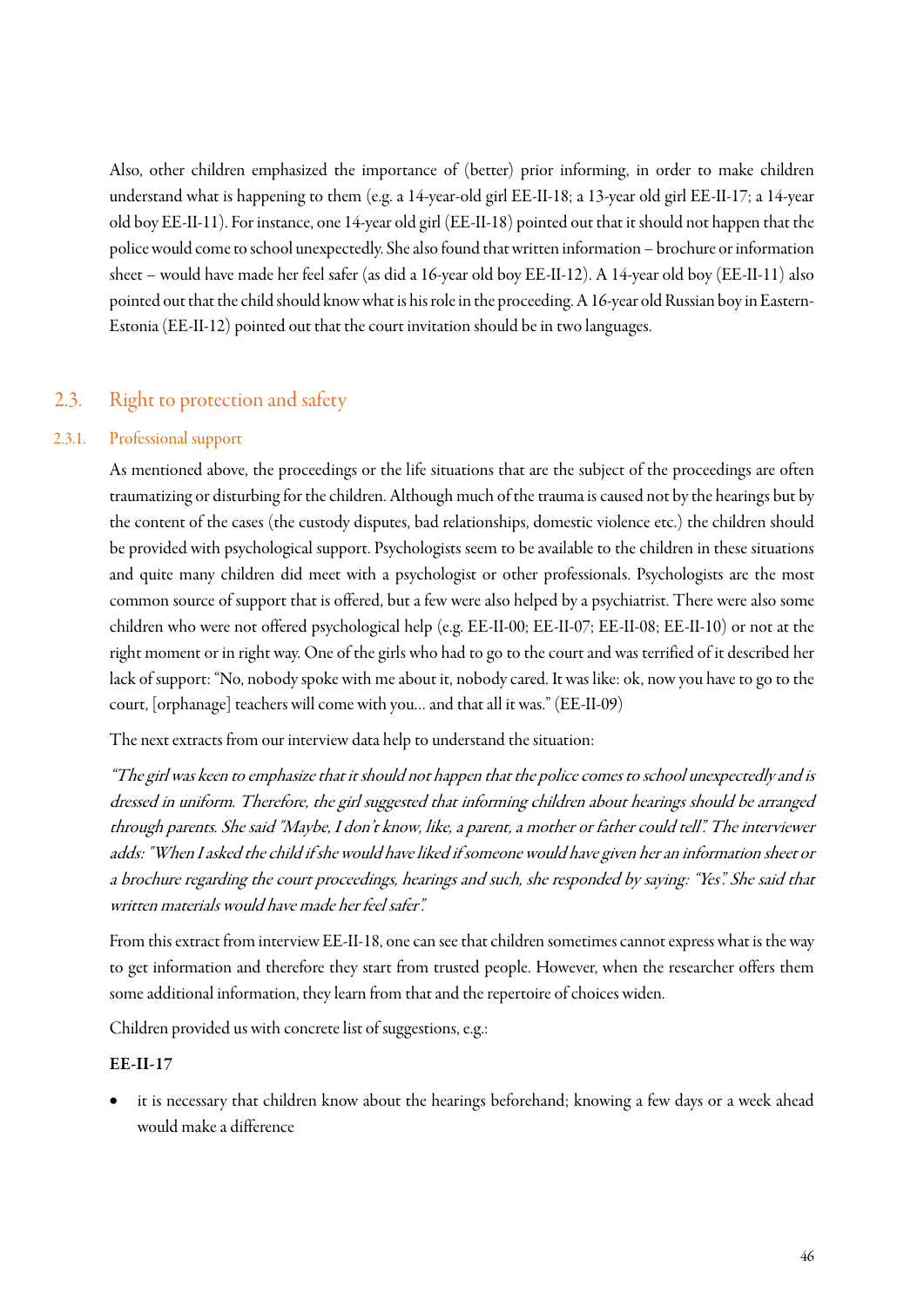#### EE-II-10

- give the child more information about the case
- give the information 1-2 weeks before the hearing
- give feedback after the hearing
- ask questions in a manner that would be understandable for the child
- the child should not come to police alone, there should always be an adult together with the child

#### EE-II-11

- child should get more information before the proceedings
- information should be given by a legal representative
- child should know in which role he will be during the proceedings

#### EE-II-12

- it is important that the interpreter and social worker were involved, who informed the child prior the court proceeding. The child did not like that everything was in Estonian – the proceeding and the invite
- the invite should be in two languages
- it would be better to give the invite to parents or social worker
- information materials, brochures etc would help the child
- someone should explain, what will happen at the court
- someone should ask whether the child wants to participate

The perception regarding the necessity and effect of the professional help varied a lot. There were some who attended regular meetings (8 of 29 children) with a psychologist and found it helpful (EE-II-04), but others who found it unnecessary or even harmful (at least 3 of interviewees). For instance, one child (EE-II-01) found psychologist visits unnecessary and also something that did not let her to forget the unpleasant memories. "It was painful for me to tear out old memories; I wanted to go on with my life." (EE-II-01) Several children said that they did not need help, they were fine (EE-II-15). Moreover, one boy said that he had one appointment with a psychologist and "it turned out I'm a normal boy". (EE-II-03) This may indicate that the psychological help is associated with abnormality and therefore should be avoided. In addition, the boy found the psychological testing to be very formal and not very personal (EE-II-03). At the same time this boy reported about a supportive child protection worker who was in tight contact with him and his mother during the hearings, informed them about all events and maybe this was the reason why he felt himself safe and protected. Here it is important to add the effect of time and good experiences after the proceeding. This young man told us during the interview that when the decision was first made he was upset, but four years later thinks that it was the best decision for him.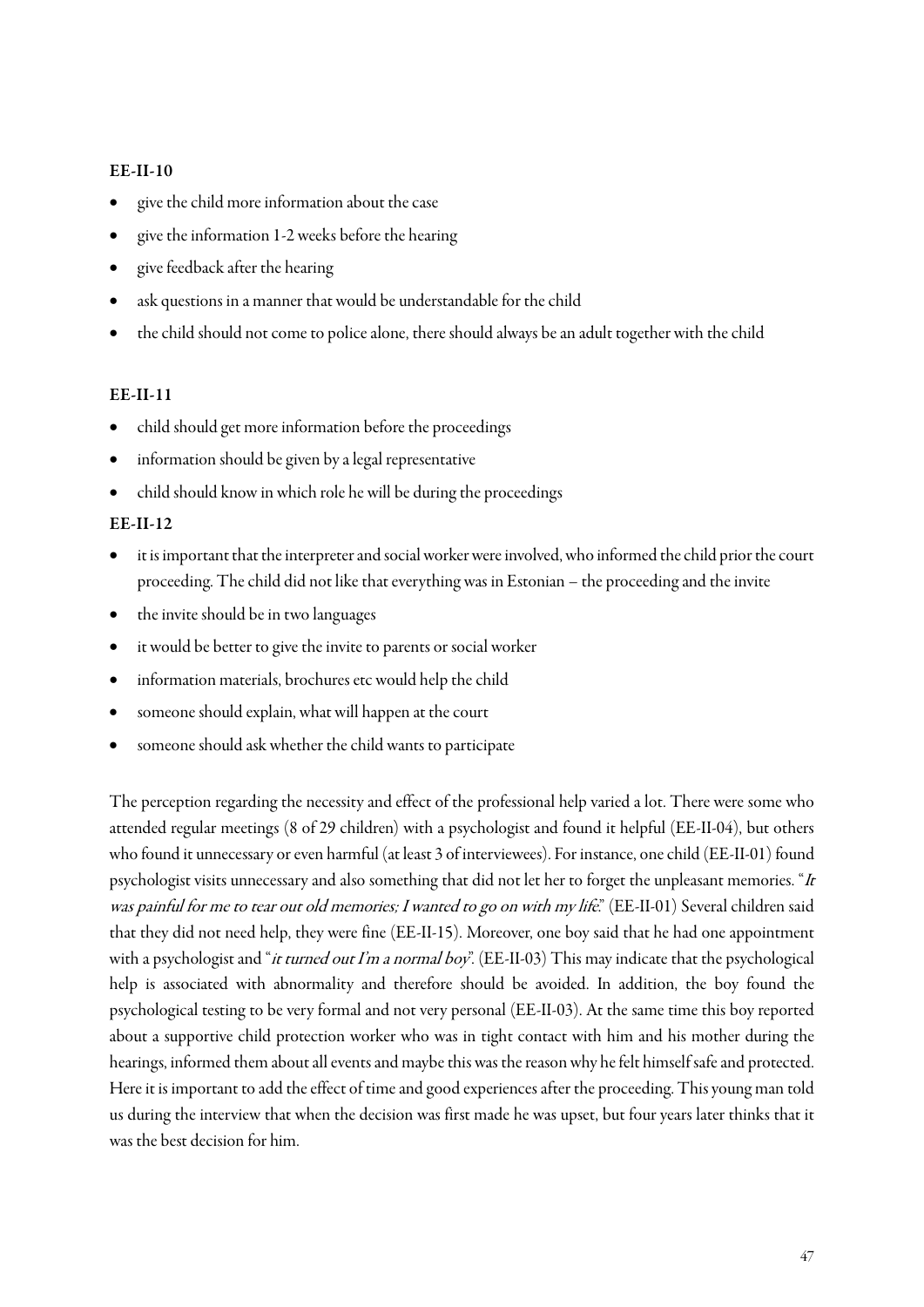Some children did not associate psychologist sessions with help or support. For many children, support was mainly received from their parents or friends, and some mentioned child protection workers.At the same time, some children who had child protection specialists with them, did not mention receiving support from them. It is impossible to say whether this was due to the fact they did not feel support from these people or because they were not conscious of the support they felt as it was so natural. It may also be that the word "support" is too abstract for them to associate it with a person accompanying them to stressful situation.

Not only psychologists can protect a child, but even more often there were substitute home teachers, child protection workersand parents who provide children feeling of safety. Furthermore, lawyers and police officers can cause feelings of security or insecurity. It should be mentioned that Russian-speaking children from the Northeast region reported more often feelings of insecurityand especially those who were involved in criminal cases as victims or witnesses (EE-II-09, EE-II-10, EE-II-11). When comparing participants of civil cases and criminal cases, one should emphasize that Estonian children who were involved in hearing as witnesses of criminal cases felt a less friendly attitude than those of civil cases.

To sum up this topic it should be emphasized that when professionals do their work well, it is at the same time child-friendly and protective and children can appreciate it. On the other hand, when the professionals are accusative towards witnesses (see for instance, EE-II-8, EE-II-9) they can cause frustration and pain for children.

One positive finding from our data is that some psychological support is available to all children. At the same time, our findings indicate that there should be more regular psychological help to children living in substitute homes. For example, one 10-years old girl (EE-II-00) had a first contact with a psychologist who evaluated her situation. However, after this contact, she had to wait for three month to start the therapy.

#### 2.3.2. Privacy

The privacy of children was discussed multiple times. Children were not fond of having strangers around them when discussing their private matters, especially in custody cases and domestic violence cases. Children are often ashamed, as mentioned earlier, of the situation at their homes.

For example, one child complained that he had to say in front of many strangers and also his parents with whom he preferred to live (EE-II-05). It was especially hard when the judge asked with which parent he preferred to live with. There were several cases where one of the most worrying things for the children was the fact that they had to say which parent he/she prefers to live with and that the parents will know their preference. "I have always been thinking that, if you want to live with your father, then mother is sad, and when you want to live with mother, then father is sad. It was very difficult" (EE-II-05). Since it was not explained to children that they do not need to make this decision in front of their parents, they felt unnecessary fear and anxiety that they need to face their parents and say which of them they prefer to live with. This fear was present more often than needed – children did not typically have to make this choice in front of their parents. Children reported difficulties having the responsibility to decide whether they will stay with their mother or father.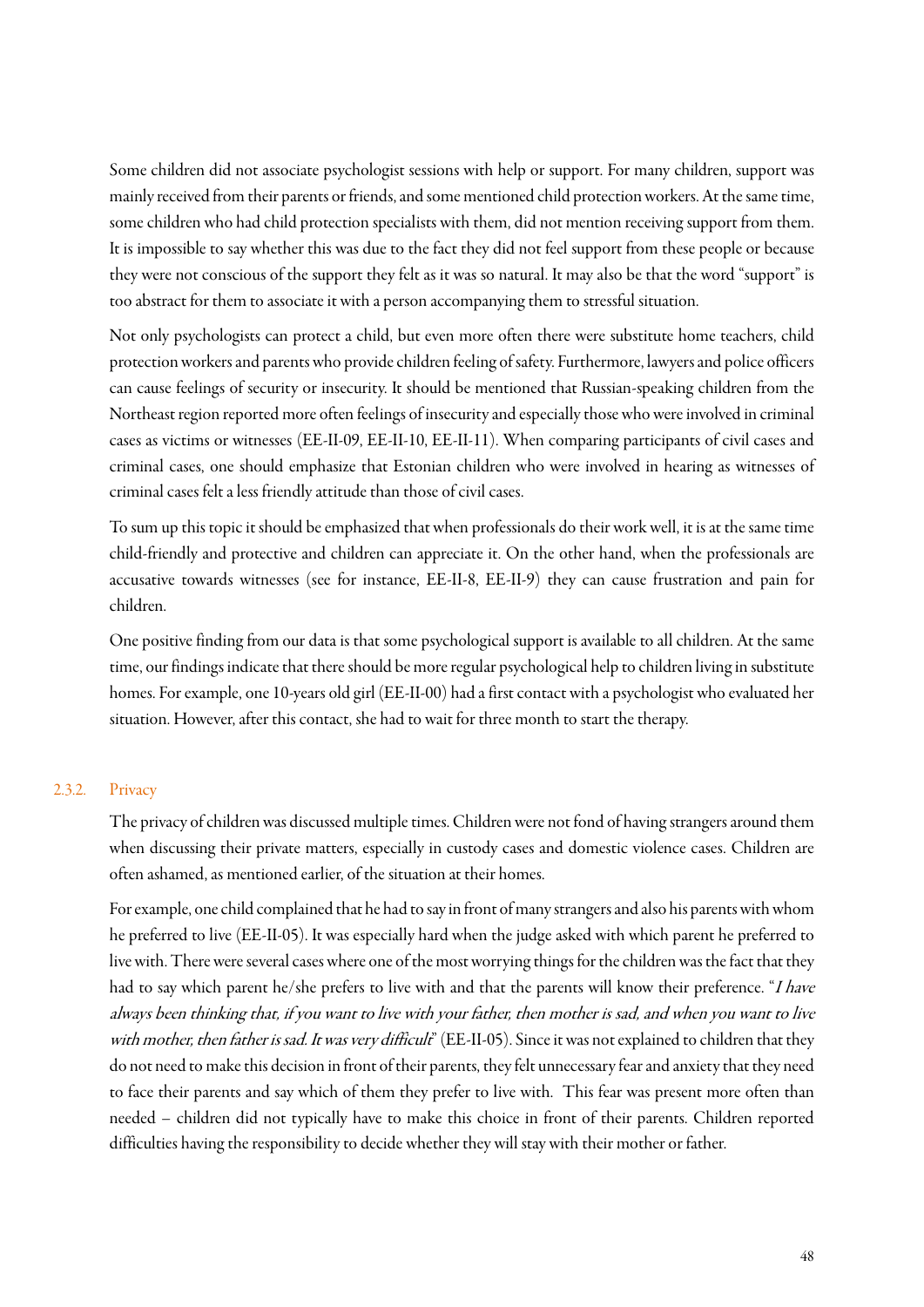Furthermore, the fear of having their confidentiality broken was justified in some cases. There was a domestic violence case (EE-II-08) where the privacy of the child was violated when her statements were given to the perpetrator (the mother) and her sister to read. "My mother and sister read those things I had said about them. That was the worst thing for me, they had said that nobody will read what I am telling, except them [judge and child protection officer]." The fact that the relatives of a child had read the statement had an actual impact on the outcome of the proceeding and the relationships between the child and her sister.

While sometimes it is impossible to avoid discussing private matters in order to make a decision, there were also cases where the privacy of children was disregarded without any need. One of the children was very much disturbed by the fact that while being a witness in one case, the police investigator opened his file and discussed in front of other people his life which had nothing to do with the case (the fact that he had repeated some classes at school and that he had fled from an orphanage) (EE-II-10).

Privacy was also related to the location of hearings. It appears that the location of hearings was not always very well chosen in terms of privacy. For example, one of the hearings (EE-II-17) took place at school in the headteacher's office which was passed by other persons from time to time. She proposed that it should have taken place in the child protection specialists' office where no one goes. School came up regarding the privacy issue also in another context – as it was pointed out in the chapter on right to be informed, several children were approached by the police or social workers at school, during school hours and in front of other students which means that it became public that the child was involved in some kind of court proceeding or trouble.

There were no cases where the media were covering the cases or posing any problems to the privacy of the children or their families.

#### 2.3.3. Safety

Another issue that was brought up quite often was concerns about safety, especially regarding the criminal case hearings that took place in the court. While there were no actual threats to children during these hearings, there had been several cases where children were afraid of someone's' behaviour and therefore did not feel safe. For instance,a 18-year old girl who was involved in a custody case (EE-II-09) had a traumatic experience in the corridor of the courthouse where she had to wait. She had conflicting relations to her parents and the father was violent to her. She was terrified of meeting them accidentally there (she did not attend the hearing taking place courtroom), but she did meet her father who threatened her by yelling "it is not over yet". This whole experience was unnecessary (as she was not needed at court) and very traumatic for the child.

This most often concerned children who had been in court without being properly informed about the purpose of their being in court. There were several children who went to the court terrified of the possibility that they will see their parents and/or perpetrator. For instance, a girl (EE-II-09 A) who was a victim of domestic violence was taken to the court where she in fact did meet her father who had a chance to threaten her. This kind of encounter is something that children fear and should be avoided. However, it seems to us that these kinds of situations are not rare in Estonia. It was a case from previous stage of the research when a brother and sister were involved into a criminal case and they were extremely afraid of the offender and they were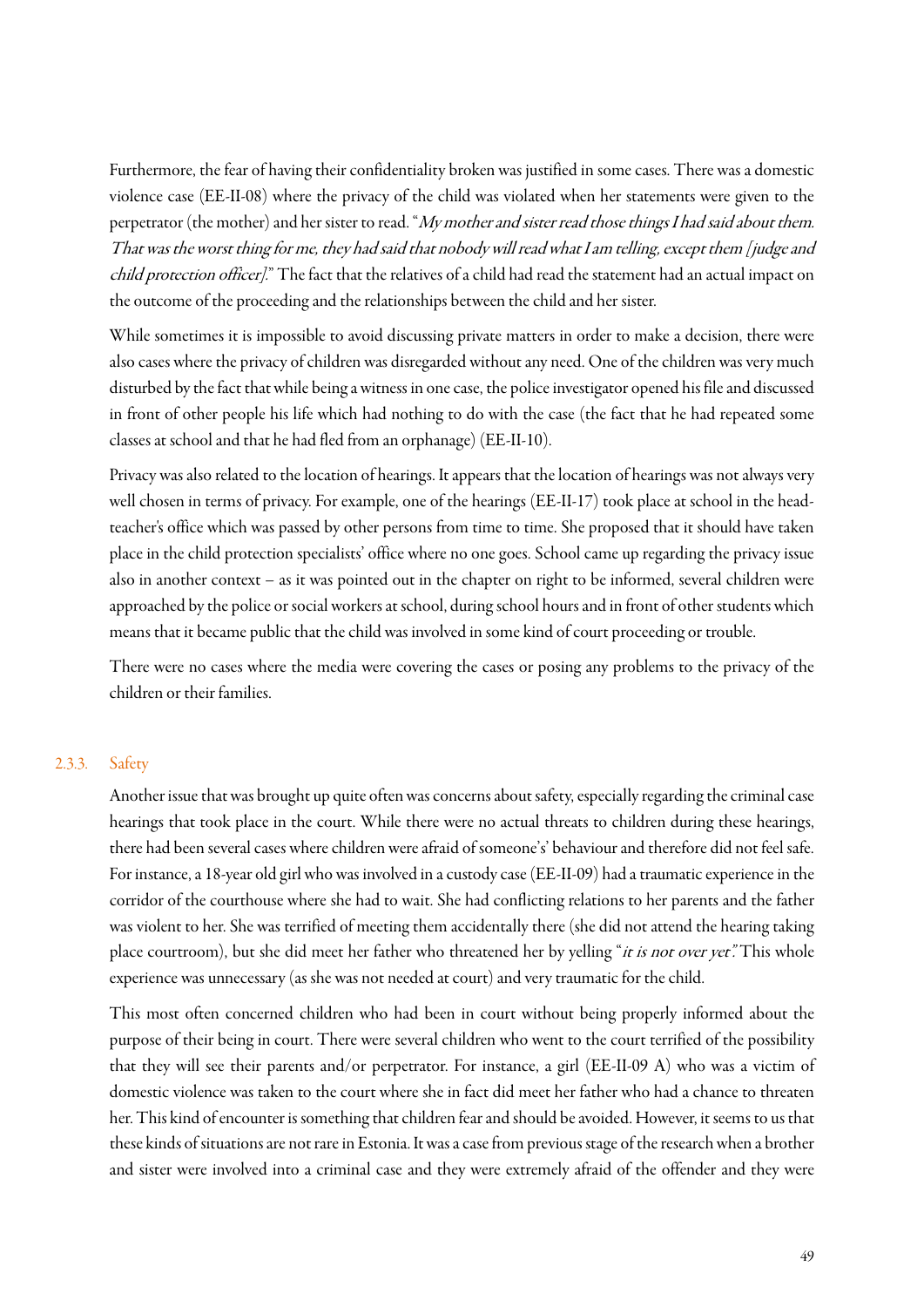promised not to go to the court. They were several times heard, but at the end, they should go to the court too and face there the offender whom they were scared.

### <span id="page-49-0"></span>2.4. Horizontal issues

#### 2.4.1. Overall assessment of child-friendliness

In many aspects, the child-friendliness was difficult to assess, because children did not remember all the details of the hearings, especially their length or number.They also did not remember often what kind of information was given to them and by whom and when. It may very well be that the hearings were too long or not clear to the children, when assessed objectively, but since children did not remember these aspects, they did not find them important or disturbing. Many children did not seem to have very high expectations for the way they were treated in a court proceeding.

It was very clear from the interviews that if children had any traumatizing experiences, they were very clear in expressing the aspects of the hearing or the proceeding which were most disturbing to them. In all the interviews where the child was disturbed by something, it was a recurring issue which was repeated in multiple answers. It overshadowed everything and therefore one cannot really say if there were also other aspects which were not very child-friendly.

With this in mind, the child-friendliness of the hearings appeared to varyenormously. It could also be that for one child some of the hearings and contacts with the professionals were very nice and child-friendly, but this was overshadowed by one encounter or incident that was traumatizing. There were some cases where everything was done by the book and could be regarded child-friendly. But there were also cases where the children's interests were not taken into account and children were further traumatized due to the treatment they received. However, the main trauma was often not caused by the hearings but by the life situation and the troubles that had led to the court proceedings in the first place (e.g. parents' divorce, disagreements, fights, violence).

The main hearing-related problems that the children pointed out were the following:

- Unfriendly personnel
- Unexpected visits and lack of information
- Breaking confidentiality
- Being invited to the court
- Meeting with parents or talking in front of parents
- Feelings of responsibility

There were many cases which, due to the abovementioned reasons could not be called child-friendly. There were cases where the basic rights were violated, for instance the child's privacy was not respected or the child was treated with disrespect or not informed enough. In some of the cases other child-friendly aspects of the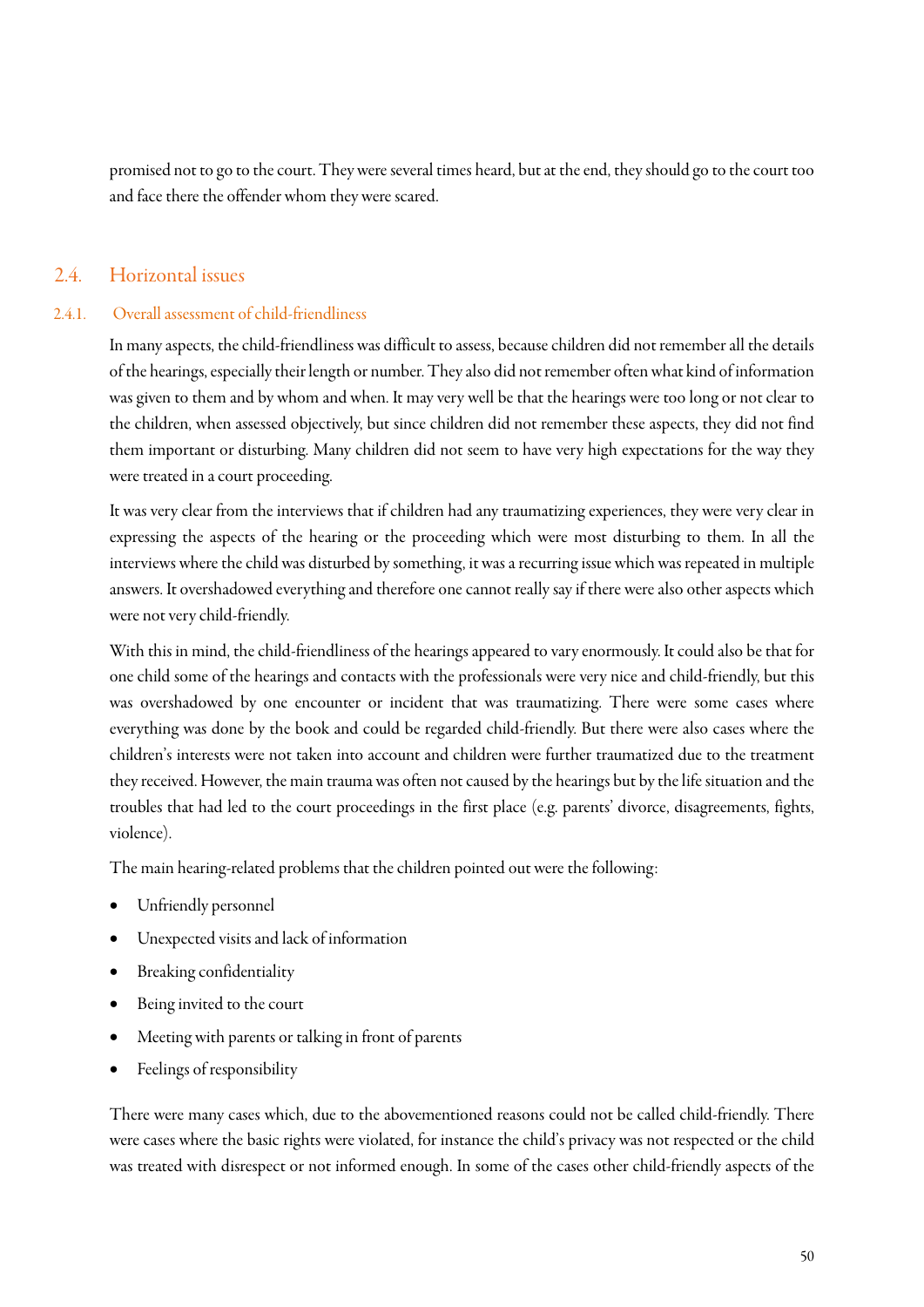hearing did help – for example some children found consolation in toys that were present in the room. At the same time, there were children, who found child-friendly methods of interviewing, toys or supportive activities unnecessary. For some children, the child-friendly methods felt unnecessary and they appreciated better those who communicated with her and treated her like to an adult (EE-II-01, who was 14 at the time of interview). In addition, some older interviewees found that they were too old for special child-friendly treatment – for instance one of the boys regarded himself to be an adult at the time he was 16 (EE-II-20). However, this was also a case for some younger children. In one of the cases the interviewer concluded that a 12-year boy was feeling was that police officer was treating him as an adult, with respect. "I liked the fact that they talked to me like they would talk to an adult. That they did not beat around the bush like they would with a small child (EE-II-25). There were also other children who were very proud of being treated like adults and not bothered with toys or games.

In addition to these aspects that clearly traumatized children there were other aspects of the hearings that cannot be called child-friendly, but were not discussed extensively by the children so they could be considered not of a crucial importance. This includes the location of interviews, which were not often child-friendly, but other than the courtroom, only a few mentioned the location as really disturbing. The police office was also an exception, but the "normal offices" at school or of child-protection specialists do not seem to disturb children much. It depends, however, more on the friendly communication and not so much on the room itself. There are different rooms for children's hearing in different police offices around Estonia. Police departments in Tallinn and Tartu have special child-friendly rooms, but not in other police offices. Therefore, children who were heard in different locations can give different assessment to rooms in police offices. Nevertheless, even in a nice and child-friendly room the hearing could be unpleasant if the investigator is arrogant or blaming during the hearing (see for example EE-II-08).

Overall, it may be concluded that for most of the children, being involved in the court proceedings is disturbing or even traumatizing. There are serious shortcomings in the child-friendliness of the way children are involved in the proceedings. There are many hearings that are child-friendly and many professionals who know how to treat and involve children in a child-friendly manner. One reason why children have in general better memory about conversations with a child protection specialist may be that, as a rule, child protection specialists have more contacts with children and during that time they become more known by the child (the child has more opportunity to get used with child protection specialist and build more trust her or him). The judges, prosecutors or police officers meet the child generally only once or twice. Children mentioned representatives of different professions, but mostly child protection workers or social workers were mentioned as child-friendly, while prosecutors and police officers were not regarded as not friendly. However, this can be connected with the fact that mostly criminal cases are heard by police officers or prosecutors and these are more unpleasant experiences for children. Nevertheless, in nearly all of the cases there were shortcomings which made the experiences negative for the child. It could be concluded that child's experience with hearings is as negative as is the most disturbing encounter or incident that occurs. Even if the child-protection specialists and psychologists are friendly and professional, the child will still be traumatized if (s)he was first heard by unfriendly police or taken from school unexpectedly.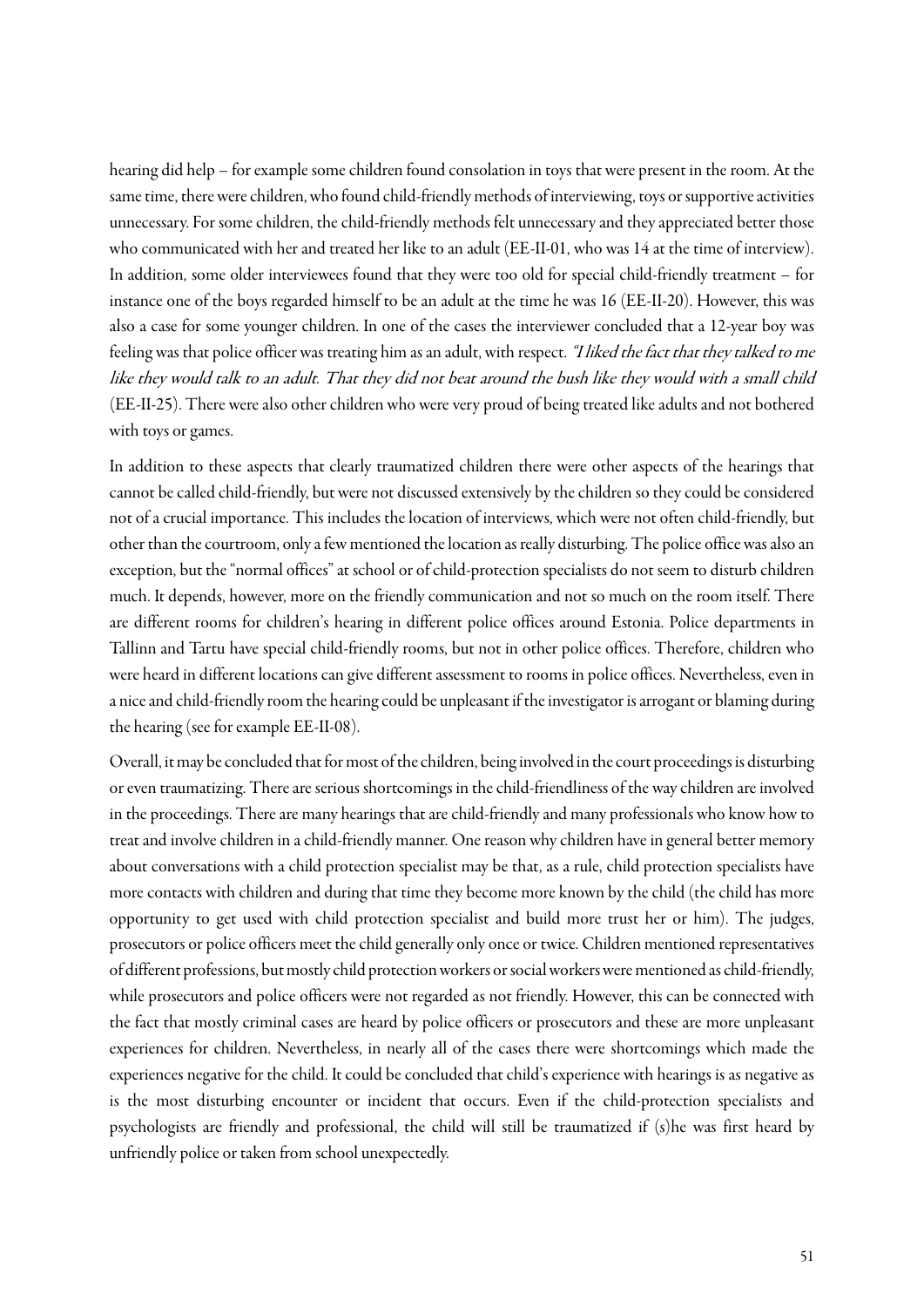#### 2.4.2. Non-discrimination

Non-discrimination was a very complicated issue to study. Children do not understand the concept well, even if explained in a child-friendly manner. Also, the question was not discussed on many occasions due to the fact that children got tired of the interview before this. However, in cases with signs of unequal treatment due to some personal characteristics, it emerged from the interview even without directly asking the questions. While in most of the cases children could not detect any kind of discrimination, there were some cases which indicated that there are at least two bases for discrimination: 1) nationality and language and 2) social status.

The most likely basis for discrimination or dismissal of some of the child's rights was their nationality and mother tongue. In the sample, there were several children whose mother tongue is Russian and who lives in an area where the Russian language is dominant. Despite this, all the legal proceedings and documents that were issued were in Estonian. In the court, there was usually a translator who translated and in some cases helped to explain if the child does not understand. The Estonian-language documents (e.g. court invitations or final decisions), however, were in several cases handed to the children by some officials without any explanations and sometimes even with intimidating jokes.

This concerned, for instance a 14-year old Russian boy who was living in an orphanage and who was visited unexpectedly by a stranger who gave him an envelope with a court invitation without any explanation. When the child asked what this was all about, the person only said one word: "jail" (EE-II-12). This kind of improper joke indicates that sometimes the people do not understand the seriousness of the situation and the position the children are in. Instead of helping a child who does not understand the language, they intimidate them. Moreover, it shows that the informing can be very formal and no one is responsible for making sure that the child understands. This boy had to find some adults to translate for him the content of the court invitation to find out that he was not actually accused or blamed for anything.

Another basis for discrimination that could be detected in at least in few cases was social status. Among the children who are involved in court proceedings there are often children who are living in poor conditions, whose parents have problems with alcohol and who themselves have problems at school. This kind of background may influence the attitude of the professionals involved in the hearings.

For example, a 15-year old girl (EE-II-08) felt that she was treated with disrespect by an investigator who called her a name which is used to describe someone that is poor with no education, no manners, and no knowledge of higher class (in Estonian "mats" which translates as a churl, boor or plebeian). The reason was that she was a witness in a theft and had not heard some of the brand names of things stolen. The investigator said with disdain that "Well, of course a churl does of course not know these [expensive] brands" (EE-II-08). The girl was most disturbed by being called by this name and felt that they were referring to her living in a substitute home, not having a proper home and being an outcast because of coming from a family like hers. Furthermore, her right to privacy and confidentiality was broken as her testimony was shown to her family.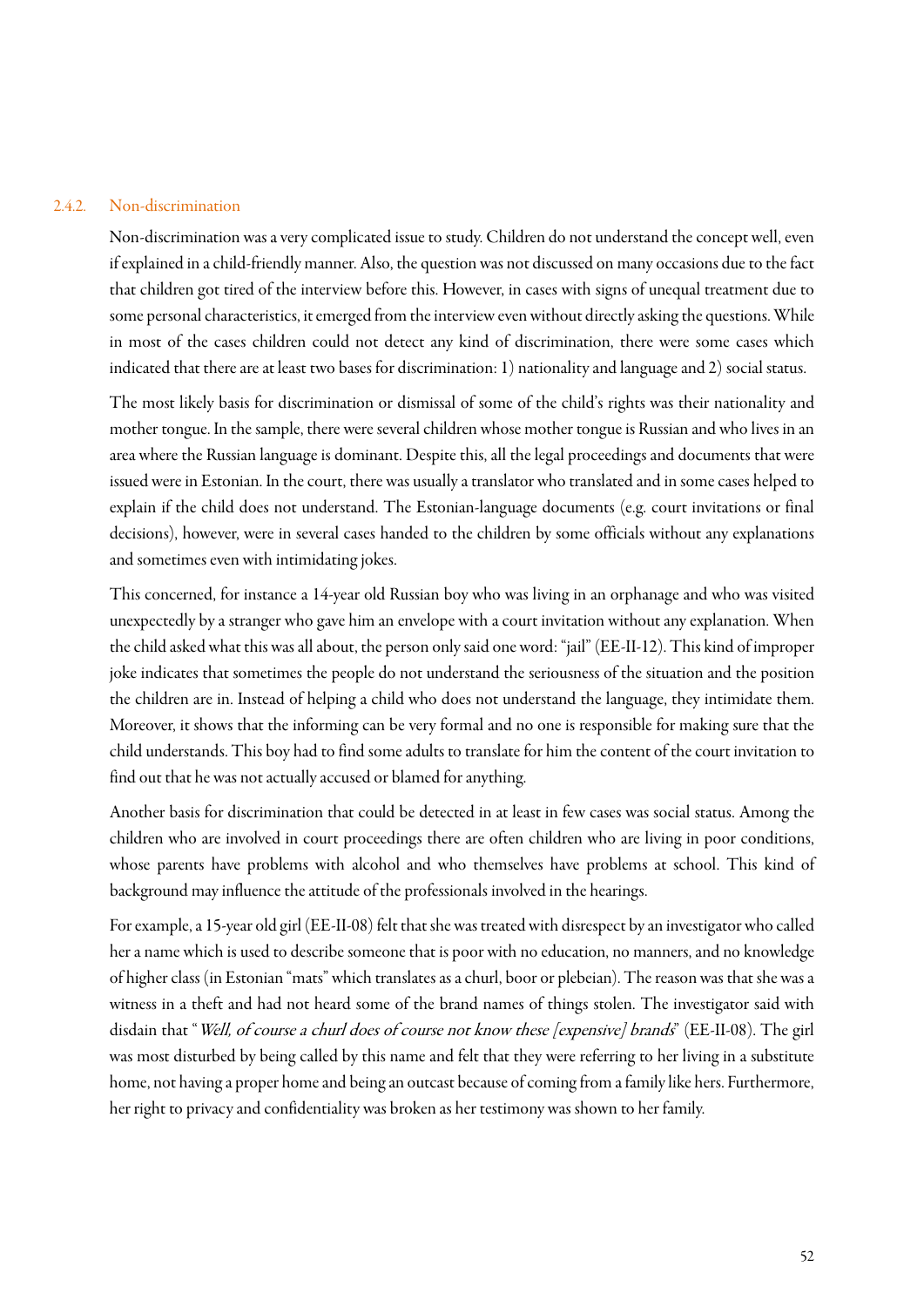One girl was very much disturbed by the fact that some facts of her private life were discussed in public while she was in fact a witness and felt being judged by the police due to the fact that she had repeated classes at school.

"And then he also asked, that I was already 16… no, 17, and how come I am still in 9th grade. He said: "It is weird, my daughter is 15 and she is in 9th grade." And he probably also saw things about my past there [in his documents], so I was not feeling good. I was feeling uncomfortable. I was ashamed, that I am 17 and only in 9th grade…" (EE-II-10). The child felt that these remarks were disparaging and she felt ashamed and also felt that her privacy was not protected as the police saw documents about her life which had no relevance to that particular case.

These are cases where the children made a connection between behaviour which is not respectful or childfriendly and their personal characteristics or social-demographic characteristics. There were also other cases in the sample where children from non-Estonian nationality or from families of lower social position were not treated with respect or with child-friendly manner, but it is not possible to draw any conclusions regarding discrimination.

Based on our data we can conclude that the reasons for discrimination are first of all the social status of the child – so called social orphans from multiple problematic families who experienced in early childhood both violence and neglect, who are living in a substitute home and are involved into judicial proceeding as witnesses or victims. These children can experience discrimination more often, without important impact of age and gender. Also, belonging to an ethnic minority and lack of Estonian language can be the reason for discrimination.

#### 2.4.3. Best interest of the child

In several cases, it can be concluded that the decisions taken regarding the hearing of the child and the procedures of involving the child were not in the best interest of the child. There were cases where it seems that the court case and getting the evidence was the priority and not the wellbeing of the child. There were also cases where the standard court procedures were carried out even though children were involved (i.e. they were treated as adults).

The most drastic cases concerned court proceedings. Children are often scared of going to the court and it could be recommended that inviting children to the court should be avoided as much as possible, especially when they very clearly express their opposition. As it appeared in the previous stage of the research (first phase of the FRA child rights' study), this may not be possible in criminal cases as the accused has a right to invite everyone to the court. However, in civil cases, especially in custody cases, it can be avoided.

However, there were quite a few cases where children expressed the wish not to be taken to the court, but went anyway, sometimes even without any need. For example, a girl (EE-II-09) was very much afraid of meeting her parents, especially her father and when asked by the child protection specialist if she wanted to go to the court, she said no. Nevertheless, she was invited to the court which made her very stressed and nervous. She waited for two hours in the corridor without any information and finally she was noteven invited into the courtroom.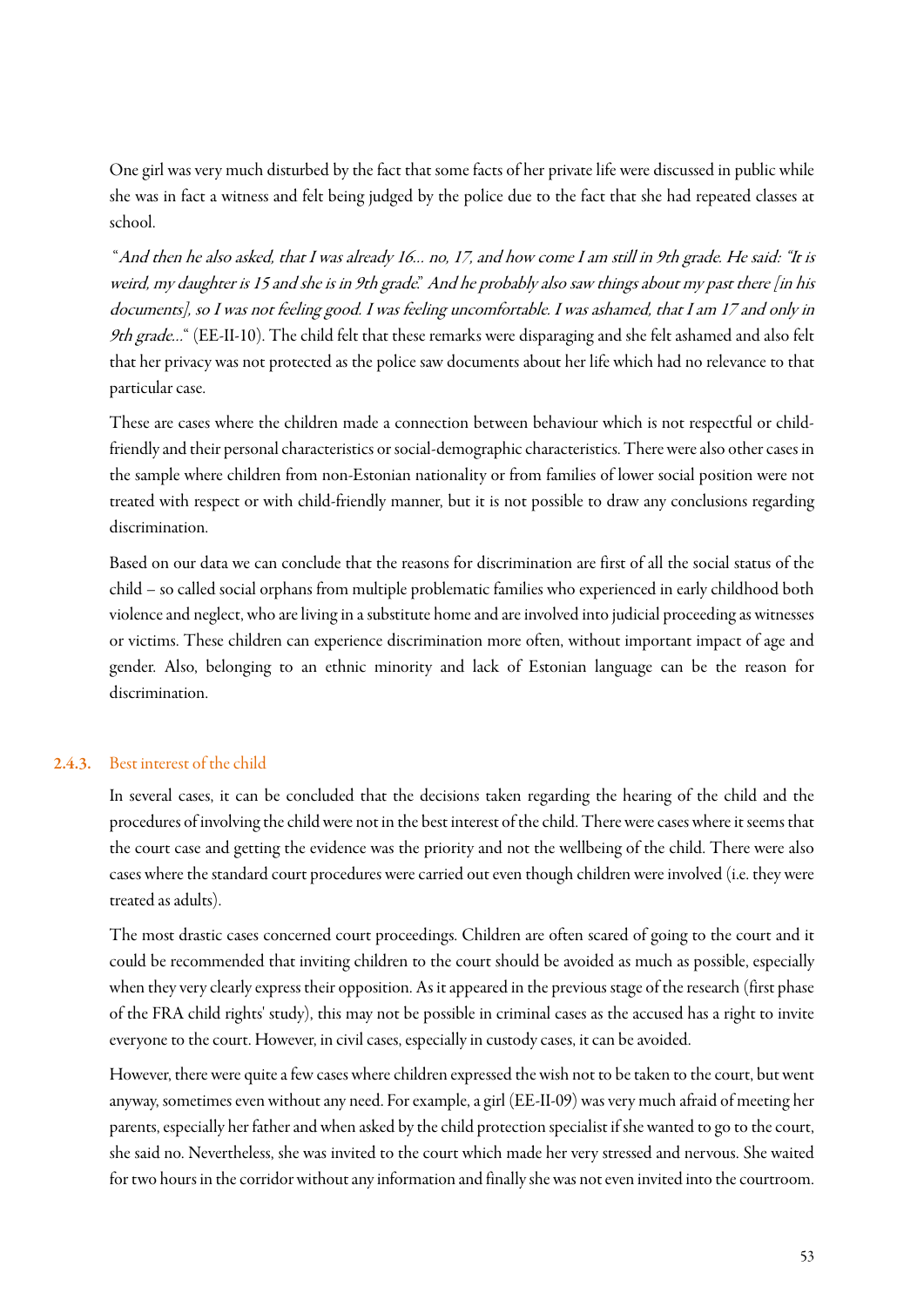She was there just in case they will decide to involve her in the proceeding. Therefore, child was traumatized without any reason by a long wait, which was made worse when she bumped into her father in the corridor, the thing she feared most, the father then threatened her by yelling "this isn't over yet!".

"What´s the point of meeting them [the parents]? Yes, we met, but it should not have happened, this meeting! If the court decided that they will make the decision without us, we shouldn´t have been there, we should not have come at all!" (EE-II-09).

There were other similar cases where children were not actually needed in the courtroom. A 14-year old boy was invited to the court after being already heard by a child protection worker and he was asked only one yesor-no question regarding the custody. He had expressed his opinion in this regard already earlier. Therefore, one could say that this could be avoided, especially in a situation where children are not well informed.

We could see that some hearings that took place at school did not keep the child's best interests in mind. For instance, one of the girls (EE-II-07) was taken to the hearing as a witness unexpectedly from school, in front of all others with a police car. This gave other children reason for gossip so that the child had a very bad feeling regarding the incident. Since the child was a witness in a not very serious crime, there was probably no urgency - the police could have chosen better how and when to approach the child, so as to not hurt her privacy.

We can see that children sometimes understand the meaning of words very differently. For example, one boy (EE-II-23) explained how he understood 'best interest of a child' as the opportunity to deal with his or her hobbies. He explained that his best interest was disturbed when he was moved to the substitute home and could not attend sport trainings any more that he could practice at home. This is perhaps connected with language particularities - in Estonian "interest" is "huvi" and "hobby" is "huvitegevus", so for him these notions became interchangeable. This example could be interpreted in several ways, to have a hobby and to have the right to continue to practice a hobby could be an important attribute of keeping the child's best interest in account.

In addition to the fact that the way the hearings were organized and carried out were not always in the best interest of the child, there was an accusation of biased decision-making. One of the 14-year old girls pointed out that in custody disputes judges may be biased in their decisions and hold an opinion that mothers should raise the children (EE-II-01). If it is true that judges hold stereotypical views on parenting skills or needs of children then it may be that they may overlook the real evidence and not act in the best interest of the child.

The same child pointed out that there may be a conflict between children's words and their best interests – in situations where parents attempt to manipulate children to get them to say what the parent wants, not what was in the best interests of the children (EE-II-01). Specialists clearly must consider the choices of children, but at the same time it is very important that specialists are able to assess the situation to determine if manipulation or threatening is taking place.

To conclude, one can say that the best interests of the child are not very well taken into account in the court proceedings. It is likely that when the child is a party in the case, the priority is solving the case and the usual procedures are followed even though children are involved. The interests of the child may become secondary or even forgotten.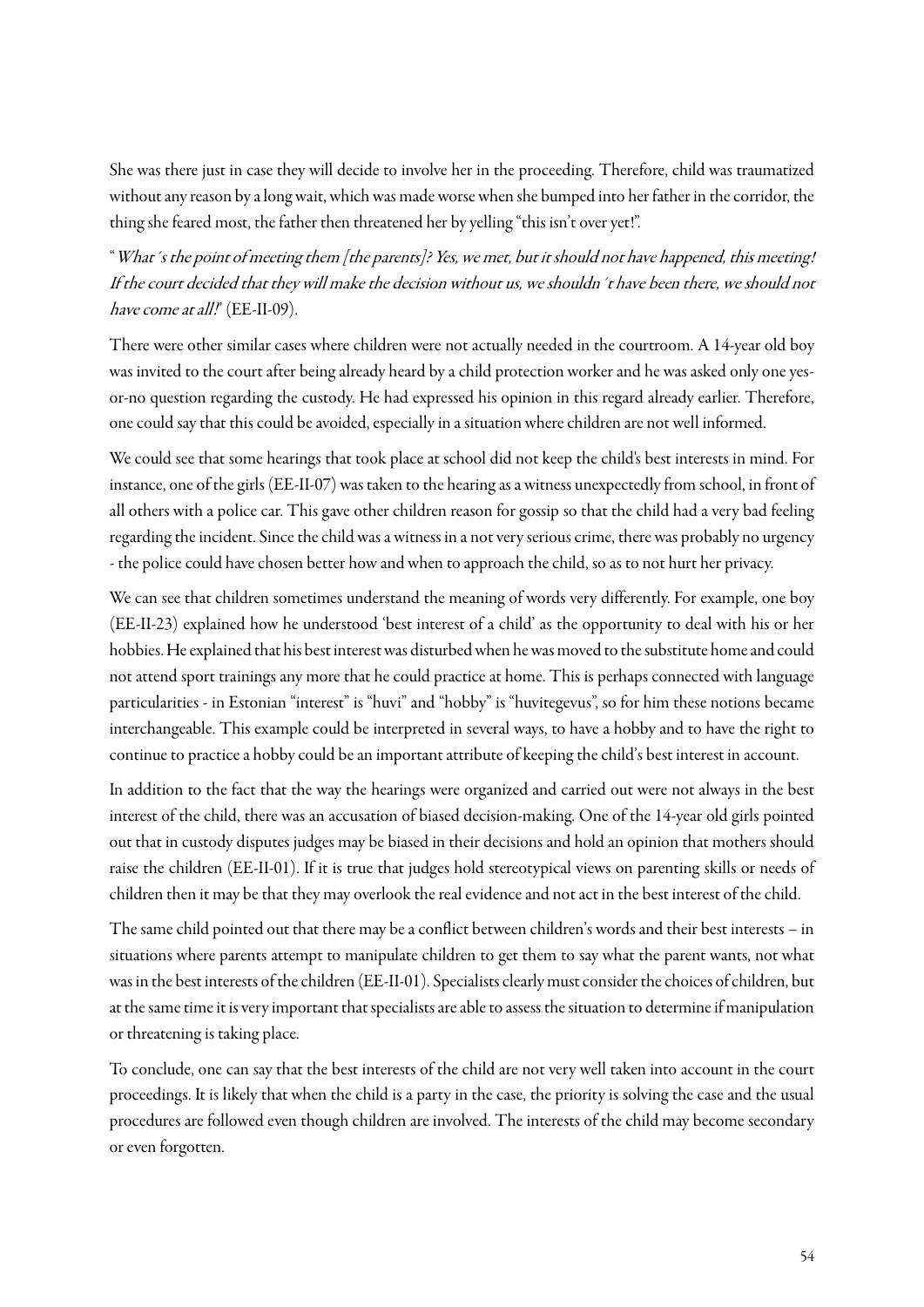# 2.5. Ideas and suggestions from the children

<span id="page-54-0"></span>Several children did not criticise anything and did not have any suggestions (EE-II-24). Thus, it appears that some of the children took what was given to them and did not dwell on how it should have been better. This seems to be especially true when the experiences were not extremely unpleasant.

However, many other children gave quite a few ideas and suggestions on how to improve hearings. All the ideas that were given stemmed directly from their own experience. Mainly children recommended changing the aspects that were disturbing to them and all the recommendations concern the basic rights of children and child-friendliness. These include the following:

- People should be friendly and treat children well. Hearers should be polite. Especially witnesses of criminal cases were insulted with how police officers treated them during hearings (EE-II-08). Another child suggested that the professionals involved with children should have a personality tests.
- It is necessary to inform children better about the case; give information in advance before the hearing. Children should understand why they are heard and what is happening. The lawyer should also give information about the procedures in the courtroom.
- Information should also be given about the outcomes of the proceeding. For example, one witness who was first suspect in theft and was heard by police. After hearing she went home and did not know anything about the outcome. She only learned that the real offenders were found from her acquaintance by chance. There was no official notification from the police(EE-II-08).
- The questions asked during the hearing should be understandable to the child. One of the children proposed that perhaps they should be provided the questions that will be asked in advance. One boy, for example, told the interviewer that he never told an adult that he did not understand the question, he just said: "I don't remember", "I don't know". This means adults should know this and use appropriate language that is comprehensible to children. One should also remember that children are different – some might have different disorders and they may differ also by age. The approach taken with a 10-11-year-old might need to be very different from one taken with a 16-17-year-old. One of the children pointed out that hearing proceedings should take into account the age of children and to take more seriously words of older children. Specialists should make sure that younger children are not being manipulated by a parent and that they are able to express themselves freely (EE-II-01).
- There should be better support, for instance, the child should not come to police alone and there should always be an adult with the child.
- The police officer who comes to schools to speak with children should not wear a uniform; likewise, the car that the police drives to carry out the hearing at school should not be a police car.
- Children and the parents should not be heard at the same time in custody cases.
- Confidentiality should be kept, especially when family relations are involved. Many children mentioned that they felt guilty because they gave information about their parents.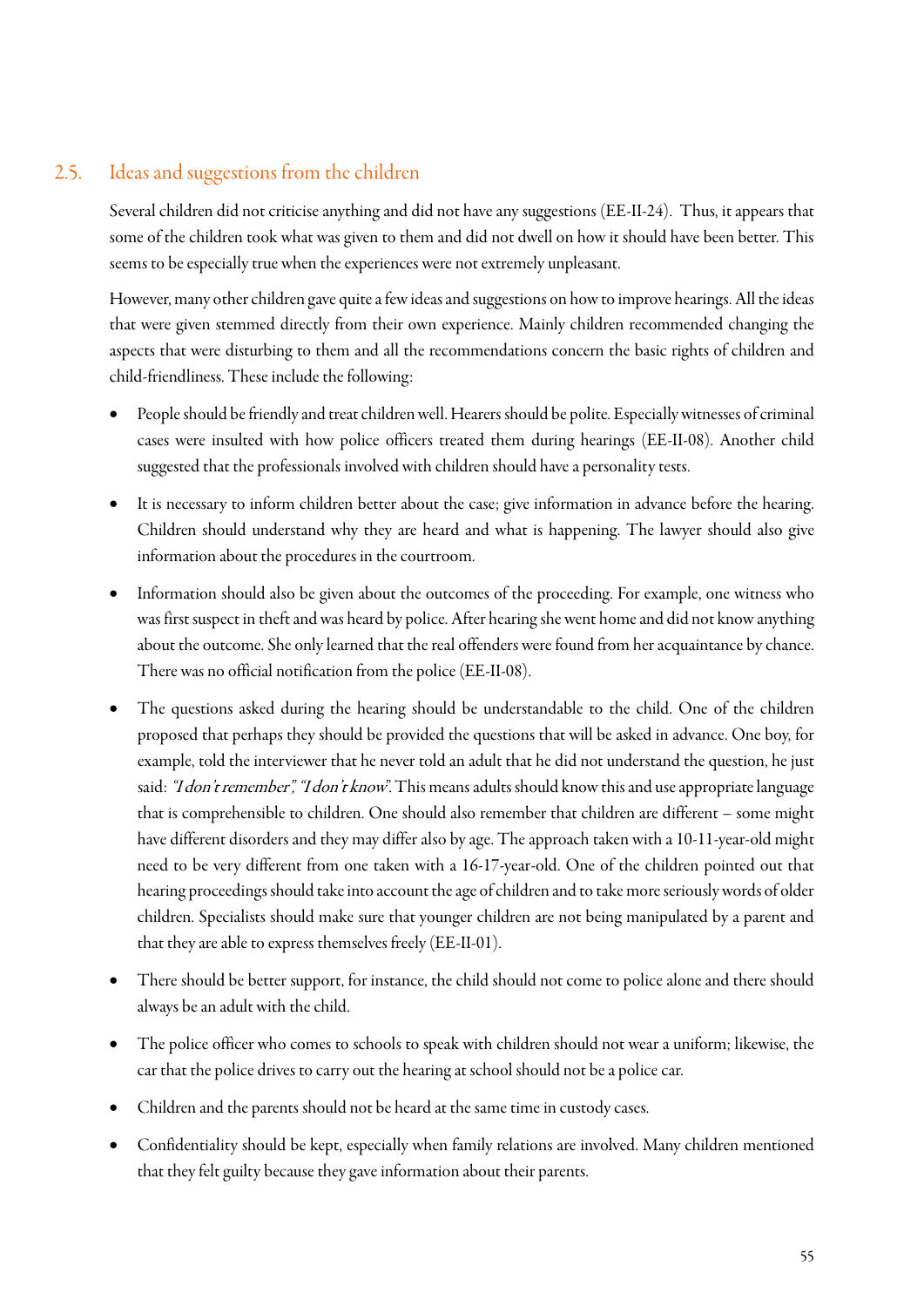### 2.6. Conclusions

<span id="page-55-0"></span>This research shows that there is significant room for improvement regarding child participation in the justice system in Estonia. There are shortcomings in the right to be informed, but also in the right to protection and safety. It was not possible to assess how the right to be heard is being met, because in the study there were only children who have actually been heard. For the most part, it seems that children are involved in the hearings quite extensively – the proceedings last for a long time and children are heard by different professionals several times. Often the proceedings last so long that children do not remember how many encounters and with which professionals they have had. This kind of intensive involvement in the proceedings cannot be regarded as very child friendly.

We can see that there are no precise procedures in place for involving children in legal proceedings. Every experience in the study is completely unique, but if we look at the cases where the child did not have a good experience, one of the common traits usually is that the child has been inadequately informed. This can be regarded a major problem in the system, especially when the child is not approached by their parents or by a child protection worker. There are some cases where the officials, the police or other professionals have been very inconsiderate towards the child, for instance either making improper jokes, marching in to the school with full uniform or breaking the confidentiality of the child. It was also not uncommon that children were invited to the court without any need and also without any explanation. Even though we cannot say how often children are treated in these improper ways, the system should be improved to prevent these incidents from happening.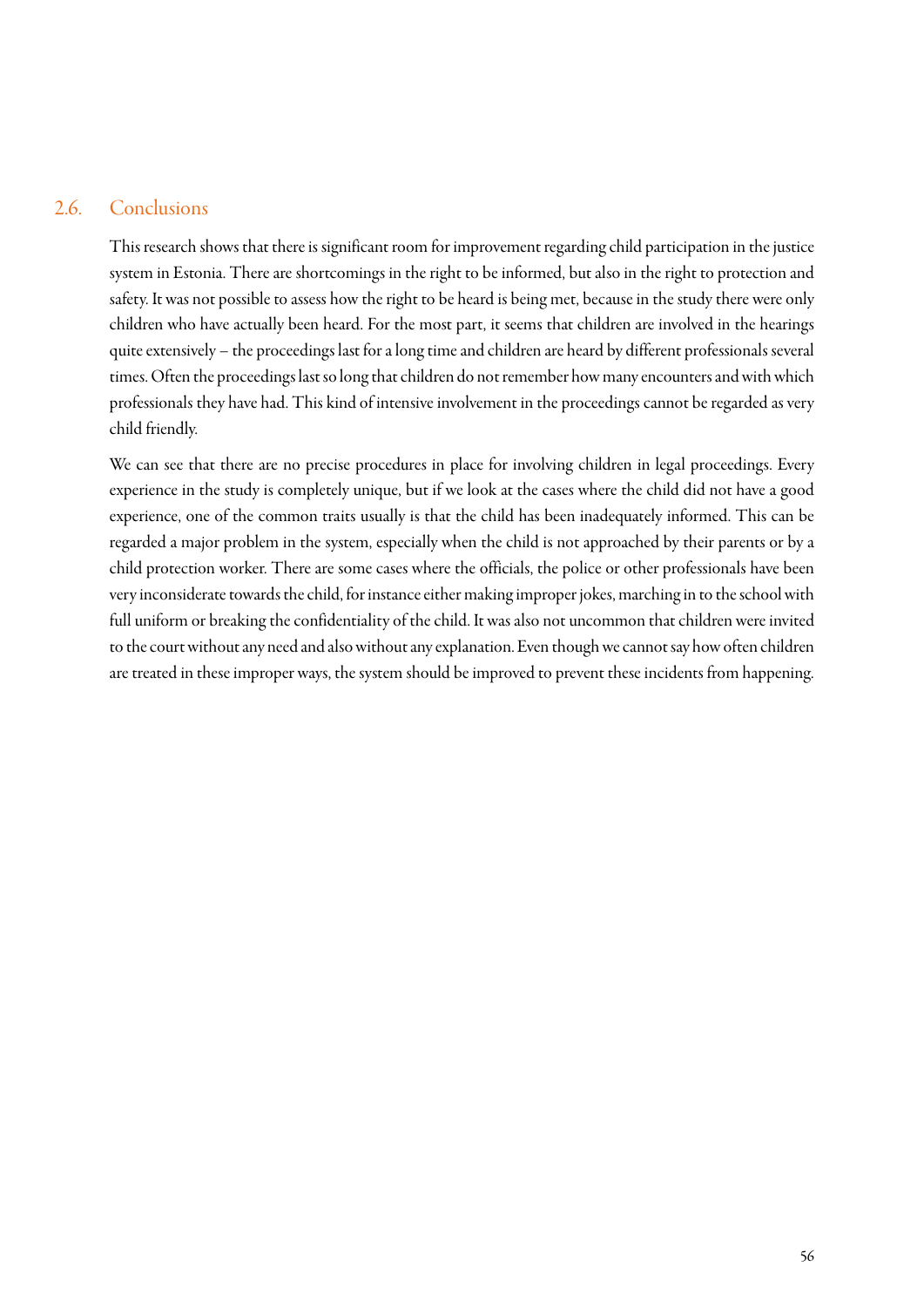# <span id="page-56-0"></span>3. Conclusions

# <span id="page-56-1"></span>3.1. Summary and main conclusions from the research on the treatment of children in the proceedings

### Right to be heard

The interviews with the children showed that there are no unified procedures for involving children in the judicial process – the children had very different experiences with their hearings. The number of hearings varied, as did the locations and professionals carrying out the hearings. This does affirm the findings from the first phase of this research, where the professionals also pointed out that there are no guidelines on how to behave or hear children. As a result, it is difficult to assess whether the hearings were adequate and sufficient or if the professionals did their best to find out the position and experiences of the children.

For example, the professionals considered in Phase I the neutrality of the location of hearings (i.e. schools) as of utmost importance. According to this opinion, neutral locations alleviate the child's fear of unfamiliar and sometimes authoritarian settings such as courthouses or police department. These hearings are usually conducted without prior warning (surprise visits) to avoid parent's manipulation. Children in Phase IIa (preparatory phase by conducting some pilot interviews with children and testing the questionnaire) and IIb (this phase, full interviews with children) reported that these kind of surprise visits (especially to school) was something very unpleasant for them. Hearings at school are not welcomed by the children, because other children and teachers "see what is going on"and as a rule when somebody visits the child at school, that means there is something wrong or serious happening with this child. It is especially relevant when the visitors are police officers in uniform in a police car. For a child, it is always connected with a fear that he or she has done something bad and this is what she or he is afraid that other school people could think. Police seem to be aware of this, one officer who participated in our research in Phase IIa emphasized that she never goes to school in a uniform. Furthermore, several children from Phase IIb reported about such kind of police visits as being very problematic.

Hearing children in neutral places alleviates the child's fear of unfamiliar and sometimes authoritarian setting, such as courthouses or police department. However, these should be carried out not in schools, but in other type of locations (e.g. child-friendly designed child protection offices, at home with preliminary information of the child and asking from the child where he or she prefer to meet the professional).

The results of Phase I [\(interviews with social and legal professionals\)](https://www.ibs.ee/publikatsioonid/laste-osalus-oigusemoistmises/) showed that pre-trial hearing is considered to be more child friendly than the trial hearing. Specially equipped and furnished child friendly rooms are available at police stations. In sexual abuse cases, child friendly techniques are used. Legislation changes in 2011 requires that police officers with special training conduct hearings. Again, according to the findings of Phase IIa and IIb, we conclude that there are some regional differences in the application of these polices: childfriendly and specially equipped rooms are not in every part of Estonia where children go through hearings, but only in larger cities. However, for children the kindness of hearer plays a much more important role than the equipment that is available.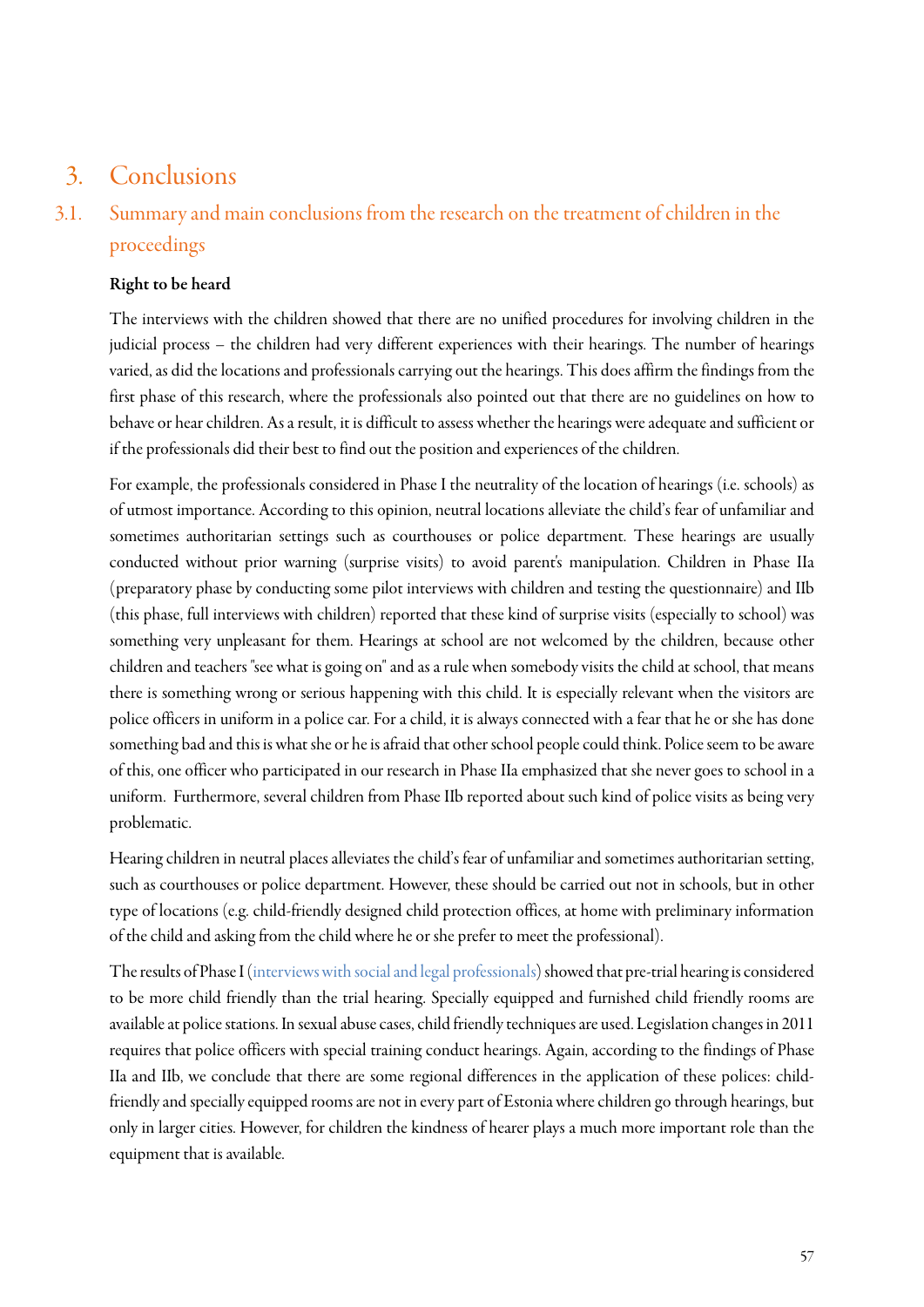Specialists and professionals, such as victim support workers in criminal proceedings and child protection specialists in civil proceedings, are considered by other professionals as having a relevant role throughout the process. Once again, for the children the most relevant issue concerning the hearing is not the profession of the interviewer, but the behaviour of the specialist. None of the children who participated in criminal proceedings discussed victim support specialists. From this it may seem that there are not many of these professionals in Estonia, or that they are not working with children cases.6 Thus, it is more likely that children could not identify them during their participation in criminal proceedings.

Several initial findings from Phase IIa were confirmed by Phase IIb. For example, the differences between child's involvement in criminal and civil proceeding was confirmed, as well as the statement that children witnesses are in the most vulnerable position.

#### Right to be informed

 $\overline{a}$ 

One of the most evident problems with hearings regards the informing of the child – children are often left with no or inadequate information, which causes them stress and enables misconceptions. This was also pointed out in the first phase of the study where professionals explained that they are not involved in all the phases of the hearing and therefore they don't know how much information has been given previously to the child about the proceeding.

When looking at the interviews, we can see that depending on a case there may be inadequate information regarding the following:

- The reason why the child is heard, taken to the police or invited to court, including the reasons for repeated hearings. This is more relevant in criminal proceedings.
- Advance warning that there will be a hearing, which is especially important when it concerns hearings in the court or school. This is relevant to both civil and criminal proceedings
- The procedures of the hearing, especially in the court. Relevant in both criminal and civil proceedings.
- What statements or video hearing recordings will be used for, as well as who will see or hear them. This is especially relevant in criminal proceedings when the child is a witness.
- The weight given to the child's opinion (i.e. the responsibility and impact of the child's statement on the final decision). Most important in civil proceedings.
- Content of the legal documents that is provided to the children. It is relevant in both criminal and civil cases.
- How the child is protected from the perpetrator, which is especially important in criminal cases.

<sup>6</sup> As of 2014, there are in total 23 victim support specialists working in different parts of Estonia. See more here: <http://www.sotsiaalkindlustusamet.ee/ohvriabi-tootajate-kontaktandmed-4/>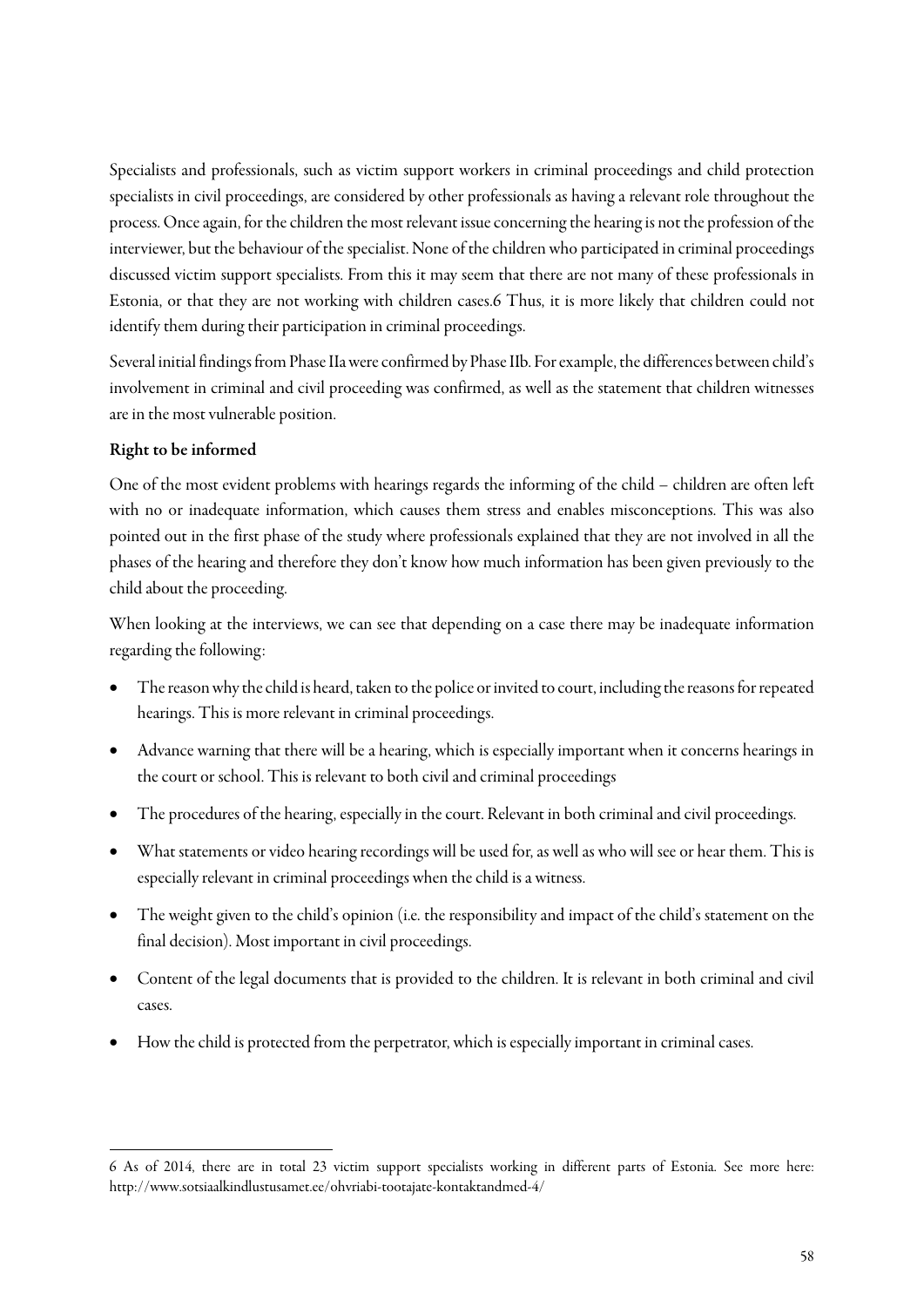The researchers get the impression that there is no one who is responsible for assuring that the child is informed sufficiently and in an adequate manner. Also, the professionals who, for instance, deliver the court invitations, are not instructed to treat children with the respect and sensitivity that is needed (at least not always). The general impression is that the staff who is responsible for protecting children's rights and for providing professional support (i.e. the child protection specialists and psychologists) lacks knowledge on children's rights and on the most effective methods of communicating with children. One reason for this might be that their everyday work is connected with regular justice and court proceedings, not with children. In order to make the court system child-friendly it is essential to educate all professionals in the justice systems and provide them with information on children's rights, child-friendly justice and also guidelines on how to inform children adequately.

#### Protection and safety

It appears that among the children participating in the study there were some cases in which protection and safety during hearings was inadequate. Most of the children are offered professional support i.e. they are offered to meet a psychologist, but not everyone. There are children who felt that nobody cared and supported them (especially when the children are not living with their biological parents, but in a substitute home). Some of the children appreciated the help which was provided to them and found it valuable, others found the visits to the psychologists further traumatizing or simply unnecessary. The support by professionals can be very helpful and is needed in cases where the child is traumatized by their circumstances (i.e. being a victim or party in custody disputes). Nonetheless one must point out that in some cases it appears that at least part of the trauma was caused by the poor conduct of the professionals involved. Therefore, when setting priorities to make the justice system more child friendly, emphasis should be placed on improving the awareness, knowledge and skills of professionals instead of investing in additional psychological help.

The privacy of children is a very significant aspect of hearings and one of the factors that can traumatize children. This includes the ways children are approached by the police or other professional in public settings like school. The first phase of the study concluded that school is a familiar environment for the child and is therefore a good place to carry out the hearing. This may be true, but onlyif the hearing is arranged and carried out discreetly. Interviews indicated that professionals should be more delicate when approaching children at school. Negative social and psychological effects can be felt by children when they are escorted out of class/school by police in front of other children. Teachers also can play an important role in this, in that the way that theyapproach children at school might humiliate or scare a child (For example, it should not be said out loud in the middle of class that the police has arrived to take the child away).

A second potential threat to the privacy concerns confidentiality of the children. Interviewees expressed the fear that their testimony might be read by other people. In the case of custody disputes children are especially afraid of what could happen if their parents heard what the child said about them. In one case this became a reality and the family of the child could read the statement of the child. This affected both their relationships and the final outcome of the hearing. This fear might lead children to change their story, which may in turn result in a decision that is not in the best interest of the child. Therefore, the confidentiality issue and the fact that children may be afraid to speak honestly should be taken very seriously and discussed with the child.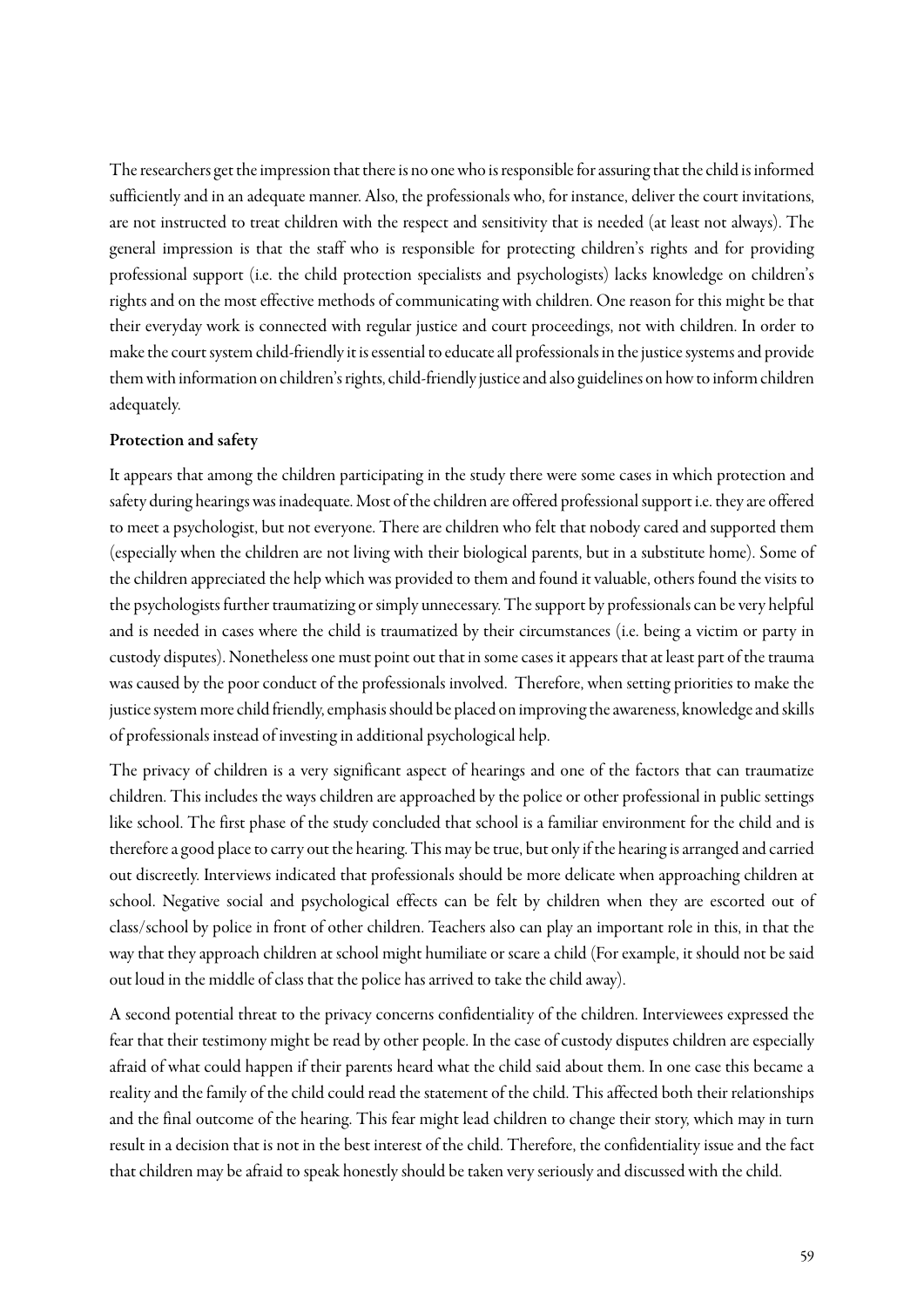Safety is an issue that appears to be a less relevant concern for children, perhaps due to the fact that the sample involved only a few cases where the child had been either a victim or a witness of a serious crime. However, concluding from the one case where a child was needlessly put in a position where he had to face a person who he was afraid of in court, we suspect that this can happen in other cases as well. This might also be true because media coverage was not a factor involved in any of the interviewed children's cases.

#### Child-friendliness and discrimination

The child-friendliness of the hearings varied enormously and depended most on the professionals involved in the process. However, because most children had a major complaint regarding some aspect of the whole process and contact with the justice system we cannot say that the Estonian justice system is particularly childfriendly.

There are severe shortcomings in meeting the most basic rights of children for information, privacy and protection. There clearly are some excellent professionals who treat children with the utmost respect, have wide knowledge on child-friendly justice and who know how to inform and involve children in the justice process appropriately. However, there are also other professionals who do not know or do not exhibit childfriendliness in their conduct. We cannot say that some groups of professionals are more child-friendly while others are less. Most often, it depends on the specific person. It may also be possible to notice that children are less dissatisfied with the child protection specialists whose main and sole purpose is to protect the child rights. Other experts hearing the children are more likely to be concerned with the case than involvement of the child and therefore without special training the chances may be higher that they are not following the principles of child-friendliness.

Also, some regional differences can be brought out: the children's narratives indicate that in large cities such as Tartu and Tallinn, there are more highly professional specialists so we can expect that the children there are more likely to experience more child friendly treatment. Nevertheless, we had examples of child friendly treatment also from the Estonia periphery (see for example EE-II-03). As indicated above, this shortcoming cannot be overcome simply by making rooms more child-friendly. What is needed is an investment to train staff so that they can serve children in a respectful and sensitive manner.

This can most clearly be seen in cases where the attitude of professionals towards children can be considered discriminatory. There is evidence that some of the children were treated without respect since they are from a lower social class, of a foreign origin and/or do not speak the official language. Furthermore, although the court proceedings are translated into other languages, legal documents handed to children are all in Estonian. This, along with inadequate sharing of information with children can put them into situations where they do not understand what is expected of them.

### 3.2. Any other issues not covered in previous sections

<span id="page-59-0"></span>When assessing the results of this research, one should consider that the analysis is not based on objective data, but by the subjective perspectives of children expressed during the interviews. Thus, our findings in this part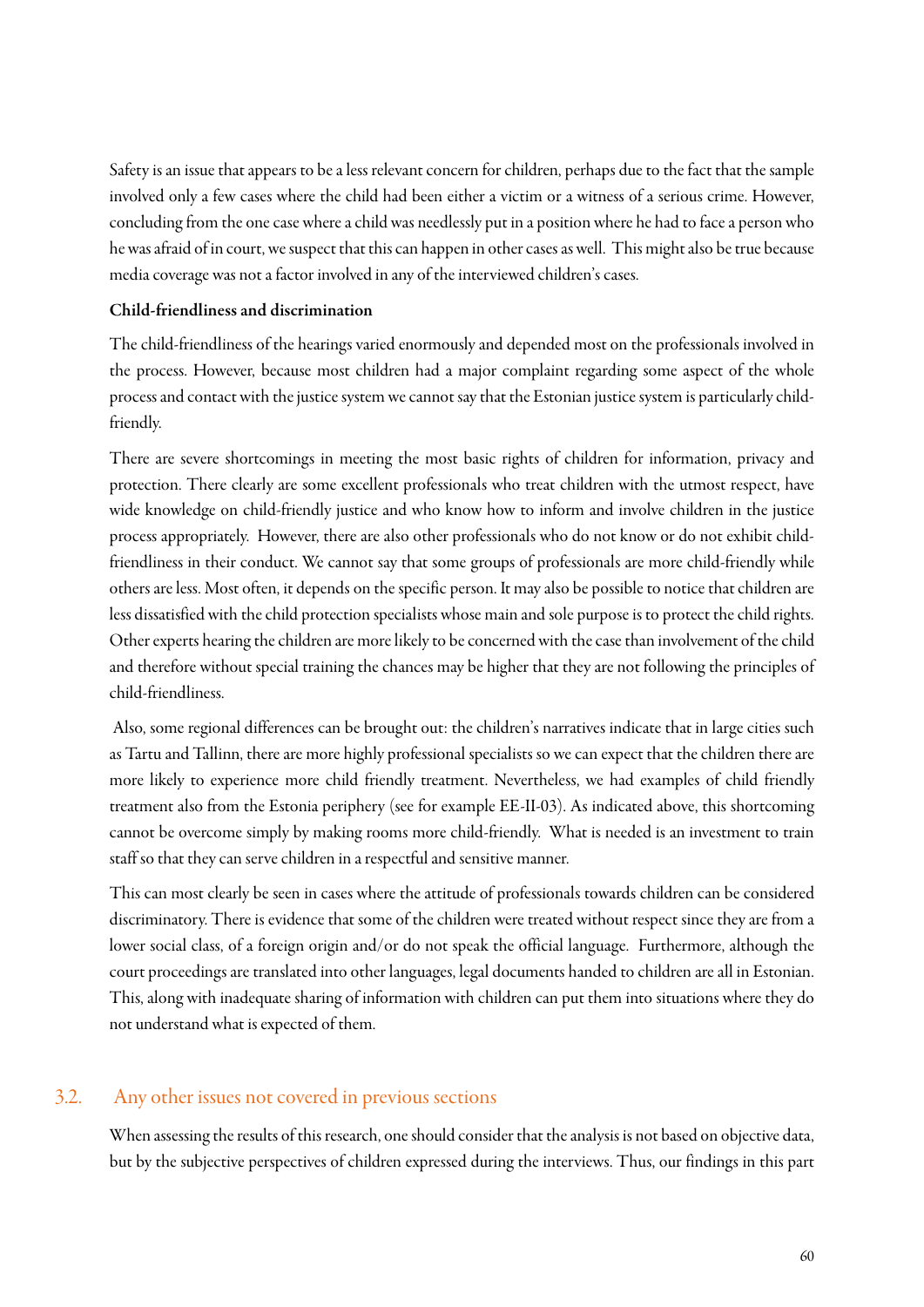of the study are not a perfect reflection of reality but rather of how the children who enter through these legal processes perceive reality. These perceptions can be influenced both by the interaction with the interviewer, but also by external factors such as the living situation of the child. Furthermore, their current living conditions can affect how participants assess past experiences in the juridical/hearing process. One boy expressed very well these changes in assessment of past events: "Just after the court decision I was angry with this decision, I didn't want to leave home, but now [after 4 years] I think it was a good decision." (EE-II-03)

Therefore, it should be considered that for a child bad things that happened between parents or in the family in general and hearings connected with family events are not dividable. An adult person can abstractly speak about disaster and the way how it was solved by professionals. For a child, however, the whole situation is one complex and interconnected event. When children asses their treatment during hearings, they do it first of all on the basis of their feelings. This does not depend so much on age, but rather on the amount of vulnerability they feel. Children of different ages could be sensitive towards proper or improper treatment. The criticisms by children towards hearings may be an expression of unhappiness with the bad things happening in the family as much as it a judgement of the juridical proceeding. This should be considered when the results of these findings are discussed or taken as a point of reference for policy improvements. This is one reason why it is important to synthesize the results of these interviews with those carried out in earlier phases. For the more thorough and detailed overview, a larger statistical analysis should be conducted to compare results with what been identified in these interviews conducted with children.

The researchers of this report think that the guidelines developed by EU and Estonian ministries according to international standards should be more intensively implemented and the implementation should be controlled by state authorities and by the Children's Ombudsman. There should be an independent institution which, for example, exists in many EU states, e.g. the Protection of Children that has a mandate for monitoring and accept complaints in case the children's right are abused or not taken seriously.

Moreover, professionals need deeper knowledge about children's rights and they need permanent trainings to heighten their professionalism.

It should be also important to think about child-friendly designed child protection offices or neutral rooms (e.g. in shopping centres or youth centres) places where children spend their leisure. However, one of the most important aspects is that the child is informed about the hearing before the first meeting.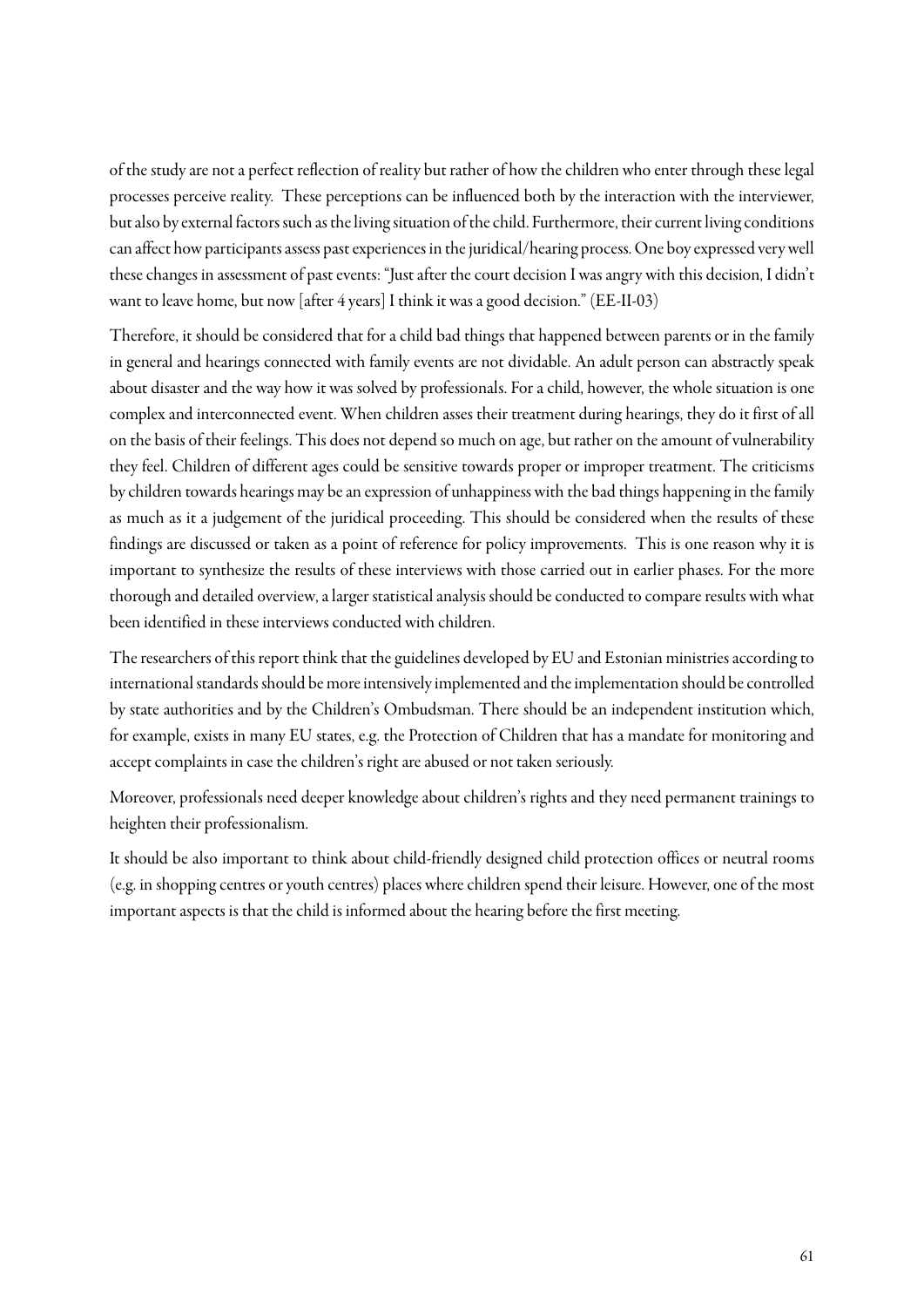# 2. ANNEXES

#### <span id="page-61-0"></span>4.1. List of Quotes

- 1. "Perfectly normal office: cabinets, table, chairs, some toys, papers". ("Täiesti tavaline kabinett, kapid, laud, toolid, mõned mänguasjad, paberid") (EE-II-19)
- 2. "Of course everyone was very friendly to me" (Loomulikult olid kõik sõbralikud minu vastu) (EE-II-01).
- 3. "A very nice person, didn't take everything so seriously like others do sometimes, she took easy." (väga tore inimene oli, ei võtnud kõike nii tõsiselt nagu mõned, ta võttis kõike vabalt). (EE-II-23)
- 4. "She asked questions but I didn´t answer them" ("Ta küsis küsimusi, aga ma ei vastanud nendele") (EE-II-00).
- 5. "In these cases I started imagining what this word could mean". (Siis ma hakkasin kujutama ette, mida see sõna võib tähendada). (EE-II-17)
- 6. "it is never positive if you are taken away from your parents" "Pole kunagi positiivne, kui sind vanemate juurest ära võetakse.". (EE-II-17)
- 7. "The whole process was a negative experience, I have not had any time to consider the positive aspects" (Kogu protsess oli negatiivne kogemus, mul pole olnud aega positiivsetele asjaoludele keskenduda) (EE-II-01).
- 8. "Are you sad because you were not treated good at this hearing?" (she shakes her head as denial) "Are you sad because of the outcome and because you were then taken to substitute home?" (nods) "Yes" ("Kas see (kuulamine) teeb sind kurvaks, sest sinuga käituti halvasti?" (pearaputus)

"Kas see teeb sind kurvaks, sest peale selle sa sattusid siia?" (noogutus) "Jah")(EE-II-00)

- 9. "I didn't think that they will start a criminal proceeding from this, but it was, against my mother, of course against me directly wanting it. But well, I guess it was necessary […]I'm still a child, I consider, and I should not start this kind of proceedings against my parents "(ma ei arvanud, et sellest algatatakse kriminaaljuhtum, aga sellest algatati ka kriminaalsüüdistus, ema vastu, muidugi minu nagu otseselt tahtmata. Aga noh, ju see siis oli vajalik. [..] Ma olen veel siiski, leian, et ma olen laps ja ei pea algatama selliseid asju oma vanemate vastu.) (EE-II-01)
- 10. "I wondered if I had done something bad again" (mõtlesin, et kas ma olen millegiga hakkama saanud jälle)  $(EE-H-25)$
- 11. "It made no difference, it wasn't important to me".("Seal pole vahet, see polnud mulle oluline".) (EE-II-19)
- 12. I had an opportunity to talk, I have been heard, my wishes have been taken into account, although not as seriously as they could have been." (Ma olen saanud kõik ära rääkida, mind on ära kuulatud, minu soovidega on arvestatud, küll mitte nii tõsiselt kui võiks). (EE-II-01)
- 13. "scared because I didn't know what the whole thing is about, because the investigator didn't say: "don't worry, we know that you are not guilty"." (EE-II-10)
- 14. "[they should say] in the end of the meeting to say clearly, this we take into account, this we don't, it is not relevant and we decide this."([nad võiksid] kohtumise lõpus öelda, selge, seda me võtame arvesse, seda ei ole vaja, las jääb kõrvale, ja me otsustame nii)(EE-II-01)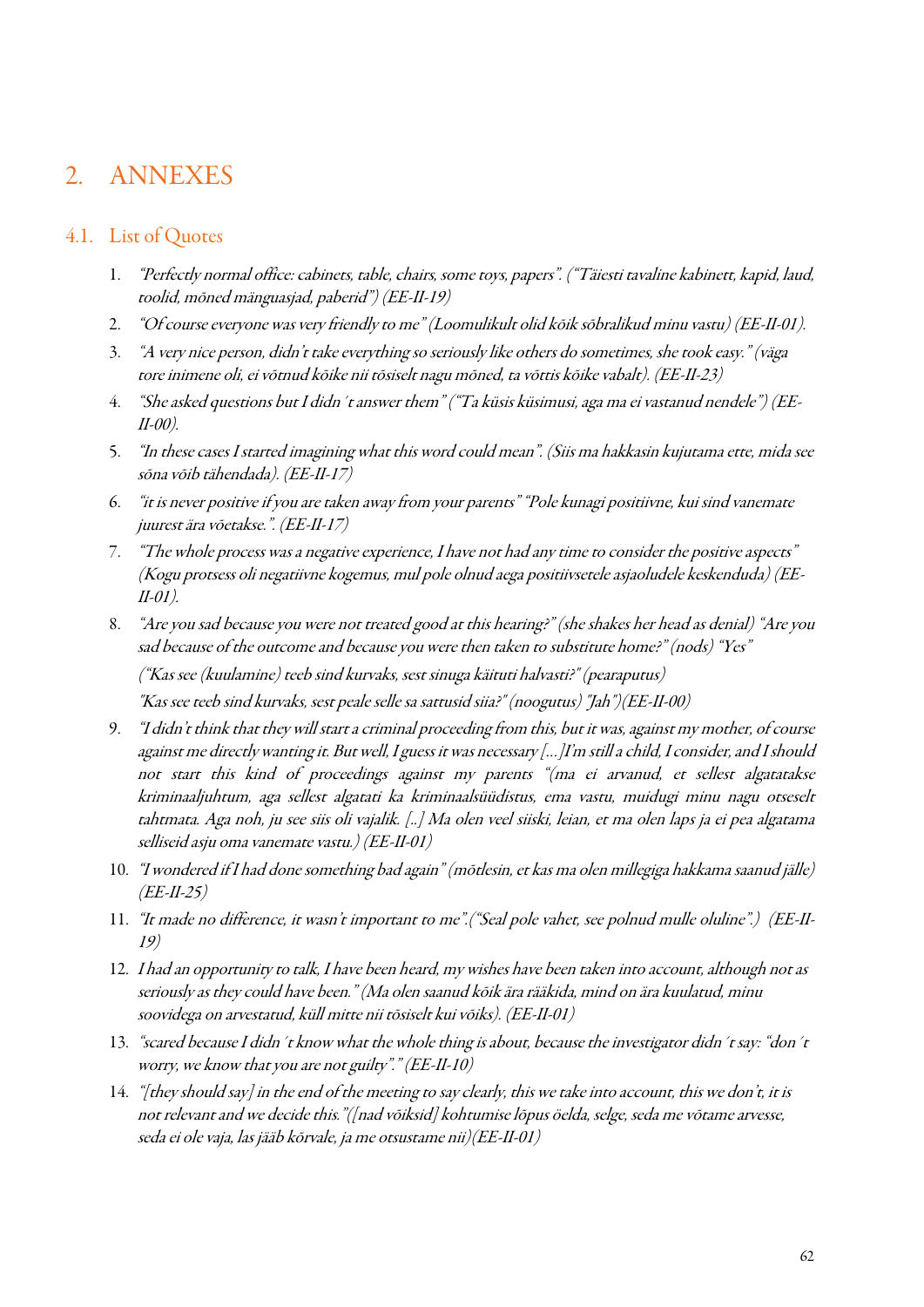- 15. "I didn't know when to stand up and then I got yelled, you should stand up when you talk to a judge!" ("ma ei teadnud, millal ma pean püsti tõusma ja siis ma sain õiendada, et sa pead püsti seisma, kui kohtunikuga räägid"). (EE-II-23)
- 16. "They did it unexpectedly, nobody announced me. Judge visited unexpectedly, nobody announced me and then she was here and I had to talk and I did not understand. [..] I didn't understand, why the judge even came here." (Nad tegid mulle ootamatult, sest mulle keegi ei teatanud. Kohtunik tuli ootamatult külla, mulle keegi ei teatanud ja siis ta oli siin ja siis ma pidin rääkima ja ma ei saanud aru. Ma ei saanud aru, miks kohtunik üldsegi siia tuli." (EE-II-02)
- 17. "A black car came next to the house and a man gave me an invite" ("maja kõrvale tuli must auto ja onu andis kutse"). (EE-II-11)
- 18. "If you will come, you will see" […] "I wanted more information but I guess I didn't have to know as much" ("Tuled kohale ja saad teada.[…] Mina tahtsin rohkem informatsiooni, aga vist ei pea teadma")  $(EE-H-11)$
- 19. "I don't know, because I was not told. This is none of my business! Why I was dragged into this mess?" ("Pigem ei tea, sest mulle ei öeldud. Ega see minu asi ei ole! Miks mind sellesse segadusse segatakse.") (EE-II-04).
- 20. "I'd like to know more than I need about the things between mommy and daddy. I would like to go to court to see what is going on." (Ma tahaksin rohkem teada, kui mul vaja oleks – emme ja issi vahelistest asjadest. Ma tahaks ka kohtusse minna, et näha, mis toimub.) (EE-II-04).
- 21. "I got a feeling that I've been informed too much, especially when it started to mess with my private life, school, studying and other" (Kohati tundsin, mind informeeritakse liiga palju, eriti kui see hakkas segama minu eraelu, kooli, õppimist ja muud)(EE-II-01)
- 22. "The words were difficult" ("sõnad olid keerulised") (EE-II-02).
- 23. "No, nobody spoke with me about it, nobody cared. It was like: ok, now you have to go to the court, [orphanage] teachers will come with you… and that all it was." (EE-II-09)
- 24. "I turned out to be a normal boy" ("selgus, et olen normaalne poiss") (EE-II-03)
- 25. Also, it was painful for me to tear out old memories, I wanted to go on with my life." (Ja veel, mu jaoks oli valus vanu mälestusi üles kakkuda, ma tahtsin eluga edasi minna) (EE-II-01).
- 26. "I have always been thinking that, if you want to live with your father, then mother is sad, and when you want to live with mother, then father is sad. It was very difficult". ("Ma olen kogu aeg mõelnud, et kui sa tahad isa juures elada, siis ema jääb kurvaks ja kui sa tahad ema juures elada, siis jääb näiteks isa kurvaks. See oli hästi raske"). (EE-II-05)
- 27. "My mother and sister read those things I had said about them. That was the worst thing for me, they had said that nobody will read what I am telling, except them [judge and child protection officer].' ("Tegelikult luges mu ema ja õde neid asju, mida ma olen nende kohta öelnud. See häiris mind kõige rohkem, mulle öeldi, et mitte keegi ei saa seda lugeda, mida ma neile räägin, peale nende. [kohtuniku ja lastekaitsetöötaja]").(EE-II-08)
- 28. "I liked the fact that they talked to me like they would with an adult. That they didn't go around the bush like they would with a small child. (EE-II-25).
- 29. "Well, of course any churl does of course not know these [expensive] brands" ("Iga mats ei teagi selliseid firmanimesid") (EE-II-08).